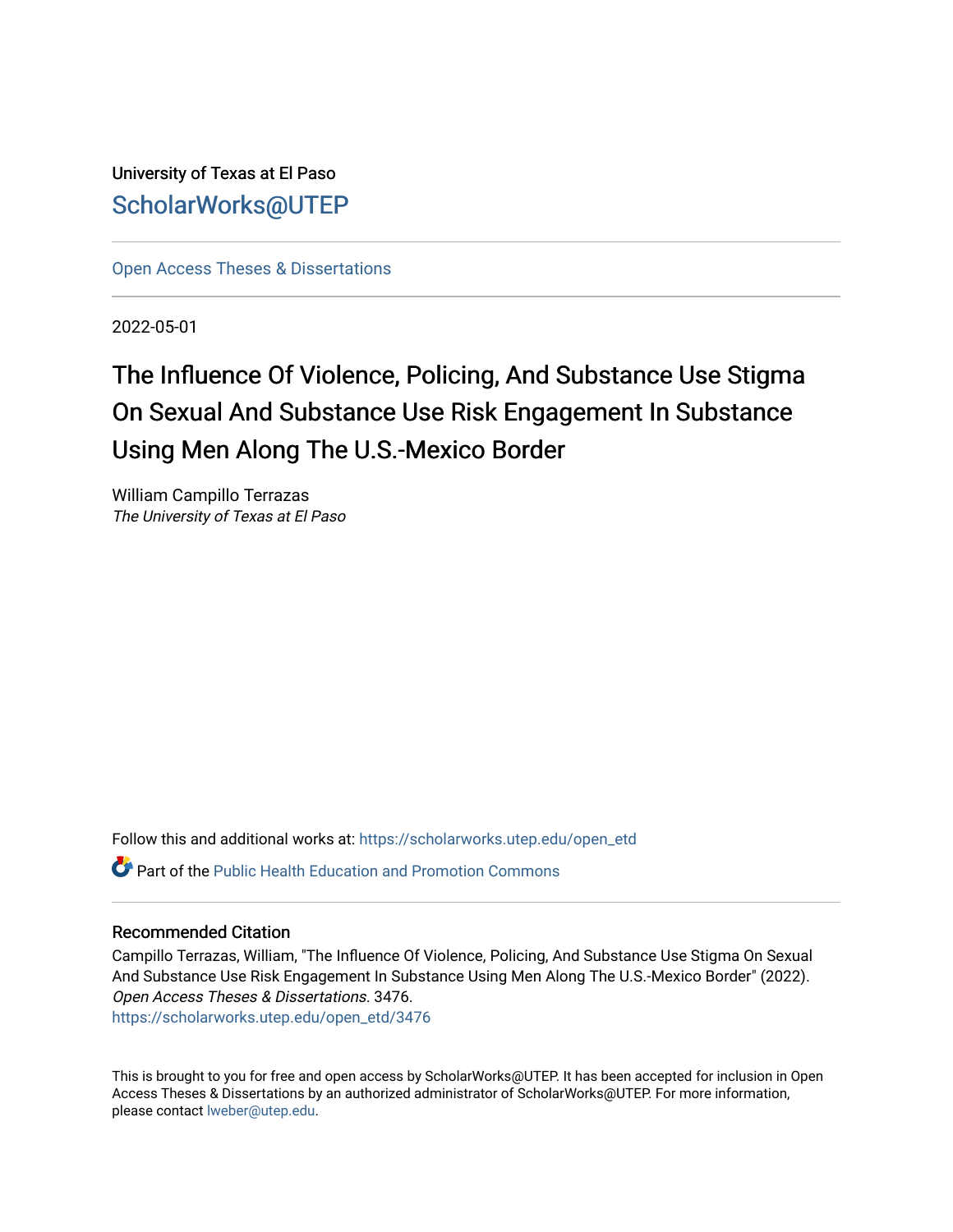# THE INFLUENCE OF VIOLENCE, POLICING, AND SUBSTANCE USE STIGMA ON SEXUAL AND SUBSTANCE USE RISK ENGAGEMENT IN SUBSTANCE USING MEN ALONG THE U.S.-MEXICO BORDER

WILLIAM CAMPILLO TERRAZAS

Master's Program in Public Health

APPROVED:

Julia Lechuga, Ph.D., Chair

Gabriel Ibarra-Mejia, MD, PhD.

Gabriel A. Frietze, PhD.

Stephen L. Crites, Jr., Ph. D Dean of the Graduate School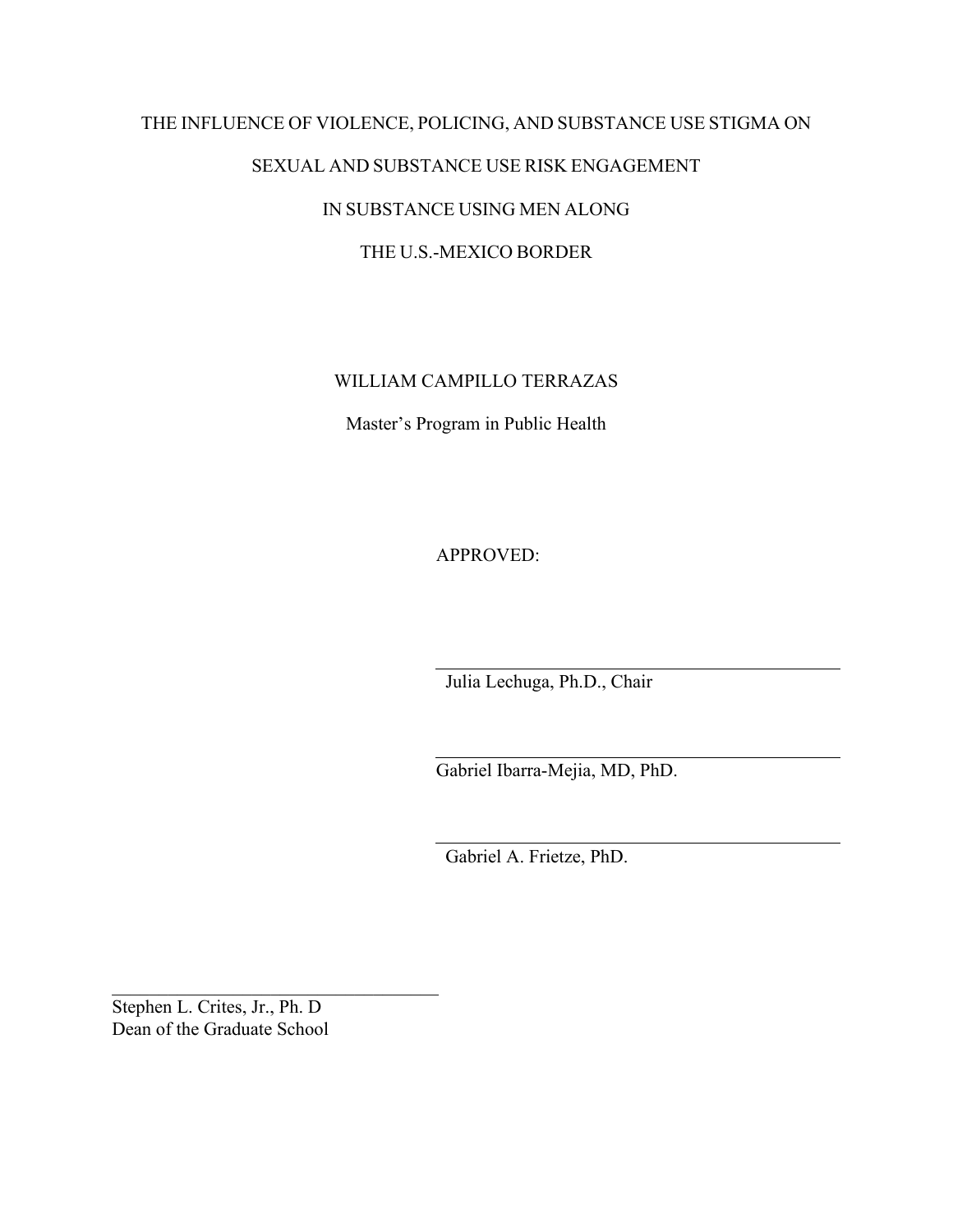# **Dedication**

I dedicate my thesis to my family, mentors, and partner for their support in helping me achieve this milestone. Your love was the driving force that I needed to surpass my hardships and feed my desire to succeed.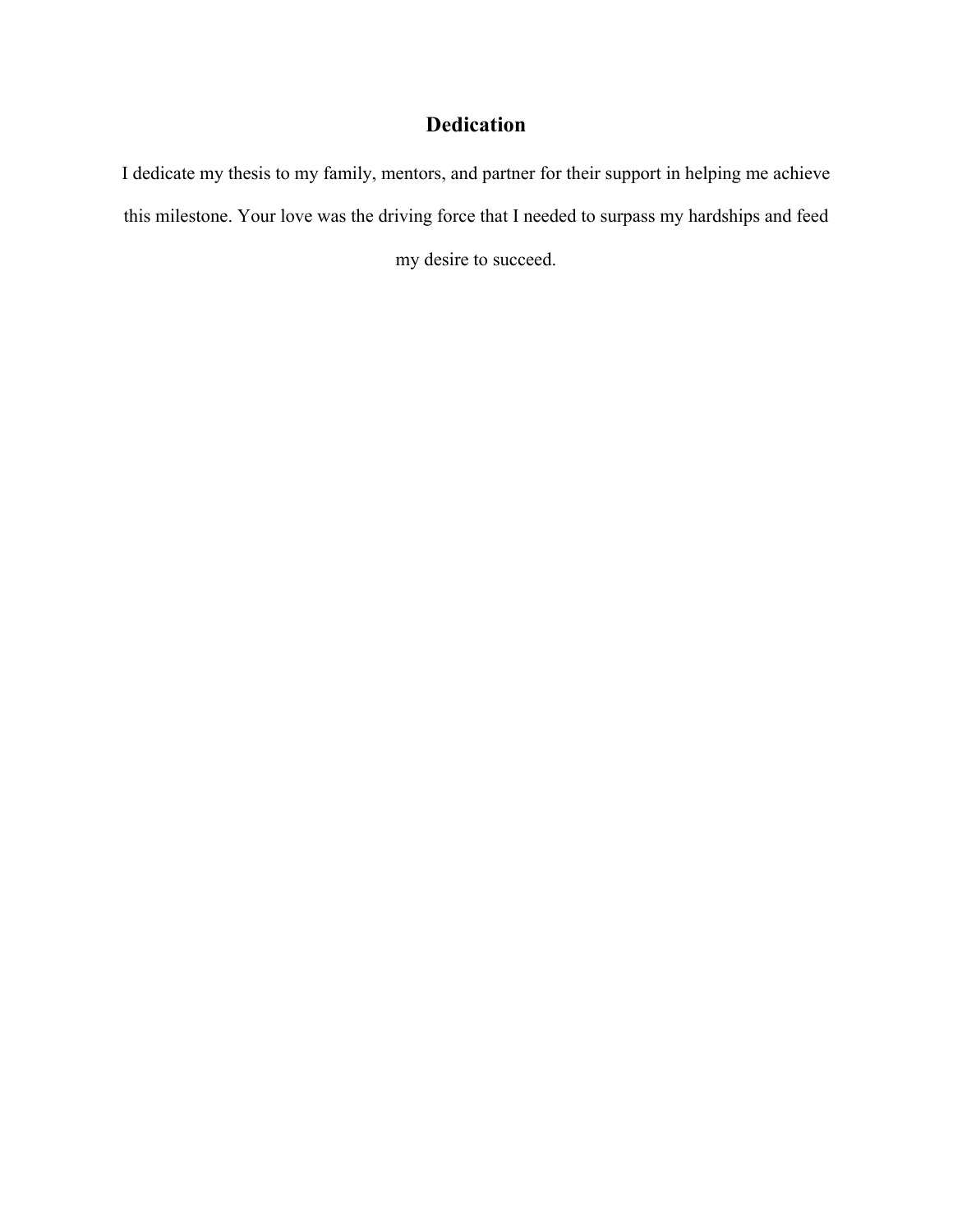Copyright ©

by

William Campillo Terrazas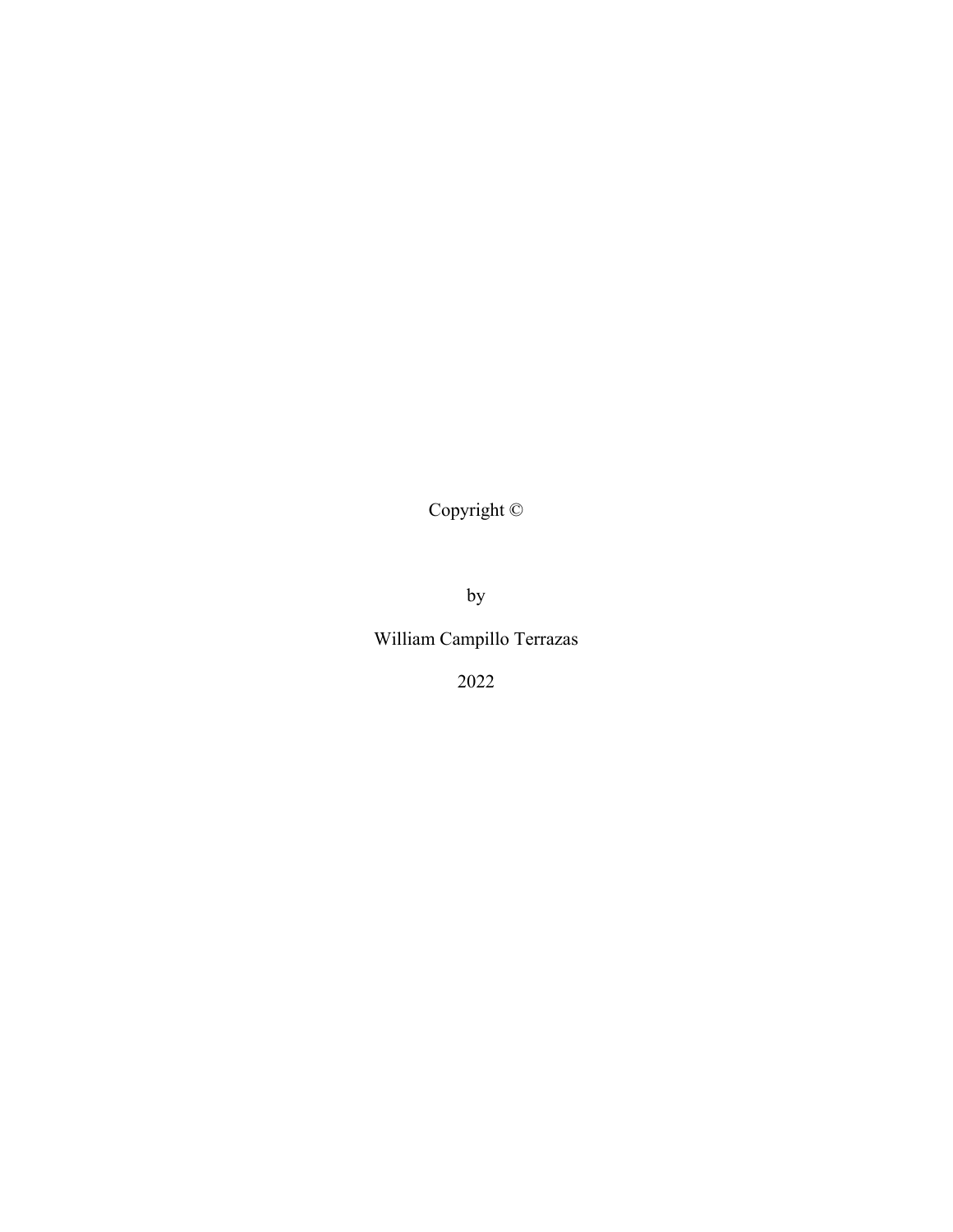## THE INFLUENCE OF VIOLENCE, POLICING, AND SUBSTANCE USE STIGMA ON

# SEXUAL AND SUBSTANCE USE RISK ENGAGEMENT

# IN SUBSTANCE USING MEN ALONG

### THE U.S.-MEXICO BORDER

By

### WILLIAM CAMPILLO TERRAZAS

### THESIS

Presented to the faculty of the Graduate School of

The University of Texas at El Paso

in Partial Fulfillment

of the Requirements

for the Degree of

#### MASTER OF PUBLIC HEALTH

Department of Public Health

THE UNIVERSITY OF TEXAS AT EL PASO

May 2022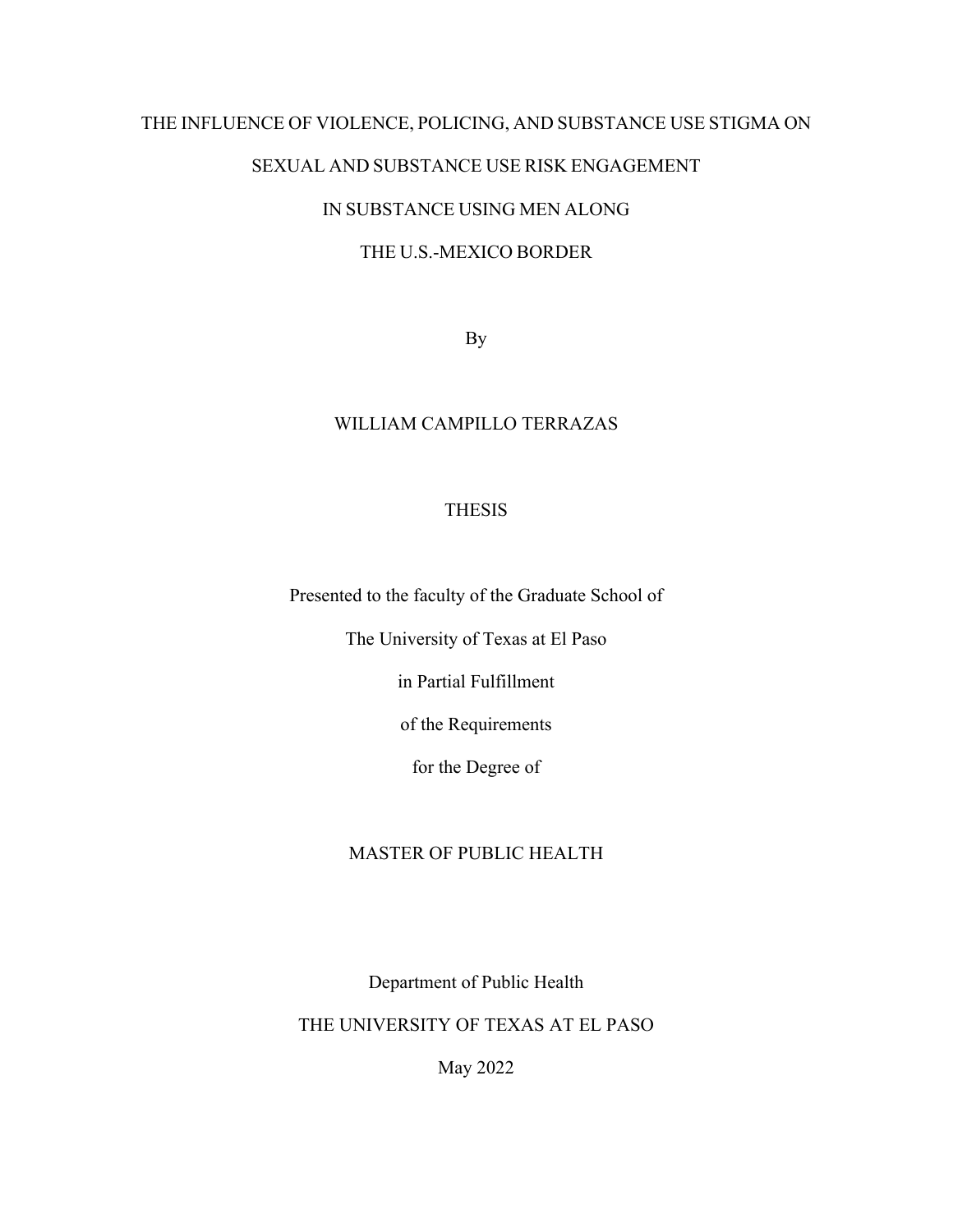### **Abstract**

**Background:** Cities along the U.S.-Mexico border are unique environments where structural level variables place residents at risk for increased substance use subsequently impacting HIV rates and acquisition. Growing evidence emphasizes the importance of understanding how structural drivers of infectious diseases impact community and social networks to develop interventions to reduce HIV transmission among hard-to-reach populations.

**Aims and Objectives:** The goal of this study was to investigate the influence of structural factors such as neighborhood disruption, harsh policing, and substance use stigma on engagement of HIV risk behaviors among social networks of people who use drugs and who reside in El Paso, Texas and Ciudad Juarez, Chihuahua.

**Hypotheses:** It was hypothesized that higher levels of neighborhood disruption, harsh policing, and substance use self-stigma would be positively associated with engagement in HIV risk behaviors among social networks.

**Methods:** This study analyzed data from a sample of men using heroin and/or crack cocaine and who were residing in various communities on both the border cities (Cd. Juarez and El Paso). Participants were recruited to take part in a cross-sectional survey as part of a larger study testing an HIV risk reduction behavioral intervention. As part of the larger study, several cycles of cross-sectional surveys including two baseline assessments were administered to assess intervention effectiveness. The baseline assessment survey data used for this study were collected before any intervention component was implemented. Bivariate correlations between variables were computed. Furthermore, two general linear mixed model (GLMM) equations specifying a Poisson distribution were computed to assess associations between the city of recruitment, indices of neighborhood disruption, harsh policing, and stigma towards substance use and engagement in risk behaviors.

**Results:** Using bivariate correlations we found that increased exposure to harsh policing was positively associated with neighborhood disruption, condomless sex, and syringe sharing. Also, living in Cd. Juarez was associated with greater instances of harsh policing, neighborhood disruption, substance use stigma, syringe sharing, and condomless sex compared to living in El Paso, Texas. Results of the GLMM analysis indicated that neighborhood disruption ( $\beta$  = 34.94,  $p$  = .003) and the interaction between city and disruption emerged ( $\beta$  = .18,  $p$  = .018) as significantly associated with condomless sex with members of the social network.

**Conclusions**: This study builds on previous research and indicates that environmental factors, such as neighborhood disruption and harsh policing are associated with behavior patterns that place individuals at risk of contracting infectious diseases such as HIV. There is a dearth of research describing the impact of social and physical structural drivers on HIV risk behaviors that make it challenging to implement riskreduction interventions for people living in binational communities. There is a need to continue research that examines associations between social networks, environmental factors, and other variables that capture social and political contexts along the Texas-Mexico border. Our findings emphasize the importance of creating interventions that are tailored to specific cities in Mexico and the U.S. along the border.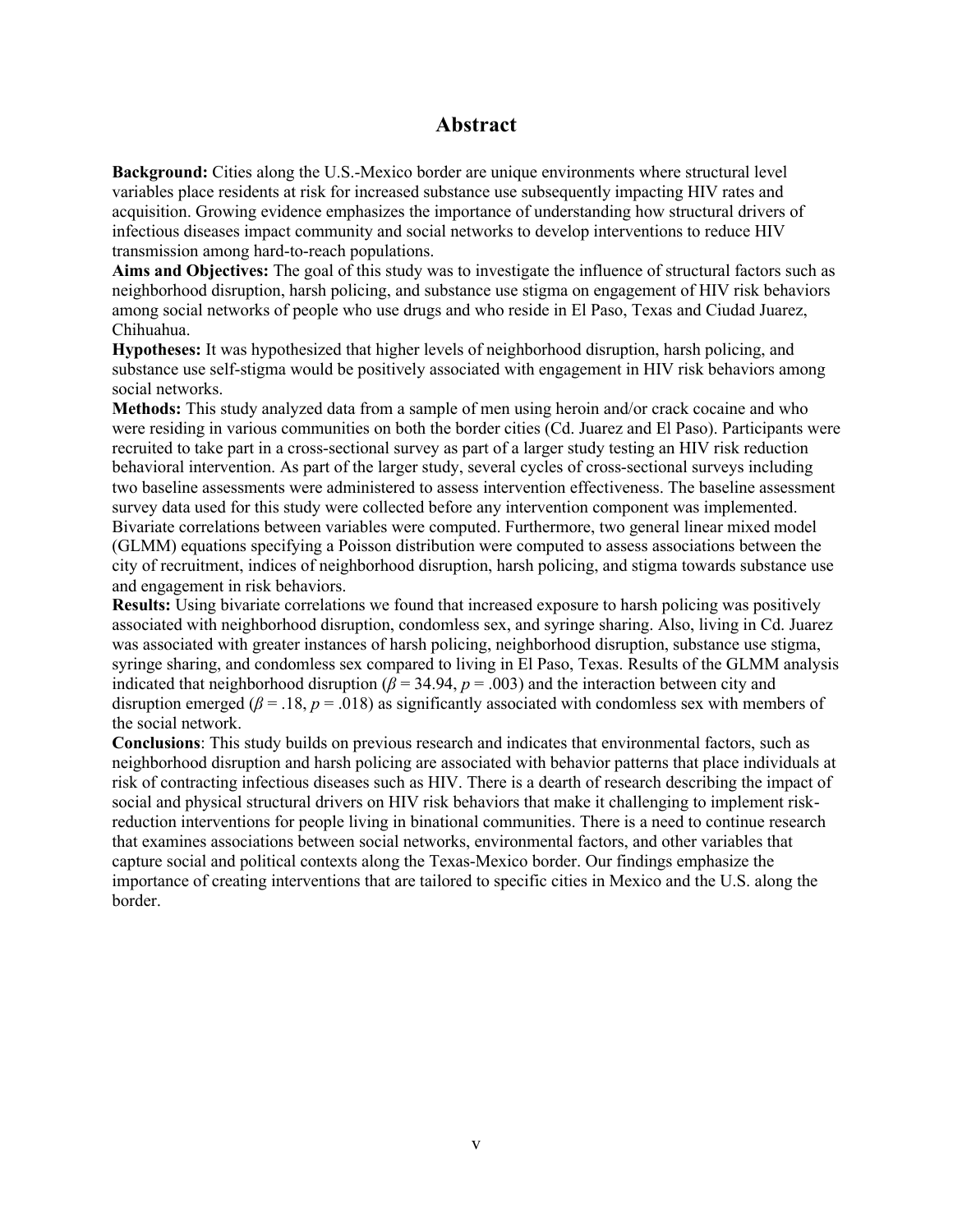# **Table of Contents**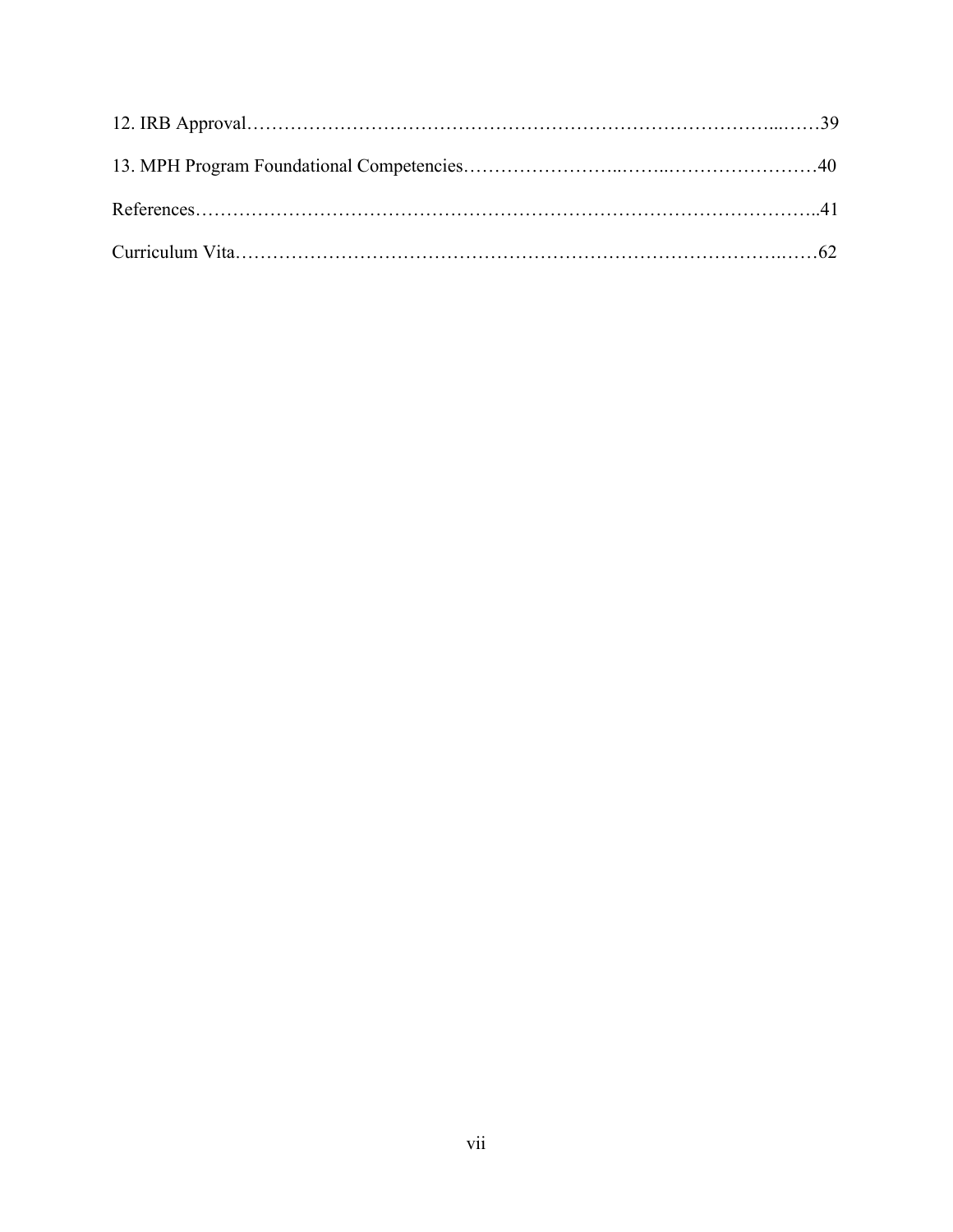# **List of Tables**

| Table 4. Sexual Risk Behaviors among Ciudad Juarez, Chihuahua Residents55                |  |
|------------------------------------------------------------------------------------------|--|
|                                                                                          |  |
|                                                                                          |  |
| Table 7. Generalized Linear Mixed Model Estimates of Fixed Effects for Comdomless Sex58  |  |
| Table 8. Generalized Linear Mixed Model Estimates of Fixed Effects for Syringe Sharing59 |  |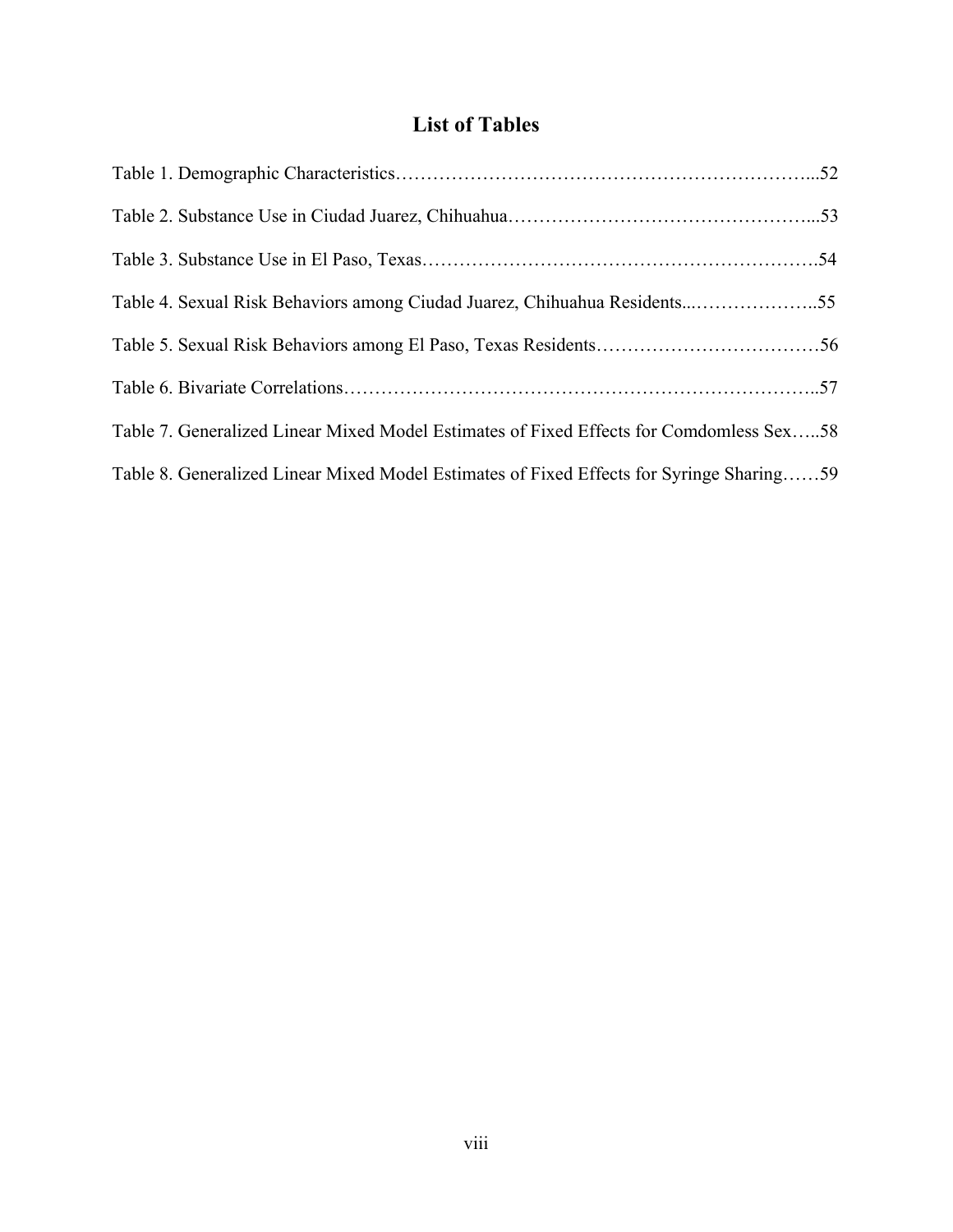# **List of Figures**

| Figure 2. The Moderating Effect of City on the Association between Neighborhood Disruption |  |
|--------------------------------------------------------------------------------------------|--|
|                                                                                            |  |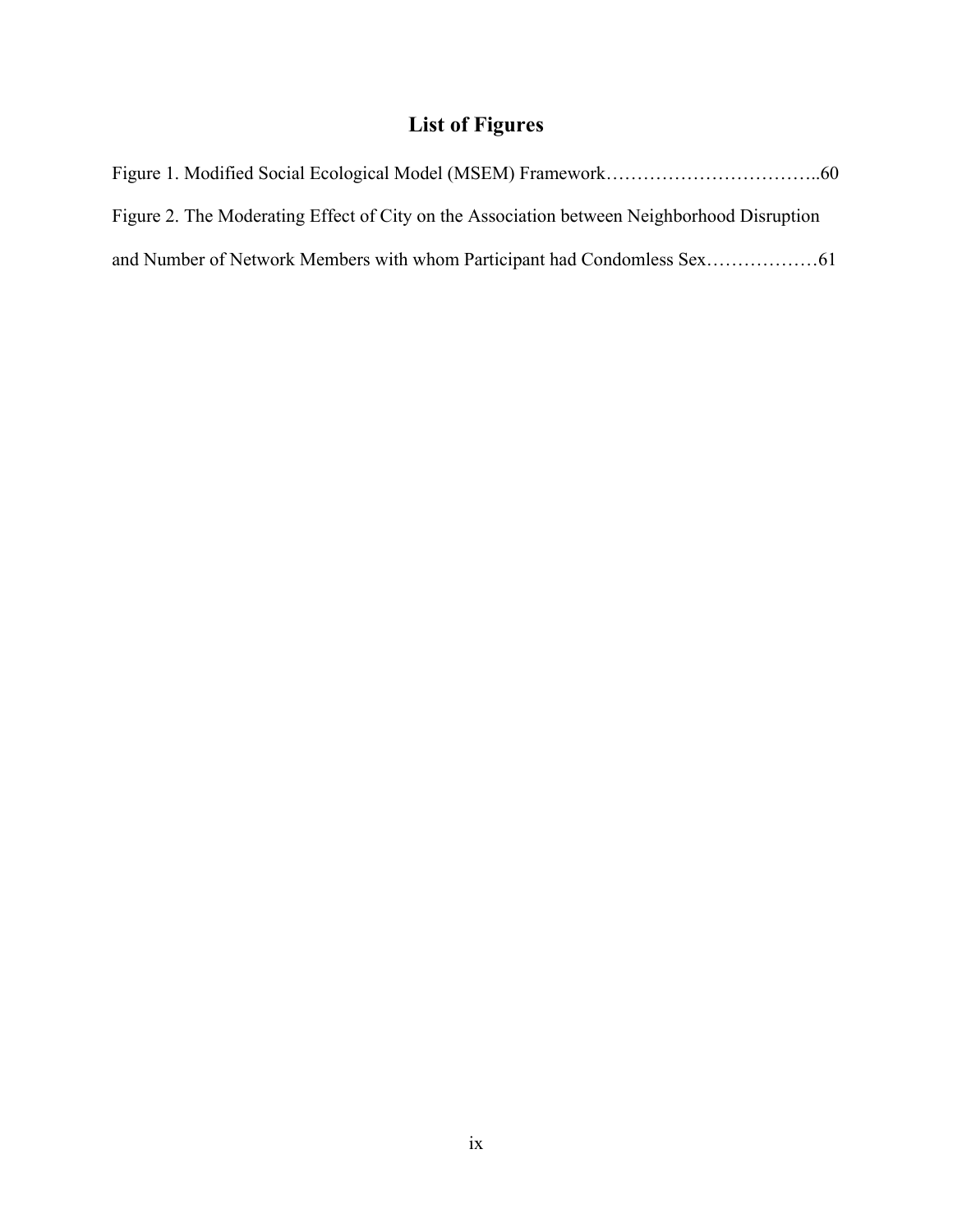### **Introduction**

#### **Health Disparities on the U.S.-Mexico Border**

 The U.S.-Mexico border region is nationally recognized for its unique interconnected dynamic and is considered one of the most active borders in the world. It spans approximately 1,933 miles from the Gulf of Mexico to the Pacific Ocean and has a width of 62 miles on each side of the border. It includes four U.S. states: Texas, Arizona, New Mexico, and California and encompasses six of Mexico's northern states: Baja California, Sonora, Chihuahua, Tamaulipas, Nuevo Leon, and Coahuila (Beaver, 2006; U.S. Department of Health & Human Services, 2017). In 2017, there was an estimated 15 million inhabitants living in this region and the population is expected to double by the year 2025 (U.S. Department of Health & Human Services, 2017). The U.S.-Mexico Border Health Commission was established as an agreement between the American Secretary of Health and Human Services and the Secretary of Health in Mexico to target health priorities specific to the border region (U.S. Department of Health & Human Services, 2021). This agreement highlights the importance of binational collaborations in addressing the needs of border populations. Currently, there are five main health concerns that have been identified by the commission: chronic and degenerative diseases, infectious diseases, maternal and child health, mental health, and addiction-injury prevention (U.S. Department of Health & Human Services, 2021). Although the commission has made significant strides on tackling these health disparities, the border region continues to have growing rates of migration, health care shortages, uninsured individuals, and poverty levels making it one of the largest medically underserved areas in both Mexico and the United States.

The U.S.-Mexico border is divided into 15 pairs of sister cities that represent partnerships between each respective country. These partnerships were established in 1983 by the Joint Response Team and are used to resolve emergencies affecting individuals in border areas (U.S.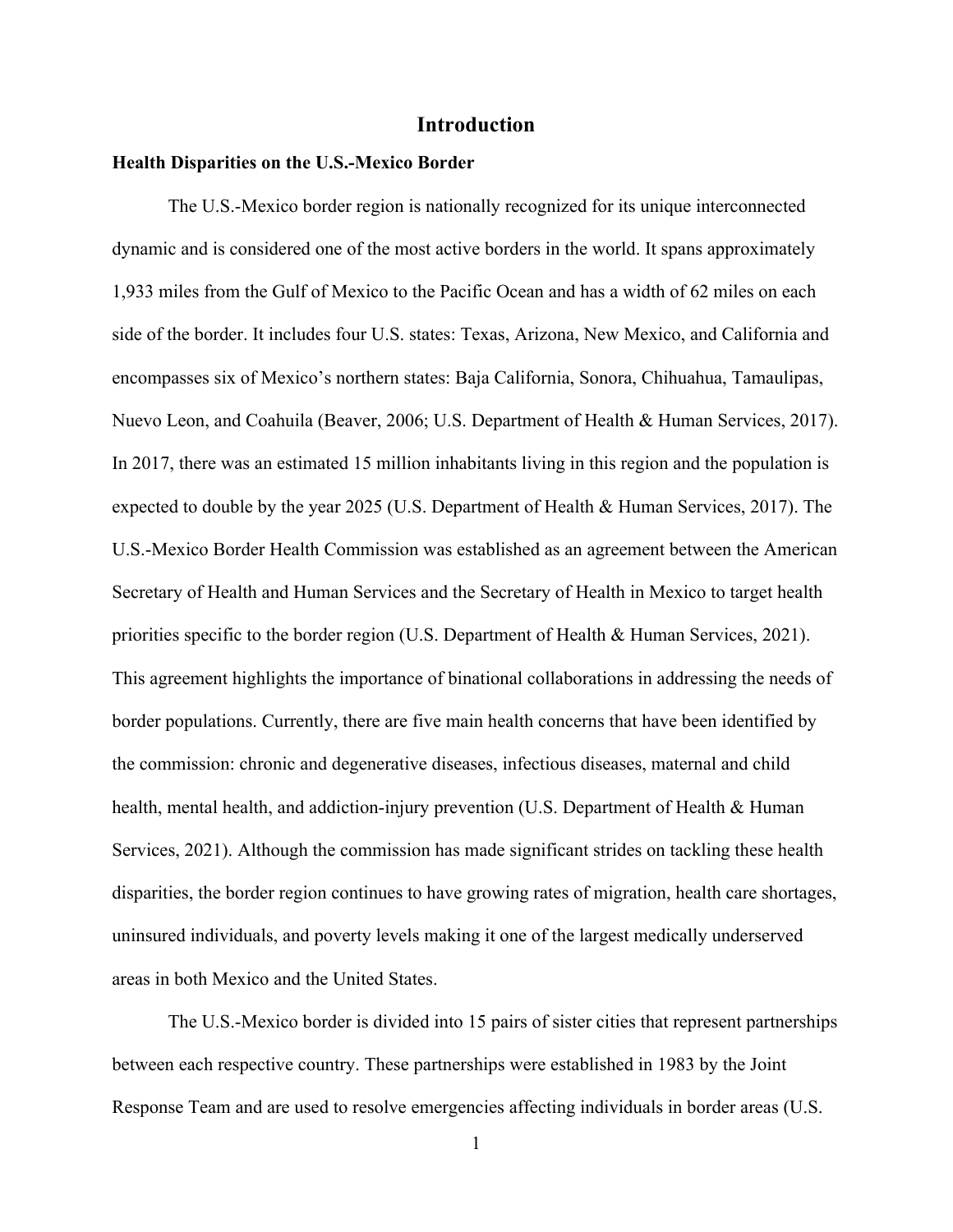Environmental Protection Agency, 2014). The city of El Paso, Texas belongs to region-6 of the sister-city plan and is connected to the Ciudad (Cd.) Juarez, Chihuahua and Sunland Park, New Mexico making it part of a tri-national network (U.S. Environmental Protection Agency, 2014). Furthermore, the city of El Paso is the midway point along the U.S.-Mexico border and has over 839,000 inhabitants (2019) with approximately 12.5% of residents over the age of 65 (Healthy Paso del Norte, 2021). In 2019, 82.9% of the residents in El Paso identified as Hispanics or Latinx, compared to the 39.5% in the state of Texas and 18.5% in the U.S. (Healthy Paso del Norte, 2021). Between the years of 2015-2019, a total of 78% of people older than 25 had completed a high school degree, but only 23.3% completed a bachelor's degree or higher (Healthy Paso del Norte, 2021). In 2018, an estimated 76.2% of persons living in El Paso reported having some form of medical insurance. This rate was lower than the Texas average of 80.1%, and in this year El Paso ranked amongst the worst 25% of counties across the nation in terms of medical insurance coverage. Additionally, in 2015-2019, the city of El Paso had 20.2% of its people living below the poverty threshold—a rate that surpasses both the Texas and national average of 14.7% and 13.4% respectively (Healthy Paso del Norte, 2021). These statistics demonstrate that El Paso residents tend to have low levels of education, high uninsured rates, poverty, and large ethnic minority populations, which are known risk factors that can impair patients' health access and outcomes (Centers for Disease Control and Prevention, 2021). In Ciudad Juarez, Chihuahua, the median annual income was reported as \$11,097 with approximately 46% of its population living below the poverty threshold. To complicate matters, approximately 40% of individuals living in this region rely on government sponsored health care and one third of the population lack health insurance (City of El Paso Department of Public Health, 2013; Secretaría de Salud Estado de Chihuahua, 2010).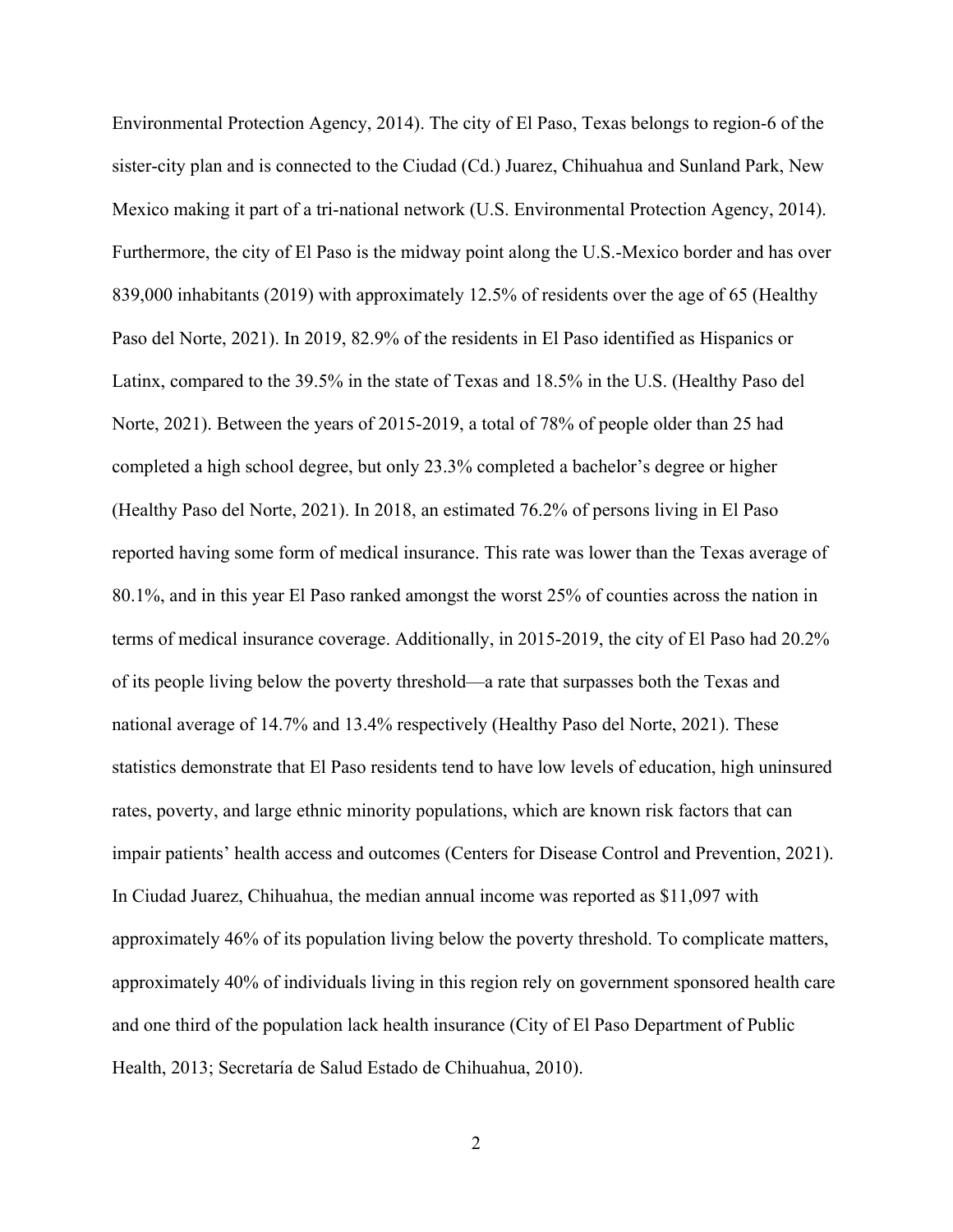Border cities face major barriers in preventing and treating communicable, noncommunicable, and chronic diseases. For example, the incidence and prevalence of tuberculosis (TB), human immunodeficiency virus (HIV), obesity, cancer, and diabetes continue to grow due to limited healthcare services and resources in border areas (Mondragón & Brandon, 2004). In 2018, 15.3% of El Paso residents had been diagnosed with diabetes compared to the Texas average of 12.6%, and the rate of obesity was 5% higher than the national average among adults who were 18 years or older (Healthy Paso del Norte, 2021). The most recent Texas HIV Surveillance Report details that El Paso County ranked 6th among all Texas counties with the highest incidence of HIV (Healthy Paso del Norte, 2021; Texas Department of State Health Services, 2019). In Mexico, the rate of obesity is among the highest worldwide and childhood obesity (children aged 5-11) increased by 40% between 1996 and 2006 (Bliss, 2010). Along border communities there have been growing rates of mental health concerns associated with drug-related violence, poor environmental health quality (i.e., waterborne illness and vectorborne diseases), and increased urbanization that limits physical activity among residents (Bliss, 2010). In Ciudad Juarez, the current HIV prevalence is 6.0 per 100,000 with the number of people living with HIV/AIDS estimated to be 4,940 persons (Zapata-Garibay, Gonzalez-Fagoaga & Rangel-Gomez, 2014). The city of Juarez also has one of the highest death rates from AIDSrelated infections in all of Mexico (Zapata-Garibay et al., 2014).

Obstacles in the management of these disease states can be linked to factors such as: cross border mobility, lack of funding from local and federal agencies, and overall population growth (U.S. Department of Health & Human Services, 2021). Additionally, the El Paso-Cd. Juarez region continues to be medically underserved. Data has shown that there is a substantial decrease in the number of primary care providers, physicians, pharmacist, nurses, social workers,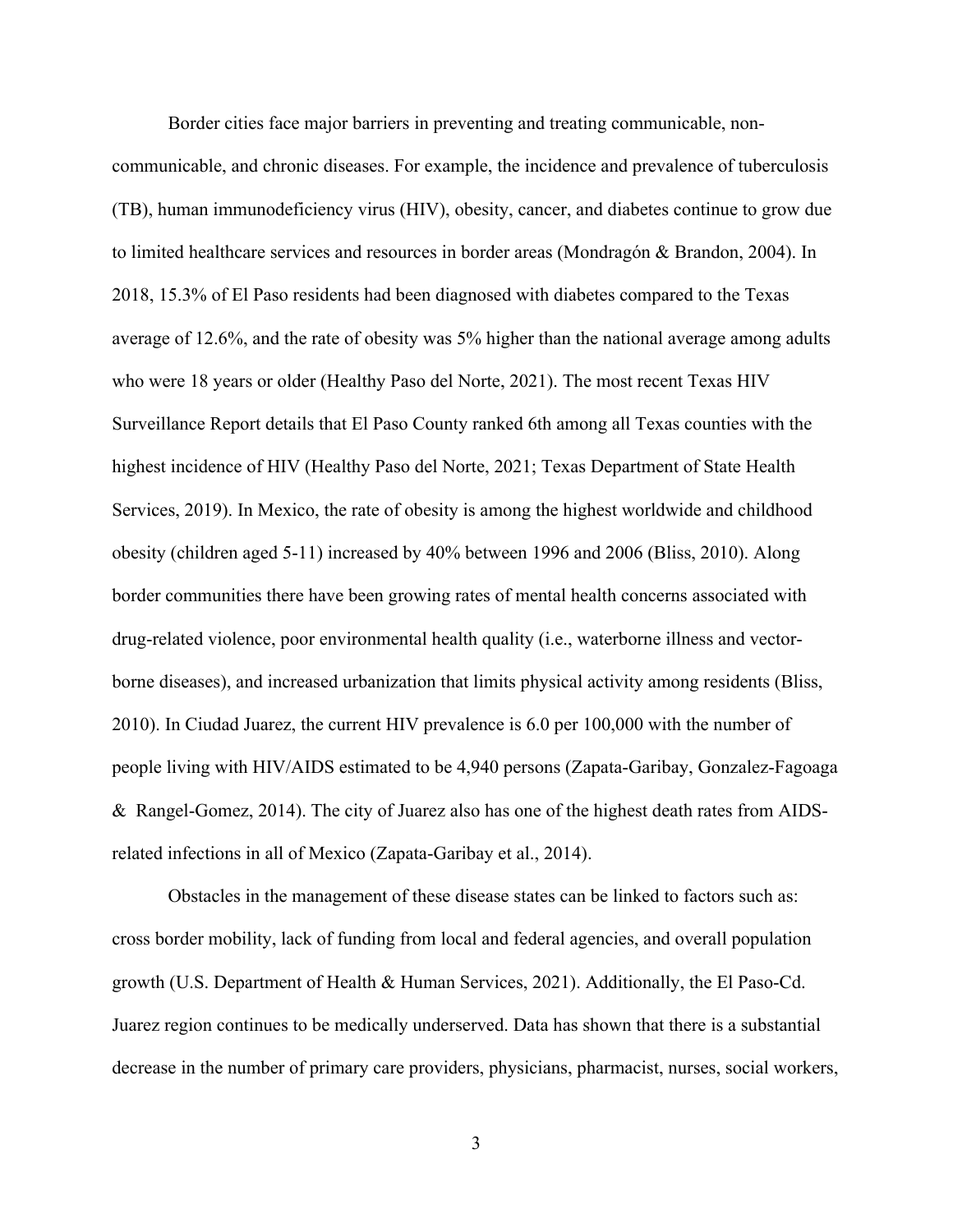and mental health providers compared to the Texas average (Healthy Paso del Norte, 2021). The reduced quantity of healthcare providers for this community has affected the control and management of disease spread along the U.S.-Mexico border and continues to a be a binational public health priority.

#### **The HIV Epidemic on the U.S.-Mexico Border**

Phylogenesis has been used by biologist to determine the evolutionary development of species, groups of organisms, and particular features of organisms. Phylogeography and phylogenetic analysis have been used by researchers to understand the spread of HIV epidemics across national borders. Epidemiologic evidence shows that the HIV epidemic in Mexico had roots in the United States according to analysis of population structure, genetic cluster analysis, and measures of migration (Mehta, Delport, Brouwer, Espitia, Patterson, Pond, Strathdee, & Smith, 2010). Data has corroborated that all of the HIV cases registered in Mexico in 1983 were from people who had previously resided in the United States (Mehta et al., 2010). Currently, Mexico and the United States have one of the highest concentrations of HIV incidence in North America. In 2019, the reported incidence rate of HIV in the U.S. was 12.9 cases per 100,000 people compared to 27 per 100,000 in Mexico in 2020 (Centers for Disease Control and Prevention, 2018; UNAIDS, 2020). The U.S. reported a prevalence rate of 0.3% towards the end of 2019 versus 0.4% among Mexican adults aged 15-45 in 2020 (Centers for Disease Control and Prevention, 2018; UNAIDS, 2020).

The HIV epidemic is a concentrated epidemic in both countries where cases are highest among specific subpopulations. In 2016, the National Center for Prevention and Control of HIV/AIDS (CENSIDA) indicated in their "National Report on the Progress and Response to HIV/AIDS" that HIV cases in Mexico were concentrated among men who have sex with men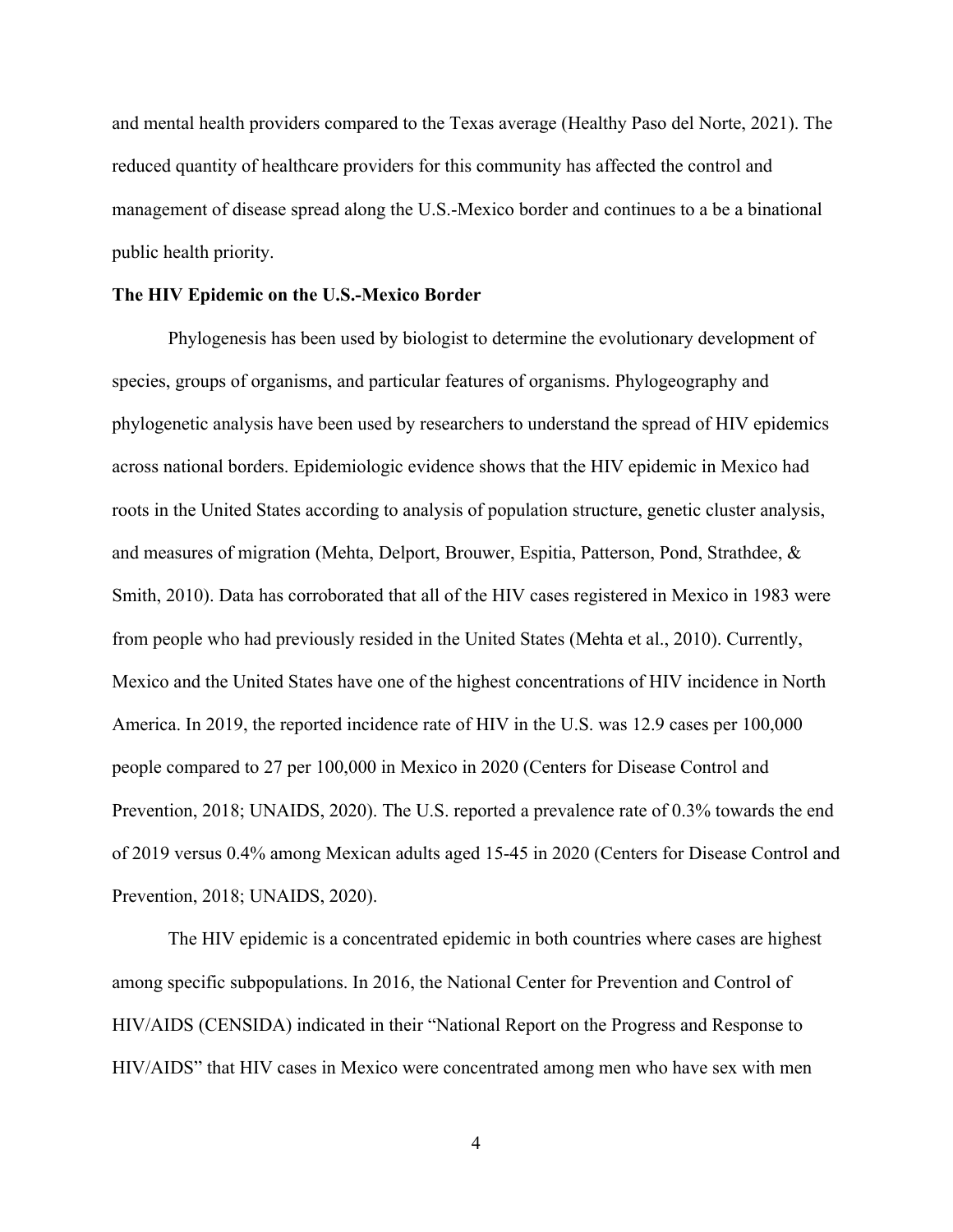(MSM), people who inject drugs (PWID), and people who engage in transactional sex. In the U.S., rates of HIV were highest among MSM and PWID, however, the epidemic in the U.S. has disproportionately impacted ethnic minorities, particularly Black and Latinx MSM (Centers for Disease Control and Prevention, 2018; Centro Nacional para la Prevención y el Control del VIH y el SIDA, 2018).

Data from the Center for Disease Control and Prevention (CDC) indicates that 36,801 people were newly diagnosed with HIV in 2019. Gay and bisexual men accounted for 69% of these new cases. Among the new HIV diagnoses attributed to male-to-male sexual contact, non-Latinx white males comprised 5,805 of cases compared to 7,820 cases from Latinx/Hispanic males – 25% vs. 32% respectively (Division of HIV/AIDS Prevention, 2021).

Latinx men are the second largest at-risk group for HIV infection (Division of HIV/AIDS Prevention, 2021). According to the CDC, the lifetime HIV risk is 1 in 5 among Latinx MSM and 1 in 48 among Latinx men living in the United States. Research indicates that factors such as HIV stigma, racial discrimination, lack of access to healthcare, and perception of risk have all been identified as barriers for seeking HIV prevention methods, testing, and care among Latinx individuals. Additionally, it has been reported that among Latinx living with HIV/AIDS, approximately 61% are engaged in care, 49% are retained in care, and 53% have achieved viral suppression (Division of HIV/AIDS Prevention, 2021). The CDC is actively working with health departments across the nation to increase access to prevention resources and continue to scale up HIV surveillance efforts in priority populations.

Border cities have been found to be high-risk landscapes for HIV transmission due to high population mobility, sex tourism, and substance use prevalence. One study conducted between 2004-2006 found that both Tijuana, Baja California, and Cd. Juarez, Chihuahua had an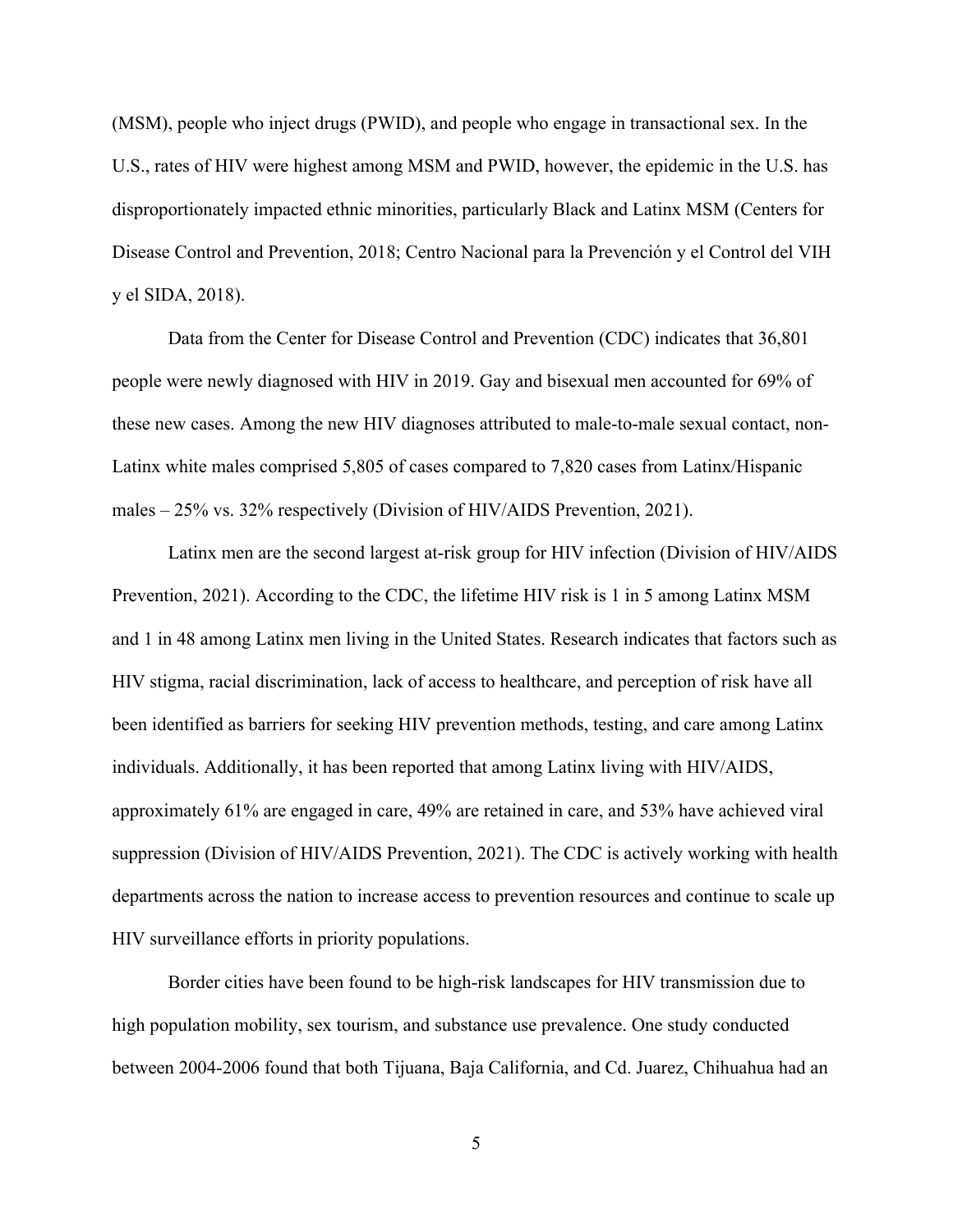HIV prevalence of 0.8% (Strathdee, Magis-Rodriguez, Mays, Jimenez, & Patterson, 2012). One distinct characteristic that is known to increase the risk of HIV transmission along the border is population mobility. In 2019, the Bureau of Transportation Statistics reported that El Paso, Texas was the second border city with the greatest number of crossings between Mexico and the United States. There was an estimated average of 58,000 daily crossings and a composite total of 21 million annual crossings along the bridges of the Americas, Paso del Norte, and Ysleta-Zaragoza (Bureau of Transportation Statistics, 2019). In this interwoven environment it should be noted that many of the crossings that occurred were predominantly related to education, employment, and/or accessing health services (Ramos, Ferreira-Pinto, Brouwer, Lazada, Firestone-Cruz, & Strathdee, 2009; Rivera, Ortiz, & Cardenas, 2009). Furthermore, high population mobility is also due to migration as Cd. Juarez receives a high number of immigrants from other Mexican states and other Latin American countries (Zhang, Martinez-Donate, Simon, Hovell, Rangel, Magis-Rodriguez, & Sipan, 2017). Migration is considered a key risk factor for HIV transmission among Latinx men given that this population often migrate without their families, leading to a loss of social support that results in loneliness. As a method to compensate for the absence of support, Latinx immigrant men often resort to substance use, engaging in unprotected sex with sex workers, and having multiple sex partners (Zhang et al., 2017).

It has been documented that sex tourism also fuels border crossings from U.S. residents into Mexico (Walters & Davis, 2011). Tijuana and Cd. Juarez share what are known as "zonas rojas" or tolerant zones where sex tourism is openly practiced, and to some extent is regulated by the authorities (Patterson, Semple, Staines, Lozada, Orozovich, Bucardo, Philbin, Minya, Miguel, Amaro, de la Torre, Martinez, Magis-Rodriguez, & Strathdee, 2008; Scholl & Nicholson, 2010). Zonas rojas contribute to bridging populations of HIV transmission between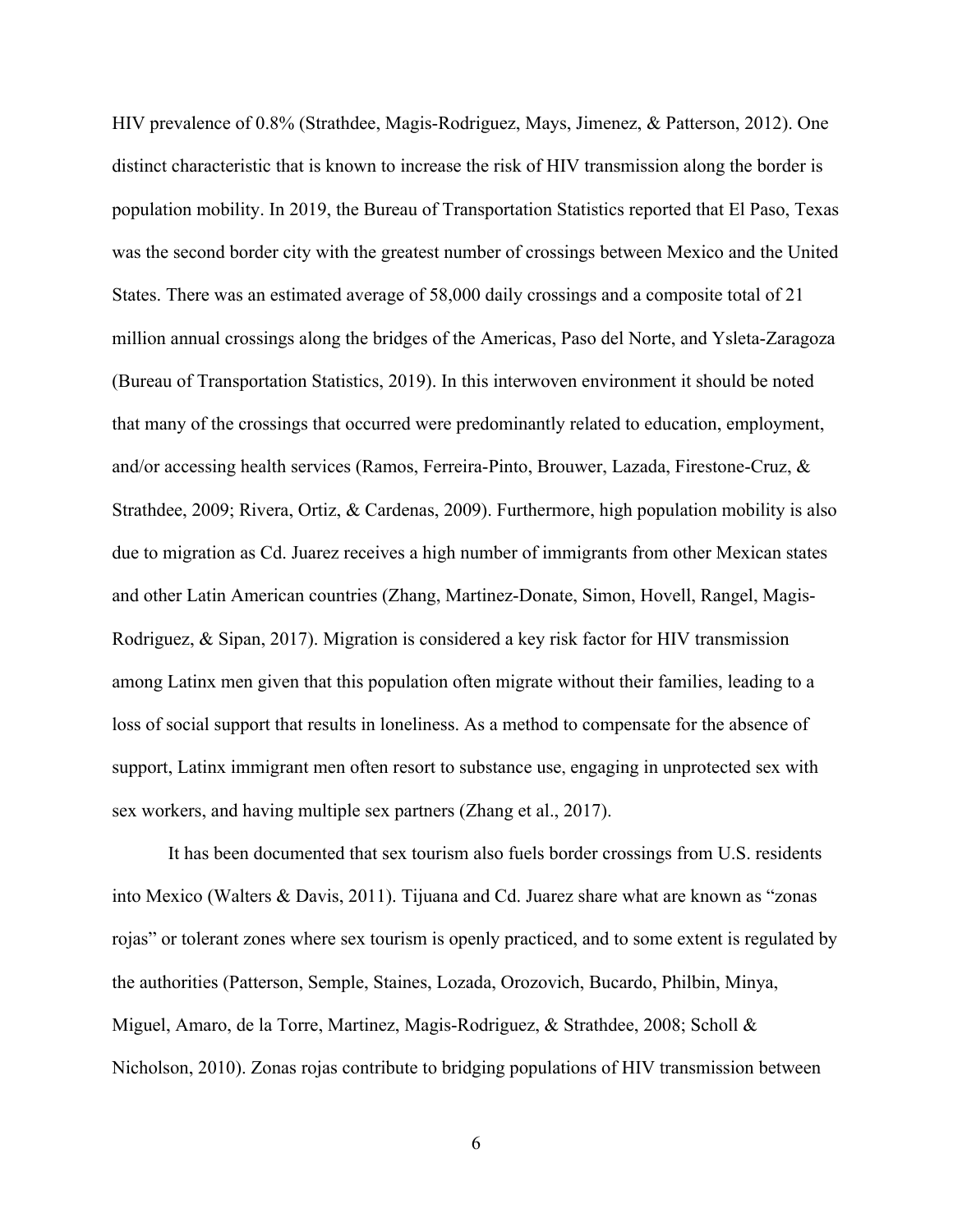Mexico and the United States. A study by Zhang et al., (2017) found that 16.6% of males and 5.2% of females that stayed in cities along the U.S.-Mexico border had more than one partner with whom they engaged in vaginal or anal sex. Furthermore, Mexican migrants along the border that traveled to and from the U.S. reported engaging in sexual risk practices such as inconsistent condom use during oral sex (87.5%), vaginal sex (71.5%), and anal sex (72%) (Varela-Ramirez, Mejia, Garcia, Bader, & Aguilera, 2005; Zhang et al., 2017). Moreover, 23.2% of males and 25.2% of females were under the influence of alcohol, and some were under the influence of drugs (with the drugs of choice being marijuana, cocaine, and crystal meth) (Zhang et al., 2017). The sociocontextual environment of border cities promotes engagement in high-risk sex activities including having more than one sex partner and engaging in sex with casual partners regardless of whether individuals have a stable relationship (Ramos et al., 2009; Rangel et al., 2006; Zhang et al., 2017). Engagement in risky behaviors in combination with low testing HIV rates and high prevalence of other sexually transmitted infections (STIs) in these communities has created an urgency to address the HIV epidemic along the U.S.-Mexico border (Rangel et al., 2006).

Sexually transmitted infections (STIs) – such as gonorrhea, chlamydia, and trichomoniasis are also biologic markers of risk for HIV acquisition and transmission (Workowski et al., 2021). The pathogens associated with these diseases often create ulcerations of protective mucosal barriers which facilitates HIV entry into the hosts bloodstream (Kalichman, Pellowski, & Tuerner, 2011). Studies along the U.S.-Mexico border report an increased incidence and prevalence of HIV among individuals who are co-infected with another STI. One study among MSM and transgender women in Tijuana, described a higher STI prevalence among those who were newly diagnosed with HIV (55.7%) compared to those who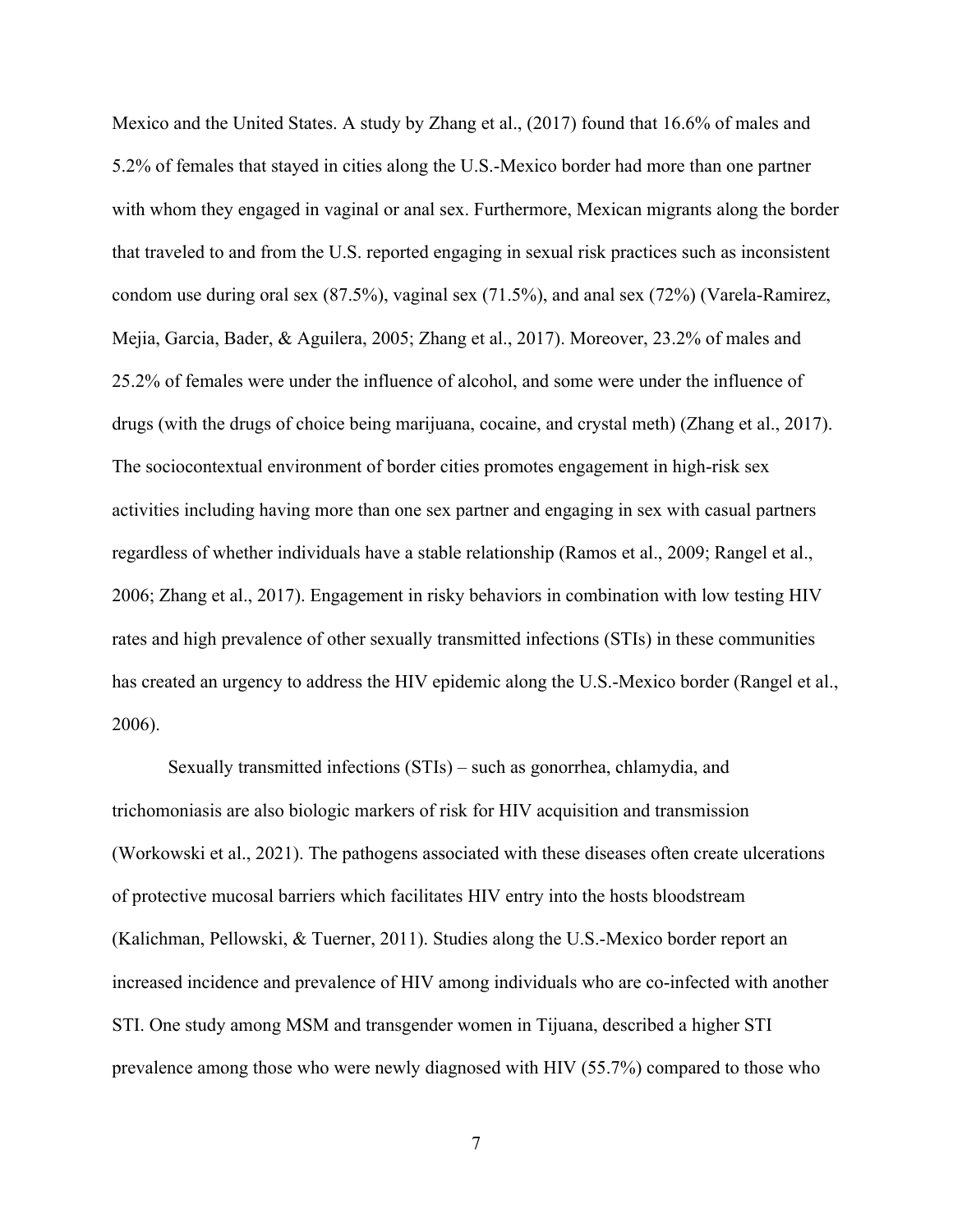were HIV-negative (28.2%) (Bristow, Espinosa da Silva, Vera, Gonzalez-Fagoaga, Rangel, & Pines, 2021). The prevalence of co-infections with STIs in HIV-positive participants was found to be 35.2% for syphilis, 27.3% for chlamydia, and 26.1% for gonorrhea compared to 12.1%, 13.7%, and 9.7% among HIV-negative men and transgender women, respectively. A 2006 study analyzing STIs among women who engage in transactional sex in Tijuana and Cd. Juarez reported the prevalence rate for gonorrhea, chlamydia, and active syphilis as 6%, 13% and 14%, respectively, with even higher rates seen among those who also inject drugs or use cocaine (Patterson et al., 2008). Another study described that women residing along the Arizona-Sonora border were at higher risk for chlamydia compared to women from non-border areas (Baldwin, Djambazov, Papenfuss, & Abrahamsen, 2004). The authors from these studies indicate that variances in STI risk may be associated with widespread mobility and migration patterns seen in border communities.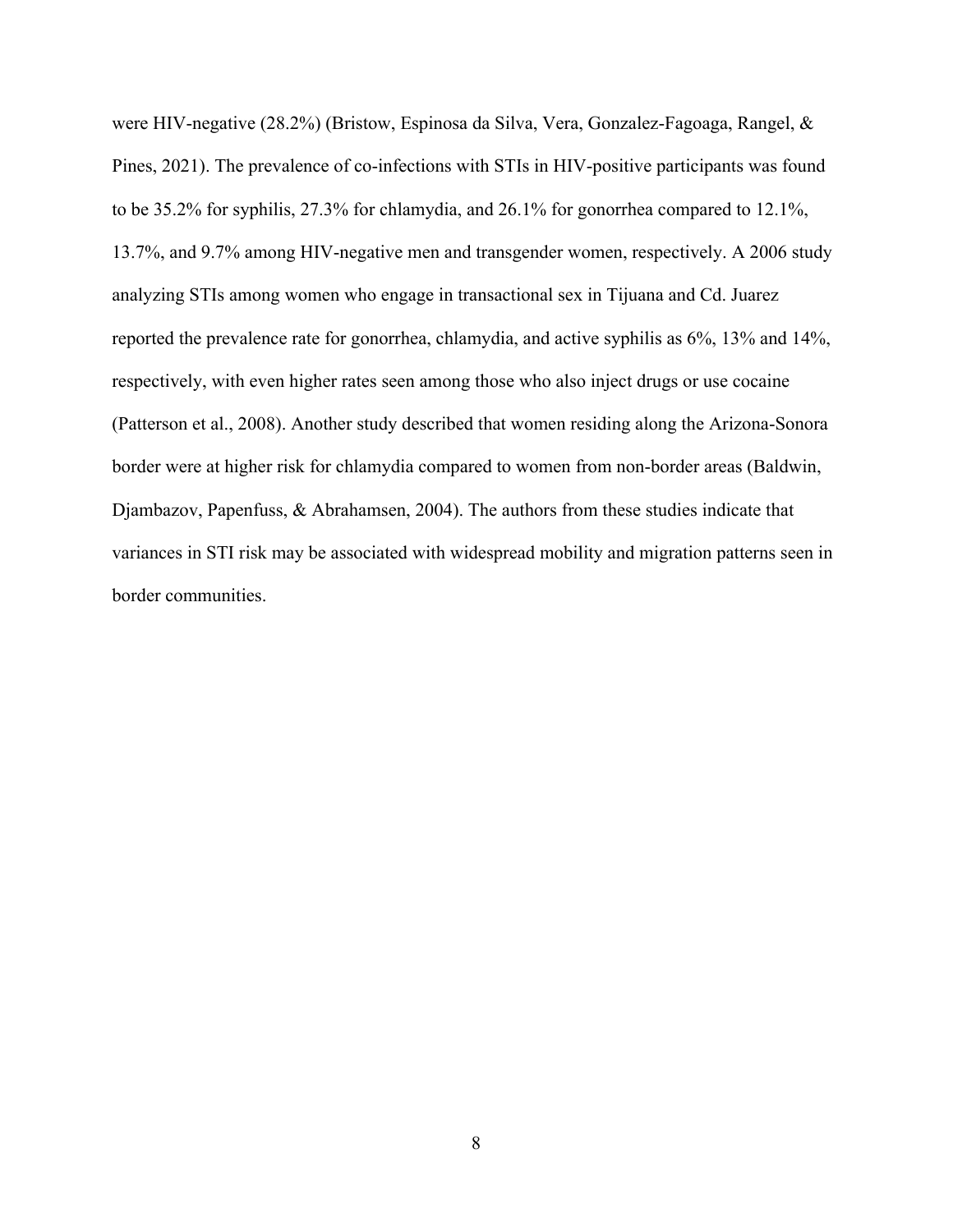#### **The Social Epidemiology of Substance Use**

Data from the most recent World Drug Report estimated that there were approximately 269 million people who use drugs between the ages of 15-64 by the end of 2018. Of these, an estimated 36 million people were reported to be suffering from a drug use disorder (United Nations Office on Drugs and Crime, 2020). The drugs of choice were reported to be cannabis, followed by opioids, amphetamines, "ecstasy", and cocaine. The report also describes that the United States accounts for 40% of the global population of people who inject drugs. The U.S. has had a noticeable increase in the annual prevalence of cannabis (19.4), amphetamine (3.3), and cocaine (2.6) making it one of the top countries facing this public health concern (Degenhardt & Hall, 2012; United Nations Office on Drugs and Crime, 2020). Globally there has been an increased interest in understanding how illicit substance misuse affects the health of populations, given the increased susceptibility to chronic health conditions, mental health disorders, and blood-borne viral infections linked to substance use. The World Drug Report indicates that among the deaths attributed to drug misuse, more than half (74%) were due to health consequences (liver disease, HIV/AIDS, etc.) compared to deaths related to overdose (United Nations Office on Drugs and Crime, 2020).

The risk factors for drug uptake vary between individuals, country of residence, and cultures. However, some studies have found that drug initiation can be predicted by social factors (low social economic background), drug availability (countries known for drug production or trafficking), and interpersonal factors (spending time with peers who use drugs) that either enable or discourage drug use (Daniel, Hickman, Macleod, Wiles, Lingford-Hughes, Farrell, Araya, Skapinakis, Haynes, & Lewis 2008; Degenhardt & Hall, 2012). Despite the complex variables associated with drug intake, efforts to curtail substance misuse have predominantly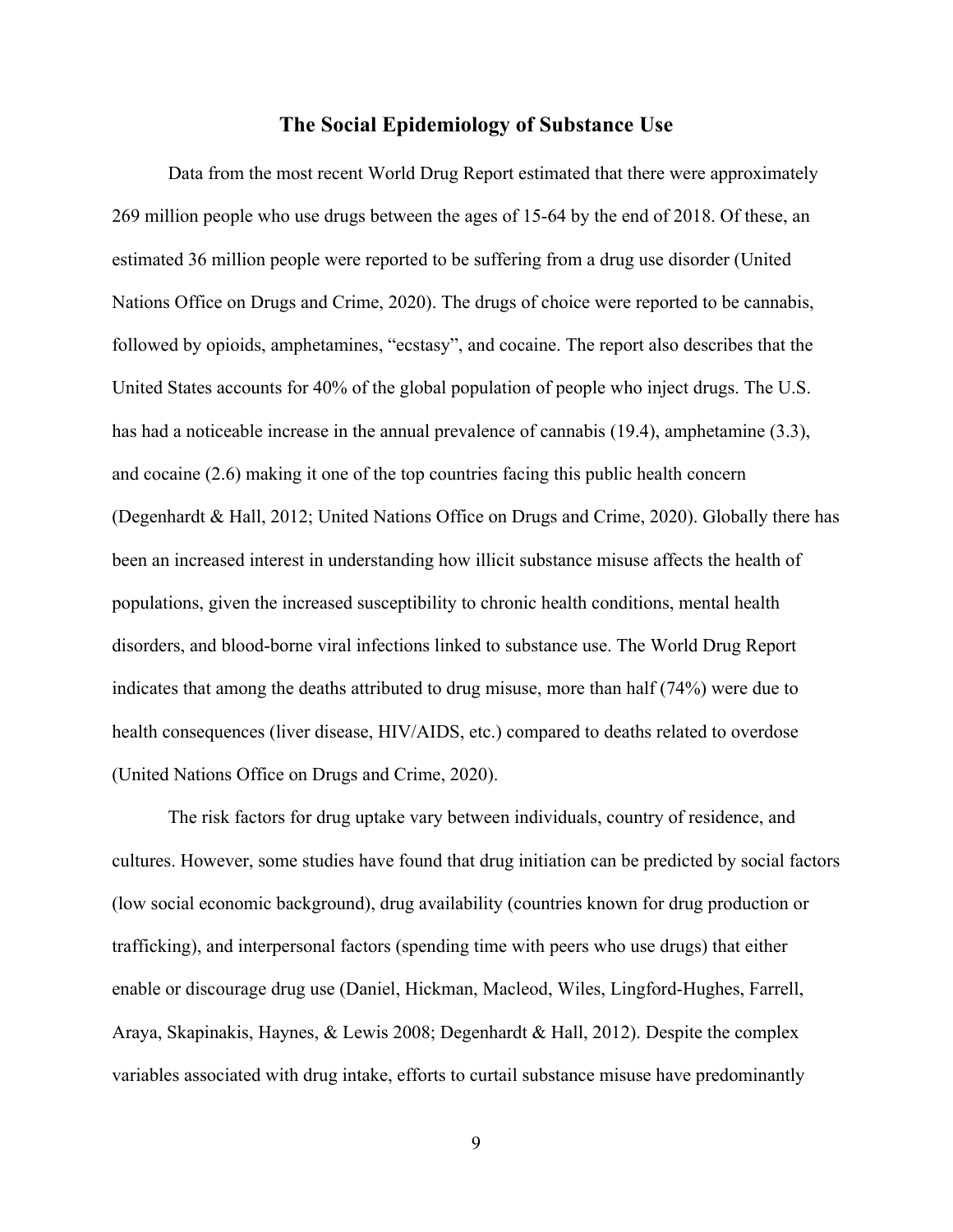focused on abstinence-only programs which argues that encouraging drug consumption can induce harm to the individual and surrounding communities (Hawk, Coulter, Egna, Fisk, Reuel Friedman, Tula, & Kinsky, 2017). This approach stands in opposition with newer harm reduction methods targeting interventions that address environmental factors that may influence individual drug uptake. There has been a shift from public health providers to assess for variables that reduce health outcomes in drug using populations.

In the past, behavioral interventions to reduce HIV transmission among PWID have focused on changing individual risk behaviors, yet evidence indicates that factors operating at the structural level heavily influence engagement in risk behaviors. Consequently, there is a call for interventions to change systemic variables in drug-use risk environments for populations at high risk of acquiring and transmitting HIV. Studies have shown that the physical built environment as well as the social, economic, legal, and policy factors can influence engagement in risk behaviors and preclude the use of prevention methods (Rhodes, 2002; Singer & Clair, 2003). For instance, HIV risk is markedly increased among those residing along routes of drug trade namely because it increases the availability of drugs. Consequently, HIV transmission increases in such environments if there is also high population movement and potential bridging of injection drug use populations. This environmental risk has been identified in other borders around the world where one of the countries engages in the cultivation and exchange of drugs (i.e., opium poppy). Such is the case in Mexico's northern states which are considered a primary passageway of drugs destined for the U.S. (Bucardo, Brouwer, Magis-Rodríguez, Ramos, Fraga, Perez, Patterson, & Strathdee, 2005). Another independent variable in regions with high rates of substance misuse and drug trade is harsh policing practices. Harsh policing practices by law enforcement negatively influence the integration of HIV preventative methods by people who use drugs,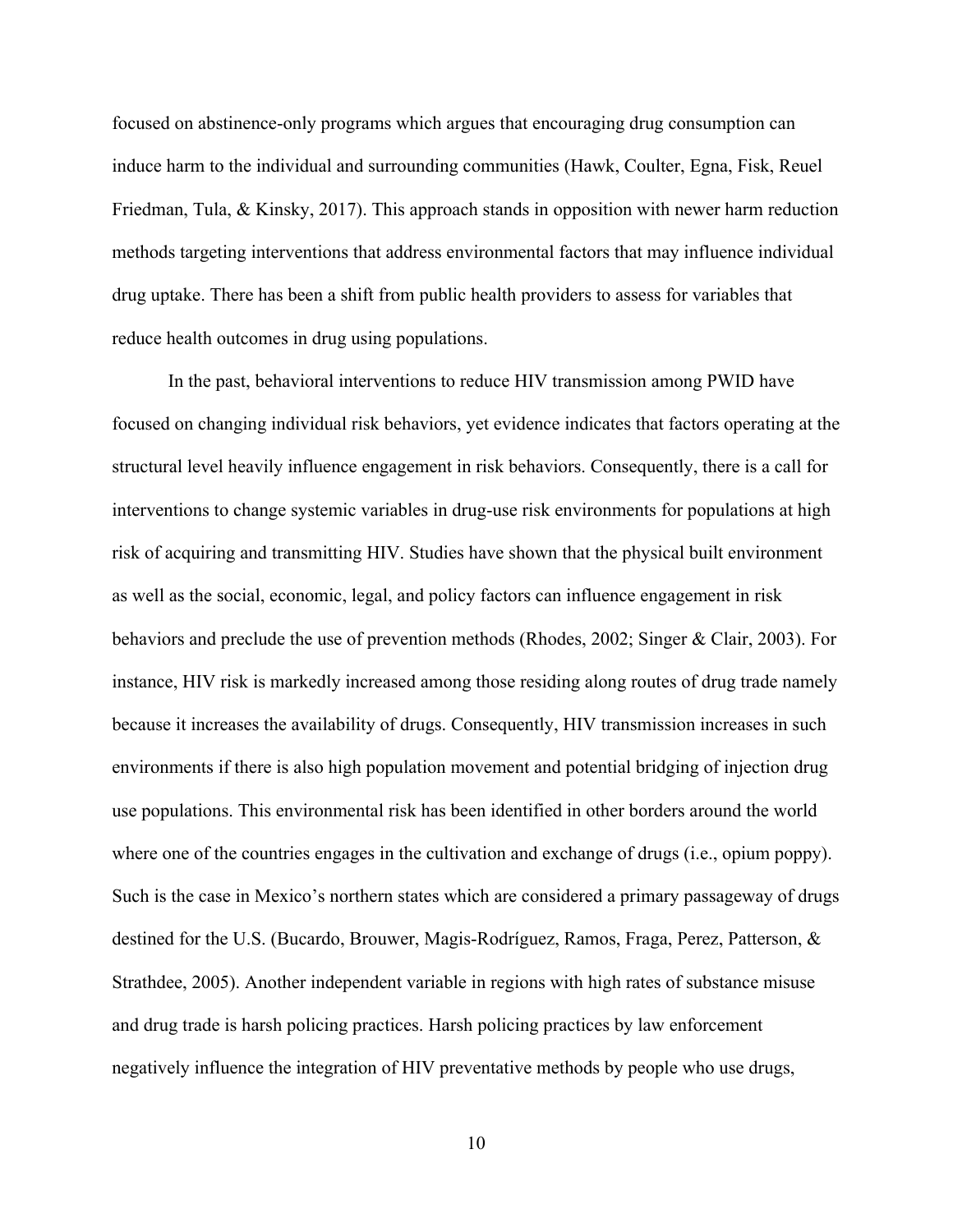specifically in areas that legally restrict harm reduction approaches such as needle exchange. Studies have shown that people who use drugs resort to higher levels of needle sharing to avoid police brutality, consequently increasing the risk for HIV infections. (Friedman, Perlis & Des Jarlais, 2001; Hurley, Jolley, & Kaldor, 1997). Harsh policing practices also results in increased incarceration rates. In the U.S., ethnic minority populations are disproportionally incarcerated compared to non-ethnic minorities, with African Americans and Latinx being the most impacted. In 2019, African American individuals were incarcerated at a rate of 600 per 100,000 Black U.S. residents compared to the 185 per 100,000 in White U.S. residents (Zeng & Minton, 2021). Within American prisons, it has been estimated that the cumulative AIDS incidence is four times higher among inmates than that of the general public leading to higher deaths related to immunodeficiency complications (Johnson & Raphael, 2009; Rhodes, Singer, Bourgois, Friedman, & Strathdee, 2005). Lastly, it has been observed that social networks and group norms can influence engagement in behaviors that place individuals at risk of contracting HIV such as, syringe sharing and engagement in sexual risk behaviors (Rhodes, 2002). Some studies report a low HIV prevalence despite engagement in high-risk behaviors influenced by an individual's network size, perception of network closeness, and "core" drug group members without HIV. For these studies, the network size was defined as the number of people who injected drugs seen by subjects in the past 30 days. The term network closeness relates to people that the participant considered important and had high frequency of communication. Lastly, "core" group members were the top 10 people with whom the participant injected most often (Boodram, Mackesy-Amiti & Latkin, 2015; Cepeda, Solomon, Srikrishnan, McFall, Kumar, Vasudevan, Arnad, Celentano, Lucas, & Mehta, 2017; Falade-Nwulia, Sacamano, McCormick, Yang & Kirk, 2020; Latkin, Mandell, Vlahov, Oziemkowska & Calentano, 1996). These factors were found to be direct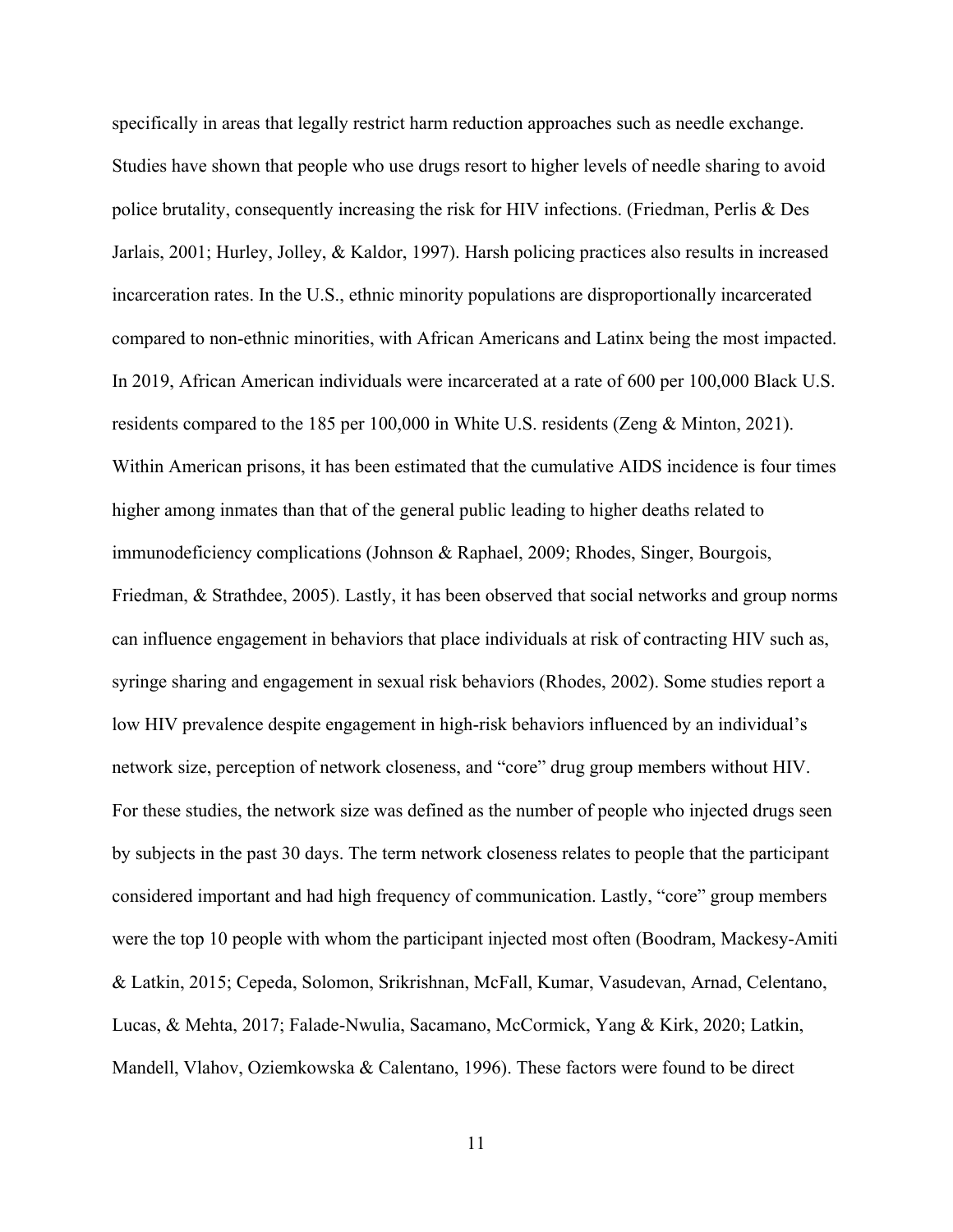indicators of sustained reduction in virus transmission despite participation of high-risk behaviors. Decoding which environmental factors impact HIV acquisition and transmission risk is essential to enable public health leaders to develop evidence-based interventions that can mitigate community, social, and political factors that exacerbate HIV risk.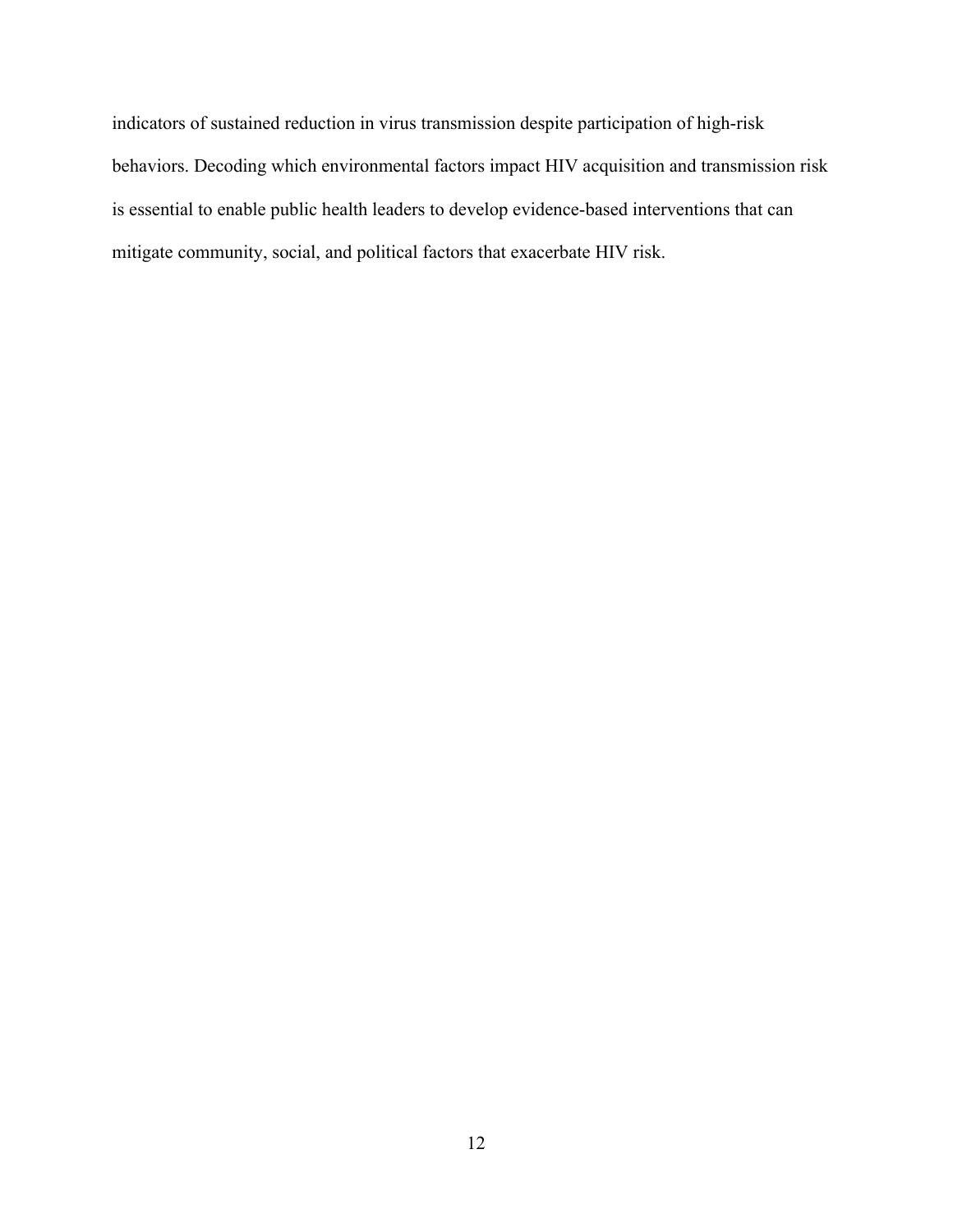#### **Substance Use on the U.S.-Mexico Border and HIV Risks**

Individuals residing along the U.S.-Mexico border are at greater risk of experiencing the negative health consequences of substance use and at increased risk of a substance use disorder (Cherpitel, Ye, Zemore, Bond, & Borges, 2015). Substance use rates are higher in some border community subpopulations compared to non-border communities which is due to neighborhood characteristics including drug availability, neighborhood insecurity, crime victimization, and crime witnessing (Cherpitel, Karriker-Jaffe, Li & Zemore, 2020). One example is Cd. Juarez, Chihuahua, where the rates of illegal drug use and misuse are higher than the Mexican national average. This border city is a primary transshipment corridor of illegal drugs such as heroin and has an injection drug use rate over four times the Mexican national average (22.3% vs. 3.4% in those aged 12-65 years) (Brouwer, Case, Ramos, Magis-Rodríguez, Bucardo, Patterson, & Strathdee, 2006; Comision Nacional contra las Adicciones, 2018). Extensive research has been conducted on the prevalence of substance use in Mexican border cities and government agencies periodically conduct substance use surveillance surveys. Notwithstanding, there is a dearth of research regarding the epidemiology of substance use along U.S.-Mexico border cities that are medically underserved and geographically distant from major metropolitan U.S. cities such as El Paso, Texas. Nevertheless, the available research indicates that individuals residing in El Paso, Texas may have lower rates of substance misuse compared to Texas and U.S. averages (Loza, Castañeda, & Diedrich, 2017). Additionally, there is a paucity of research comparing subjects who are actively using substances on both sides of the U.S.-Mexico border and evaluating the environmental dimensions of HIV risk. This research will yield useful knowledge to create and implement binational interventions aimed at reducing HIV risk and diminishing negative healthrelated outcomes amongst those living along border communities.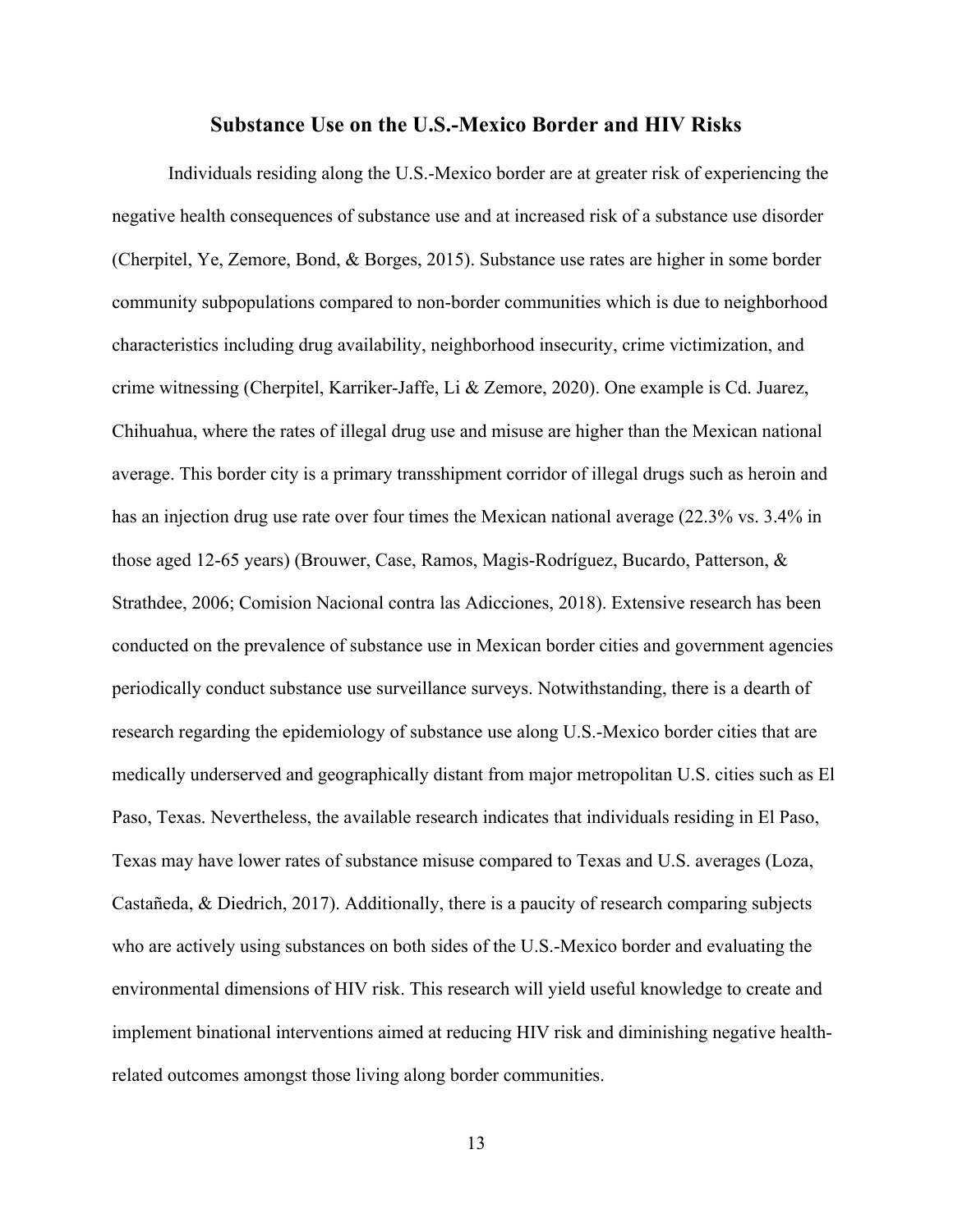The prevalence of infectious diseases such as HIV is higher among individuals with substance use disorders (Kolla, Oesterle, Gold, Southwick, & Rummans, 2020). Research suggests that substance misuse increases the risk of acquiring and transmitting HIV correlated to the engagement in high-risk sexual behaviors such as condomless sex (Smith, Cao, Zong, McDermott, Stefenac, Haider, Jackson, Veronese, López-Sánchez, Koyanagi, Yang, & Grabovac, 2019). It has been reported that the top three highest risk acts for HIV transmission are blood transfusion, receptive anal intercourse, and needle-sharing injection drug use. The estimated per-act risk for HIV acquisition based on exposure route (risk per 10,000 exposures to an infected source) are as follows: blood transfusion 9,000 (9/10), needle-sharing injection drug use 67 (1/150), and receptive anal intercourse 138 (1/72) (Cohen, Guclick & Mitty, 2021). Moreover, engagement in high-risk substance use behaviors such as needle sharing among individuals who inject drugs is an efficient form of HIV forward transmission (Bobashev, Mars, Murphy, Dreisbach, Zule, & Ciccarone, 2019). Risk of HIV forward transmission is reported to occur at higher rates in regions characterized by high population movement and social disruption due to violence and crime. Unfortunately, cities located along the U.S.-Mexico border such as Cd. Juarez have been experiencing unprecedented increases in violent crimes. Between 2008 and 2012, Cd. Juarez saw unusual levels of social disruption from drug cartel-related violence. The violence stemmed from turf wars between drug trafficking organizations and included homicide, kidnappings, extortion, and bribes (Beittel, 2020). In 2010, the reported homicide rate was 471.9 per 100,000 inhabitants among males between 30 and 44 years of age compared to the national average of 59.7 per 100,000 inhabitants (Instituto Nacional de Geografia y Estadistica, 2013). Since 2011, this region has continued to experience surges in violence that fluctuate in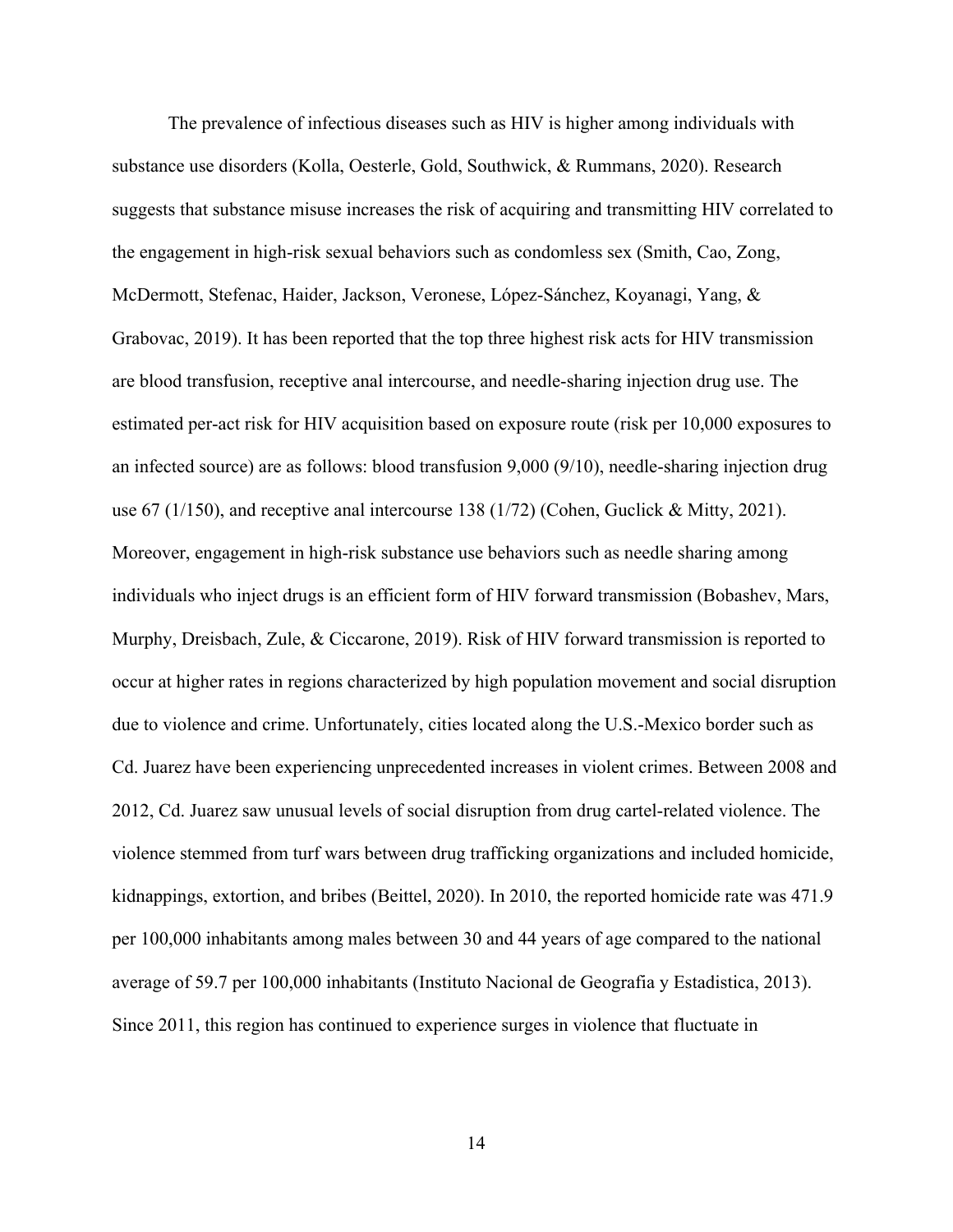nonperiodic cycles. For example, violent crime increased 42% with 666 murders occurring in the first five months of 2020 (Resendiz, 2020).

Studies have demonstrated that an increased rate of violence is associated with a rise in harsh policing practices by law enforcement entities which consequently increases the HIV risk of individuals who use drugs. Research indicates that harsh policing practices results in an increase of human rights violations, incarcerations, and ensuing high risk of HIV infection rates arising from increased engagement in high-risk behaviors in PWID to avoid police abuse (Beletsky, Martinez, Gaines, Nguyen, Lozada, Rangel, Vera, McCauley, Sorensen, & Strathdee, 2012). For example, in environments characterized by law enforcement persecution of PWID and harsh policing, PWID are two times more likely to report syringe sharing and injecting in the street (Wagner, Pollini, Patterson, Lozada, Ojeda, Brouwer, Vera, Volkmann, & Strathdee, 2011). Harsh policing results in fear of arrest and has led PWID to leave syringes behind in public spaces to avoid police persecution and violation of human rights that result when police officers discover drug paraphernalia during searches (Miller, Firestone, Ramos, Burris, Ramos, Case, Brouwer, Fraga & Strarhdee, 2008). Although research has directly associated the negative effect that harsh policing has on the uptake of HIV risk behaviors, to our knowledge, there is no prior study that analyses the relationship between structural factors (such as policing) and engagement in HIV risk behaviors among PWID residing in each of the two U.S.-Mexico border cities.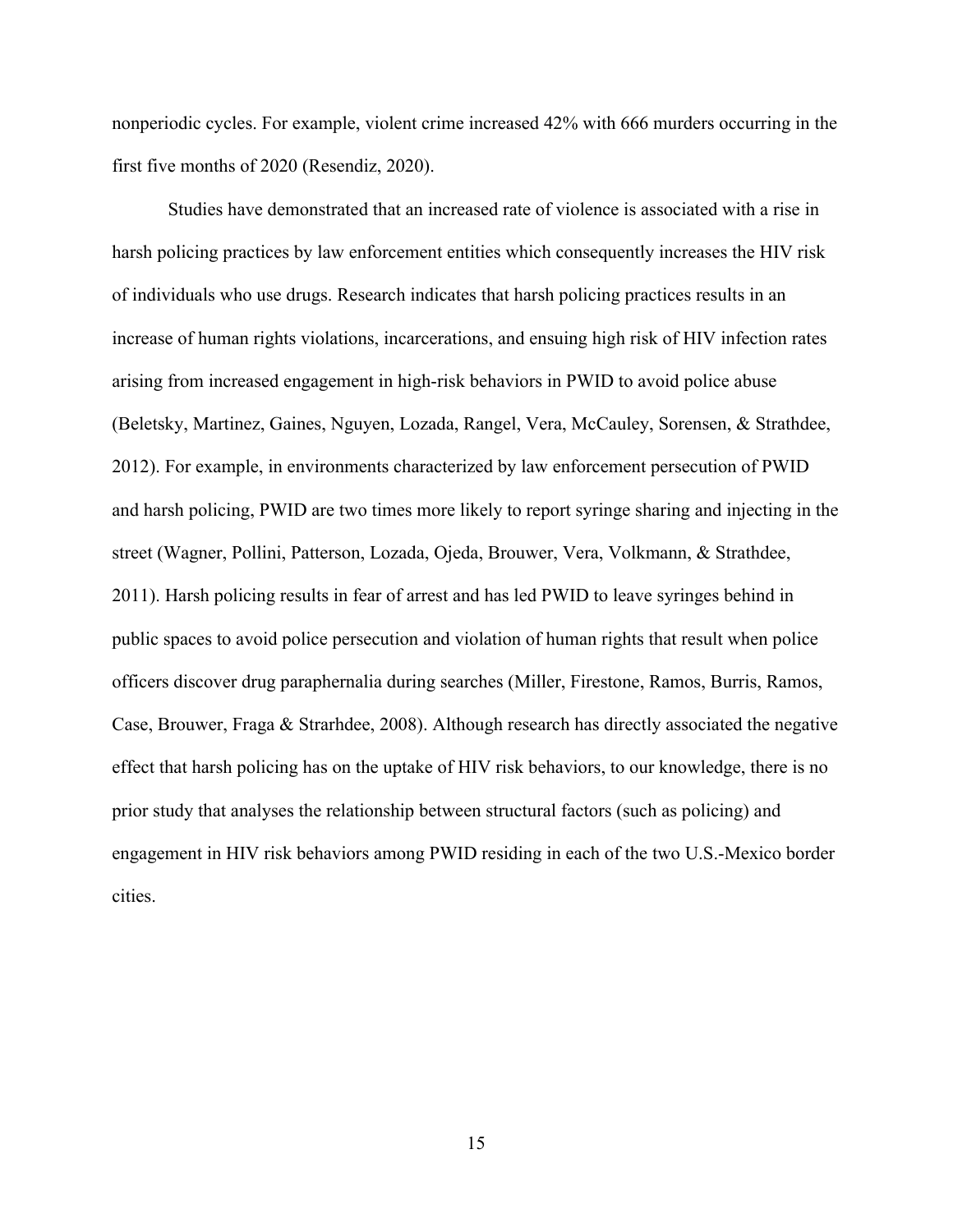#### **Policing, Human Rights Violations, and Substance Use Stigma**

Erwin Goffman coined one of the earliest definitions of stigma: "the dehumanization of the individual based on their social identity or belonging to a negative or an undesirable social category" (Goffman, 1963). Since this early publication, research on stigma has evolved to include subtypes of stigmas including public, perceived, enacted, and self-stigmas. Public stigma is defined as the public's prejudice towards a group that results in discrimination. Perceived stigma is defined as the stigmatized individual's belief that most people endorse negative stereotypes towards the stigmatized group the individual belongs to. Enacted stigma refers to an individual's direct experience of discrimination from individual's who don't belong to the stigmatized group. Self-stigma refers to an individual's internalization of stigma manifested in a negative self-image and anticipation of discrimination from societal members.

In the case of individuals with substance use disorders (SUD), societies generally display high public stigma towards them due to the perception of substance use as deviant behavior and current societal criminalization of drug use (Blendon & Young, 1998; Room, 2005). However, it's worth noting that not all substances are stigmatized equally. One study reported that crack and intravenous drug (IV) use was associated with higher public stigma among participants versus individuals who use alcohol and cigarettes (Luoma, Twohig, Waltz, Haynes, Roget, Padilla, & Fisher, 2007). In another study, it was reported that people who were diagnosed with drug dependence were described as "unpredictable" and should "blame themselves" when compared to people diagnosed with alcohol dependence or a mental health condition (Crisp, Gelder, Rix, Meltzer, & Rowlands, 2000). Even among health providers, it has been reported that there is a higher level of stigma towards people who use IV drugs compared to people who have HIV/AIDS or people who engage in transactional sex (Decety, Echols, & Correll, 2010). This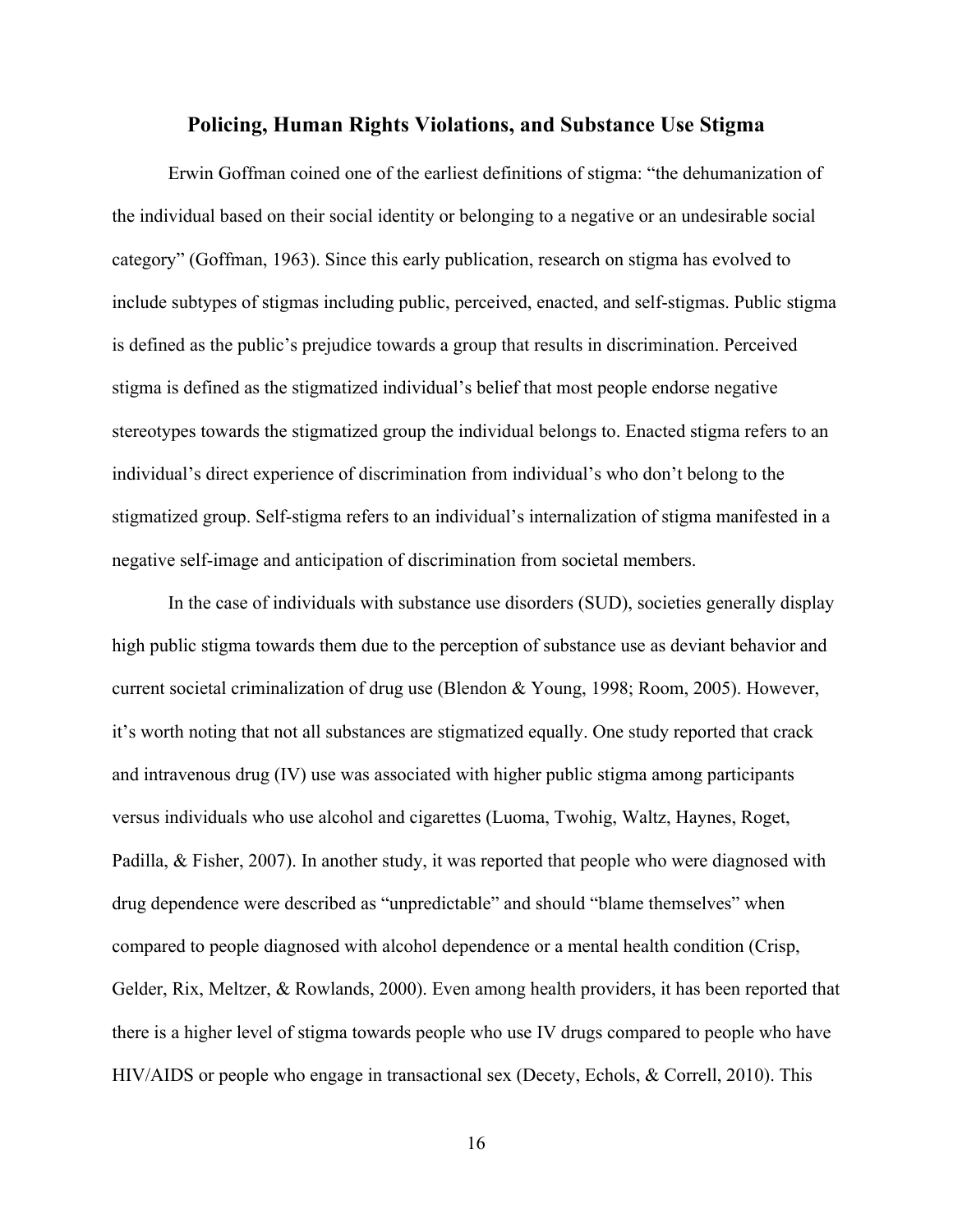hierarchy of "acceptable drugs" results in correlating degrees of discrimination, stemming from stigma, towards communities that inject drugs.

International studies analyzing the stereotypes of people diagnosed with a SUD have reported that the general public will display more negative emotional reactions, such as anger, fear, and pity towards people who inject drugs (Capitanio & Herek, 1999; Corrigan, Kuwabara, & O'Shaughnessy, 2009; Crespo, Pérez-Santos, Muñoz, & Guillén, 2008; van Boekel, Brouwers, van Weeghel, & Garretsen, 2013). Respondents with higher negative emotions believed that social restrictions and/or prohibitions should be instituted for those who have a history of injecting drugs based on their perceived dangerousness and unpredictability (van Boekel et al., 2013). The outcome from these studies suggests that those having a diagnosis of SUD, specifically PWID, should not disclose their SUD history in order to prevent societal stigma and discrimination. Consequently, there is a growing gap in the number of people with a SUD who go untreated, despite availability of efficacious therapies and clinical services (Saha, Kerridge, Goldstein, Chou, Zhang, Jung, Pickering, Ruan, Smith, Huang, Hasin, & Grant, 2016). This situation was emphasized in the National Institute of Drug Abuse (NIDA) Strategic Plan which encourages public health providers to assist in reducing public stigma and discrimination and encourage PWID to seek treatment (National Institute on Drug Abuse, 2020). The syndetic effects of stigma, discrimination, and negative attitudes have led to negative consequences for the mental and physiological health outcomes for people with a SUD – specifically for PWID. Effectively understanding risk profiles of PWID residing in high-risk environments will facilitate the development of tailored health promotion interventions that address risk factors and aid in removing healthcare access barriers and implementation of harm reduction behaviors.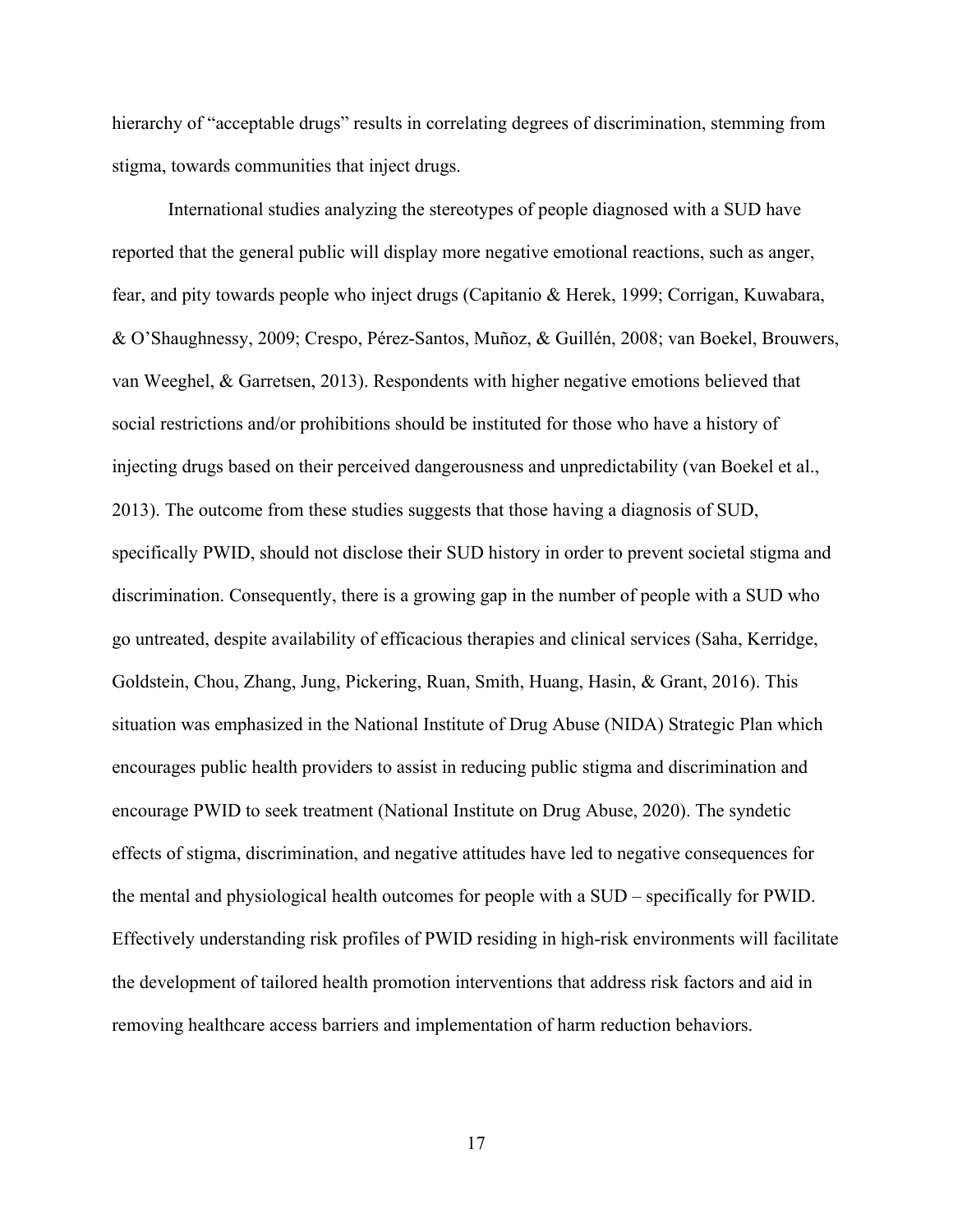#### **Theoretical Conceptual Framework**

The HIV epidemic has been described as a cluster of interrelated epidemics having risk factors that are unique for every subpopulation. A growing body of evidence emphasizes the importance of addressing structural drivers that contribute to HIV transmission (Baral, Logie, Grosso, Wirtz & Beyrer, 2013). Structural drivers of HIV risk that have been previously identified include social, economic, and political factors. This study is informed by the Modified Social Ecological Model (MSEM) (Baral et al., 2013). As shown in Figure 1, this model is comprised of individual, network, community, and policy levels and expands on how each of these create environments that facilitate or hinder the probability of HIV acquisition and transmission. This model was used to conceptualize how community environments, laws, and policies can affect high-risk behaviors in border communities. The MSEM was referenced to develop research questions related to structural factors that may influence the level of engagement in HIV-risk behaviors in networks of PWID. This model was chosen to address the inherent limitations of other models which focus solely on individual risk factors and omit factors operating at higher levels of influence.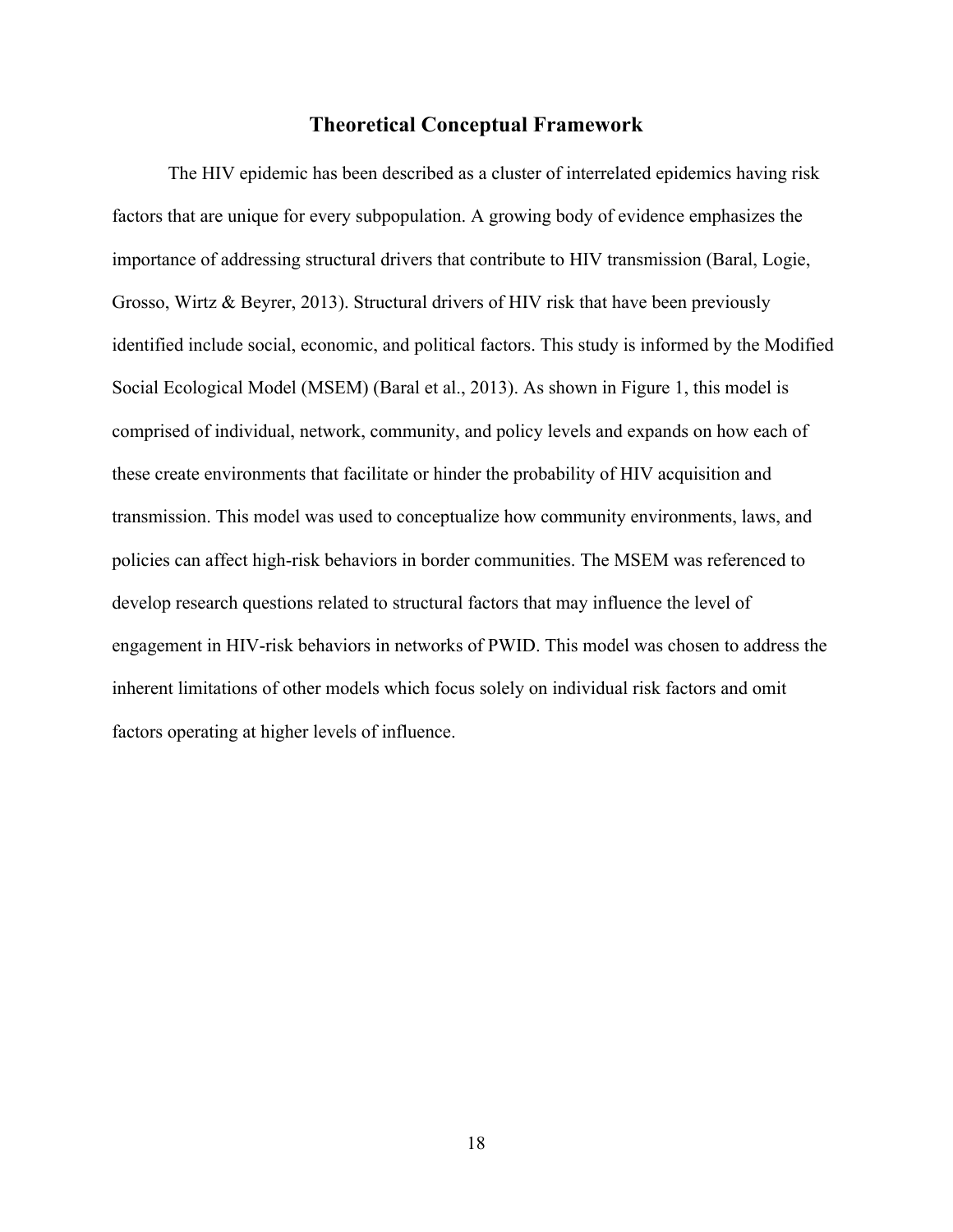# **Study Purpose**

The purpose of the study is to describe the demographic characteristics of men who use drugs residing in two sister cities located along the U.S.-Mexico border. Additionally, a second aim is to investigate the influence of structural factors such as neighborhood disruption, harsh policing, and perceived substance use stigma on engagement in HIV risk behaviors within social networks of people who use drugs residing along the U.S.-Mexico border.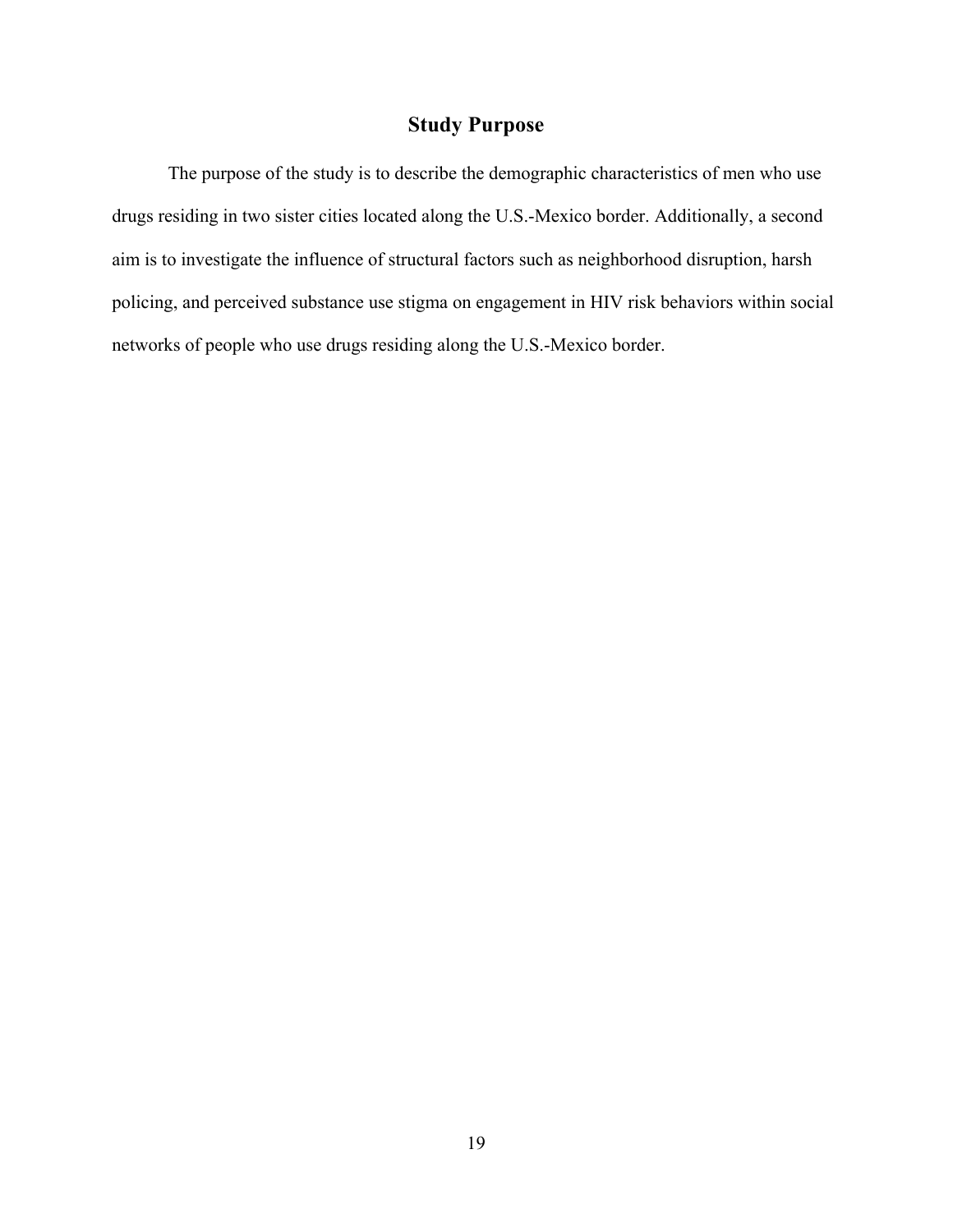# **Study Aims and Hypotheses**

**Aim 1:** To describe the sociodemographic characteristics and substance use patterns of two samples of men who use drugs residing in the cities of Ciudad Juarez, Chihuahua, and El Paso, Texas.

**Aim 2:** To test the associations between recruitment city, neighborhood disruption, perceived substance use stigma, and engagement in substance use and high-risk sexual risk behaviors including the interaction between recruitment city and the other independent variables to test for the moderating effect of city.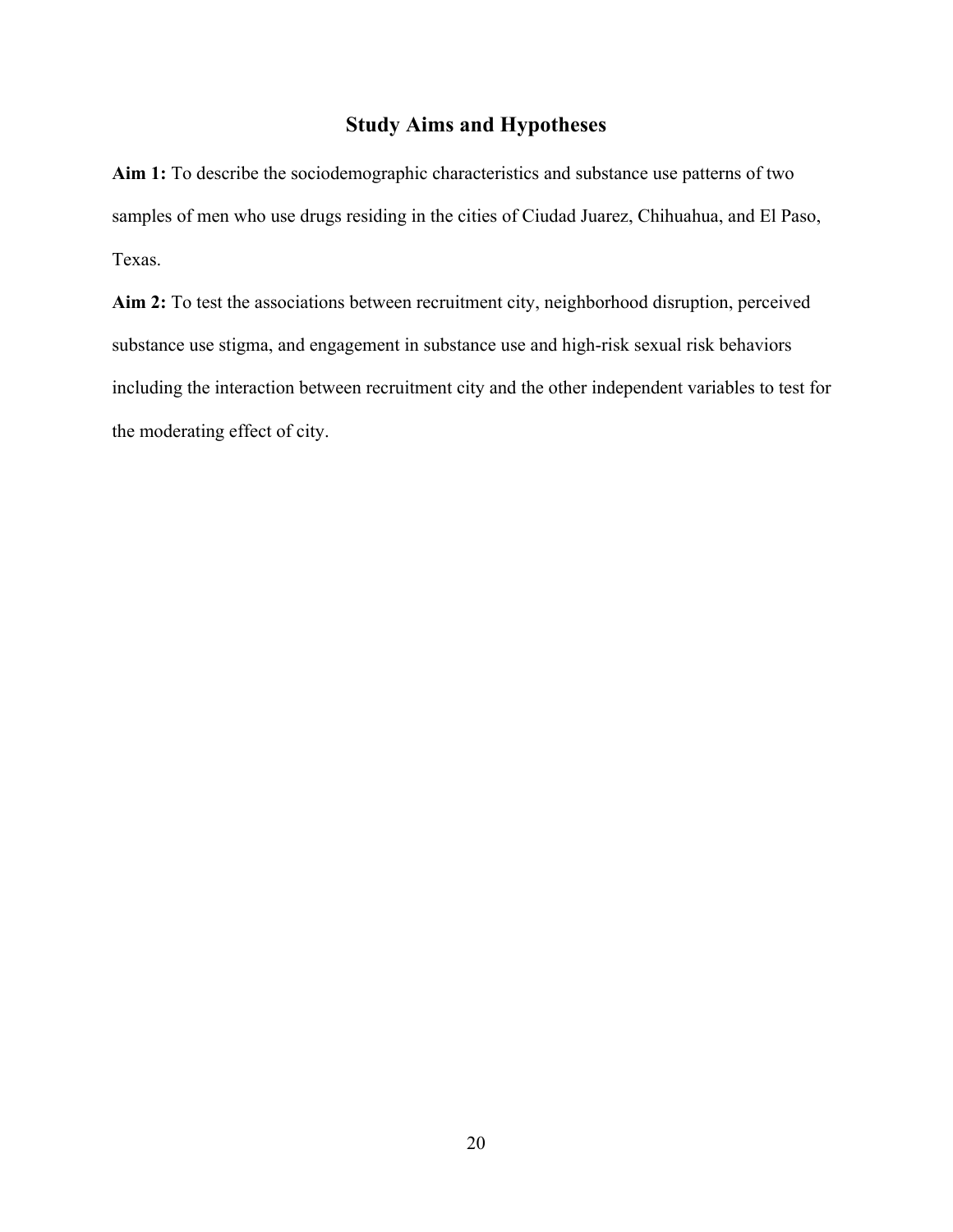#### **Methods**

#### **Participants**

The sample consisted of 270 males who were actively using heroin and crack cocaine and were residing in Ciudad Juarez, Chihuahua (*N*=149) and El Paso, Texas (*N*=121). Approximately, 29% were married or partnered, 90.4% of participants identified as heterosexual, and majority (68.9%) had resided solely in their current country of residence. Regarding education, more than half (54.4%) had finished grade school education only and 31.7% of those residing in El Paso self-reported that they had completed a bachelors or graduate degree compared to 8.7% in Cd. Juarez. Regarding migration patterns, approximately 40.3% of participants in Cd. Juarez reported previously living in another Mexican state compared to the 19.8% of El Paso residents who did not report to live in another Mexican or U.S. state. When asked about years living in another country, nearly a quarter (24.5%) of men residing in Cd. Juarez reported living elsewhere between 1-10 years compared to 12.4% of men from El Paso. Approximately, 83% of participants residing in El Paso and 70% in Ciudad Juarez reported having been incarcerated.

#### **Study Design**

This study was a secondary data analysis from a larger project that extracted data from a sample of men who use heroin and/or crack cocaine and residing in various communities on both border cities – Cd. Juarez and El Paso. Participants were recruited to take part in a crosssectional survey as part of a larger study with the aim to test an HIV risk reduction behavioral intervention. As part of the larger study, several cycles of cross-sectional surveys including two baseline assessment points were administered to assess intervention effectiveness. The baseline assessment surveys were administered before any intervention component was implemented and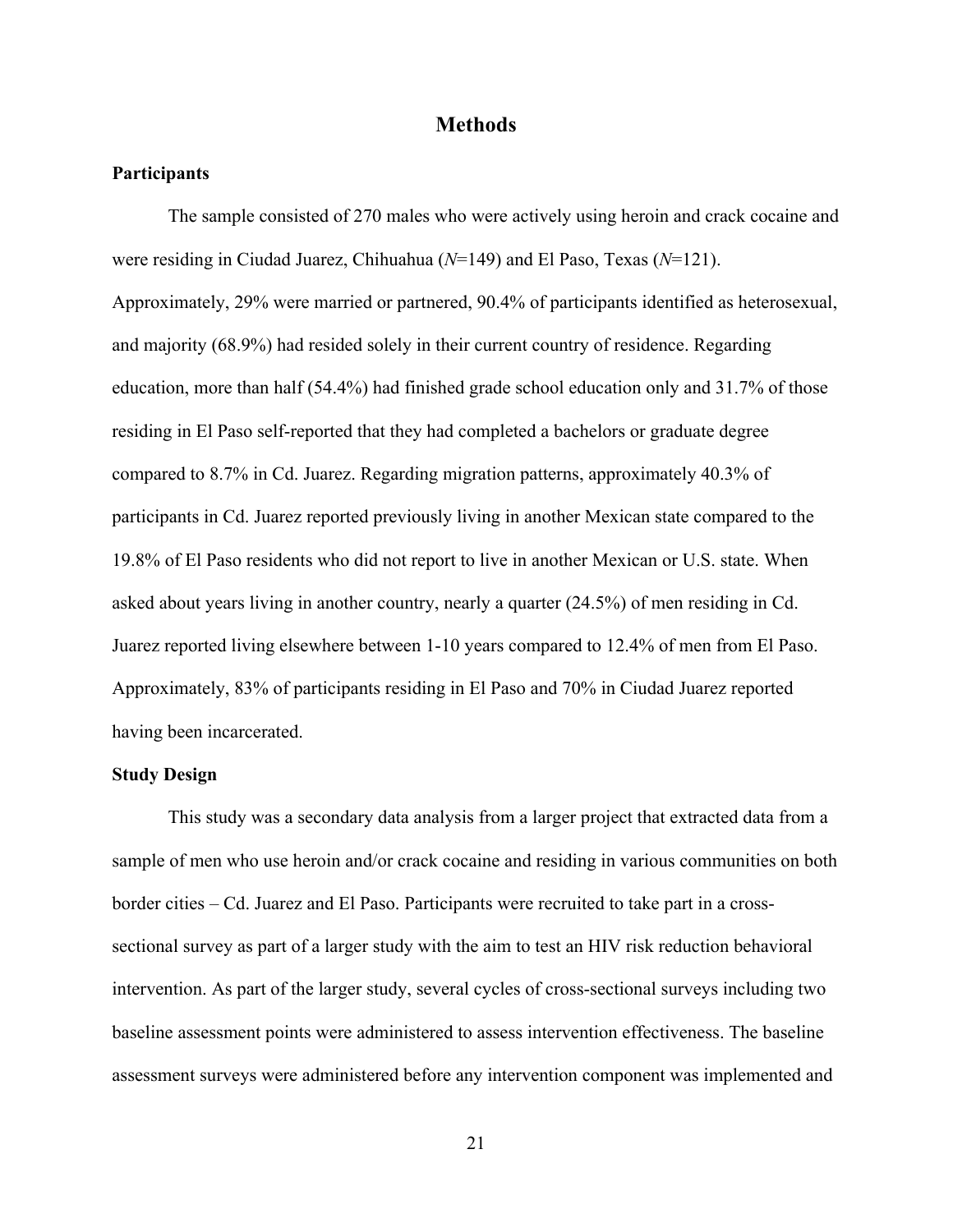baseline data comprised the data analyzed for this study. Eligibility to participate included being at least 18 years of age, having used heroin and/or crack cocaine in the last 30 days, and being able to provide informed consent.

#### **Procedure**

Respondent Driven Sampling (RDS) was employed to recruit participants for the survey. This method was chosen based on the extensive evidence supporting its use to recruit "hidden populations." This approach incorporates chain-referral sampling and structured incentives to overcome barriers in reaching an adequate sample size (Heckathorn, 1997).

Outreach workers recruited potential "seeds" from target communities. "Seeds" were individuals who are peers and are well-known and trusted in the community of people who use drugs. Participants who qualified as seeds and volunteered to participate were provided with three coupons to recruit members within their social network into the study. The coupons specified survey administration location, project contact information, and included a code to keep track of who recruited other participants. Individuals who were recruited to be seeds were trained to approach members of their social network. Seeds visited places where people who use drugs congregate such as shooting galleries, motels, and bars and approached potential participants privately to inquire about interest in participating in a study. If potential participants conveyed interest, seeds explained the study and administered a short questionnaire to verify eligibility criteria. Seeds were asked to give the coupons to three of their peers who use heroin and crack to be screened for eligibility by outreach staff in a location of their choice.

Participants who qualified and volunteered for participation gave informed consent and were interviewed in a private location. The survey lasted between 40 to 60 minutes to complete. Research staff read survey questions face to face and recorded responses.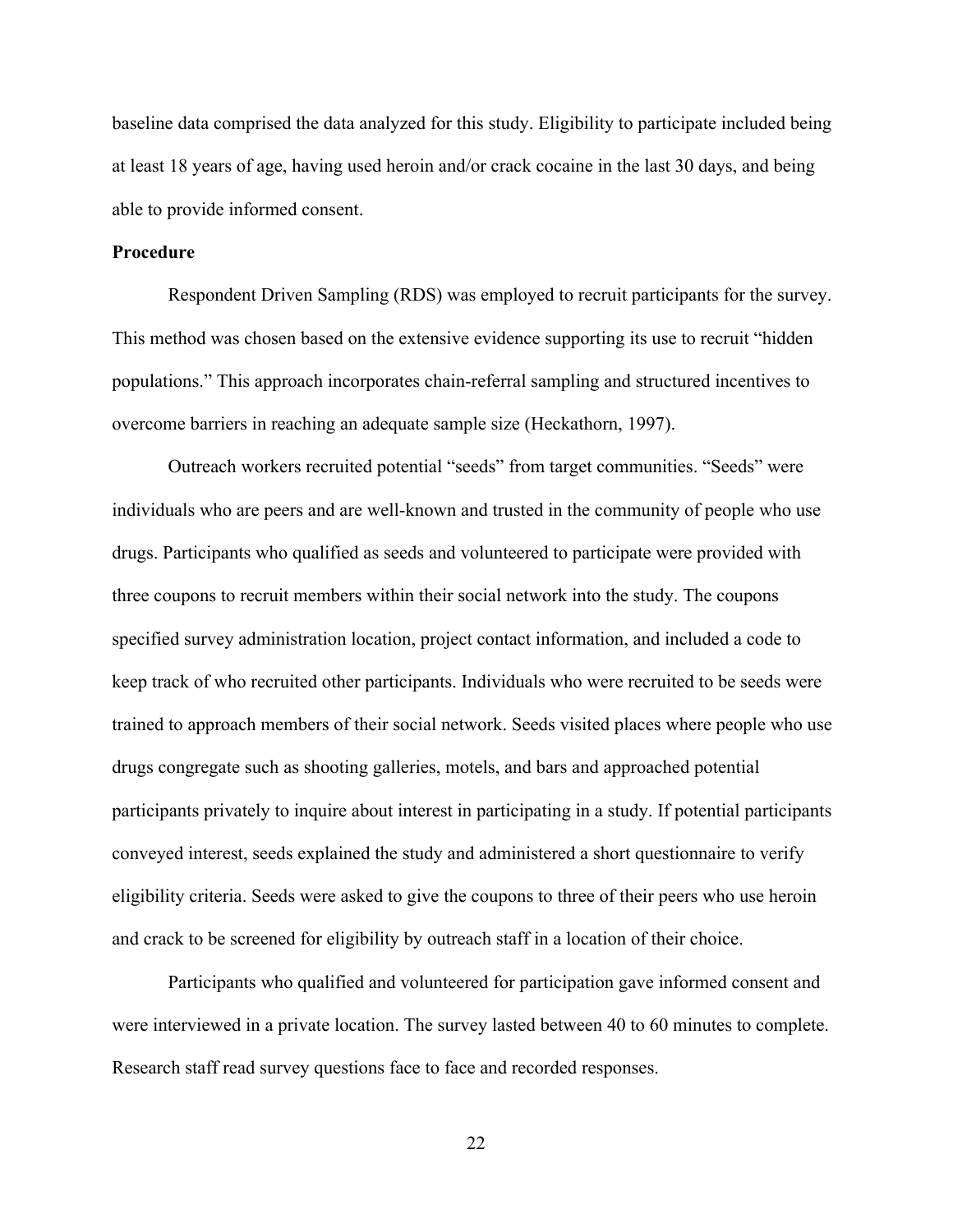After eligible participants recruited by the seeds answered the survey, surveyed subjects were asked to recruit from their own social network. Participants were compensated with \$10 and received an additional \$5 for each participant they successfully recruited to the study. Extra coupons were provided to participants who turned out to be successful recruiters of other people who use drugs. All participants were offered an HIV test and harm reduction supplies after completing their survey. The study was approved by the University of Texas at El Paso Institutional Review Board (IRB) and the Universidad Autonoma de Chihuahua IRB board.

# **Measures**

Participants were asked to answer a survey containing a variety of measures. Responses to the following measures were analyzed to achieve the aims of the proposed study and to test the proposed hypotheses.

*Demographics*. Demographic characteristics including place of residence, marital status, education level, whether participants have lived in another U.S. or Mexican state, health insurance coverage, occupation, income, sexual orientation, history of incarceration, and whether the participant has a stable place to live were assessed.

*Neighborhood Disruption*. Participants were asked to answer 10 items assessing the frequency with which violent acts occur in their neighborhood of residence, the extent to which there is drug selling and use, and the frequency of occurrence of violent acts perpetrated by members of organized crime. A sample item assessing frequency of violence is: "How frequent are firearm injuries in your community?" A sample item assessing the extent to which there is drug selling and use is: "How frequent is the sale of drugs in your community?" An item assessing frequency of occurrence of violent acts perpetrated by members of organized crime is: "How frequent are organized crime actions (e.g., violent acts) in your community?" Response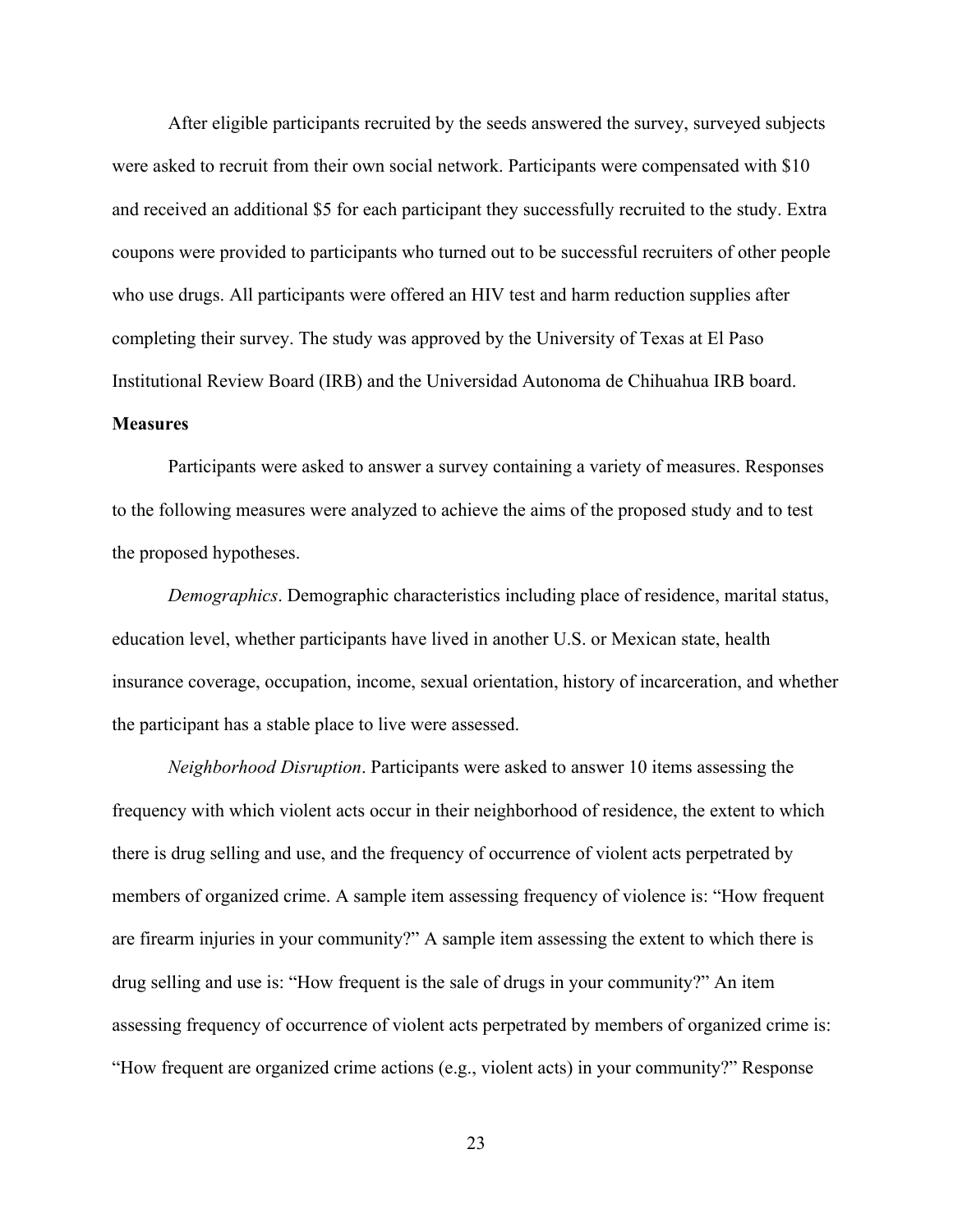options were captured on a 1-4 Likert type scale ranging from  $1 =$  'not at all frequent' to  $4 =$ 'very frequent'. Cronbach Alpha was 0.80 for Ciudad Juarez and 0.96 for El Paso.

*Harsh Policing*. Participants were asked to answered items assessing whether they have been subjected to abusive policing practices. The first item asked participants: "In the last 3 months, have you received some abuse by the police?" Response options were  $0 = 'No'$  and  $1 =$ 'Yes'. Participants who answered yes, were asked to indicate the type of abuse they were subjected to by selecting all that apply from the following options: torture, extorsion, lesions, death threats, other threats, rape, and others. For the purposes of analysis, a new variable was created by summing the various types of abuse.

*Substance Use Stigma*. Participants were asked to answer seven items assessing perceived substance use stigma. A sample item is: "How much do you think people reject you because you use drugs?" Response options were captured on a 1-4 Likert type scale ranging from  $1 = 'not$  at all" to 4 = 'very much'. Cronbach Alpha was .46 for Ciudad Juarez and .51 for El Paso.

*Sexual and Substance Use Risk Behaviors*. To assess engagement in substance use risk behaviors, participants were asked to answer a variety of items assessing types of drugs consumed in the last 30 days, including the frequency, quantity and duration of use of various drugs (injection and non-injection). To assess engagement in risky sexual practices participants were also asked to answer a variety of items assessing number of sexual partners with whom they had condomless sex in the last 30 days, number of condomless sexual acts with new partners in the last 30 days, and number of sex acts in exchange for money or drugs in the last 30 days.

*Social Network Characteristics*. The survey asked participants (index) to name members of their social network and specify characteristics of the social network members identified.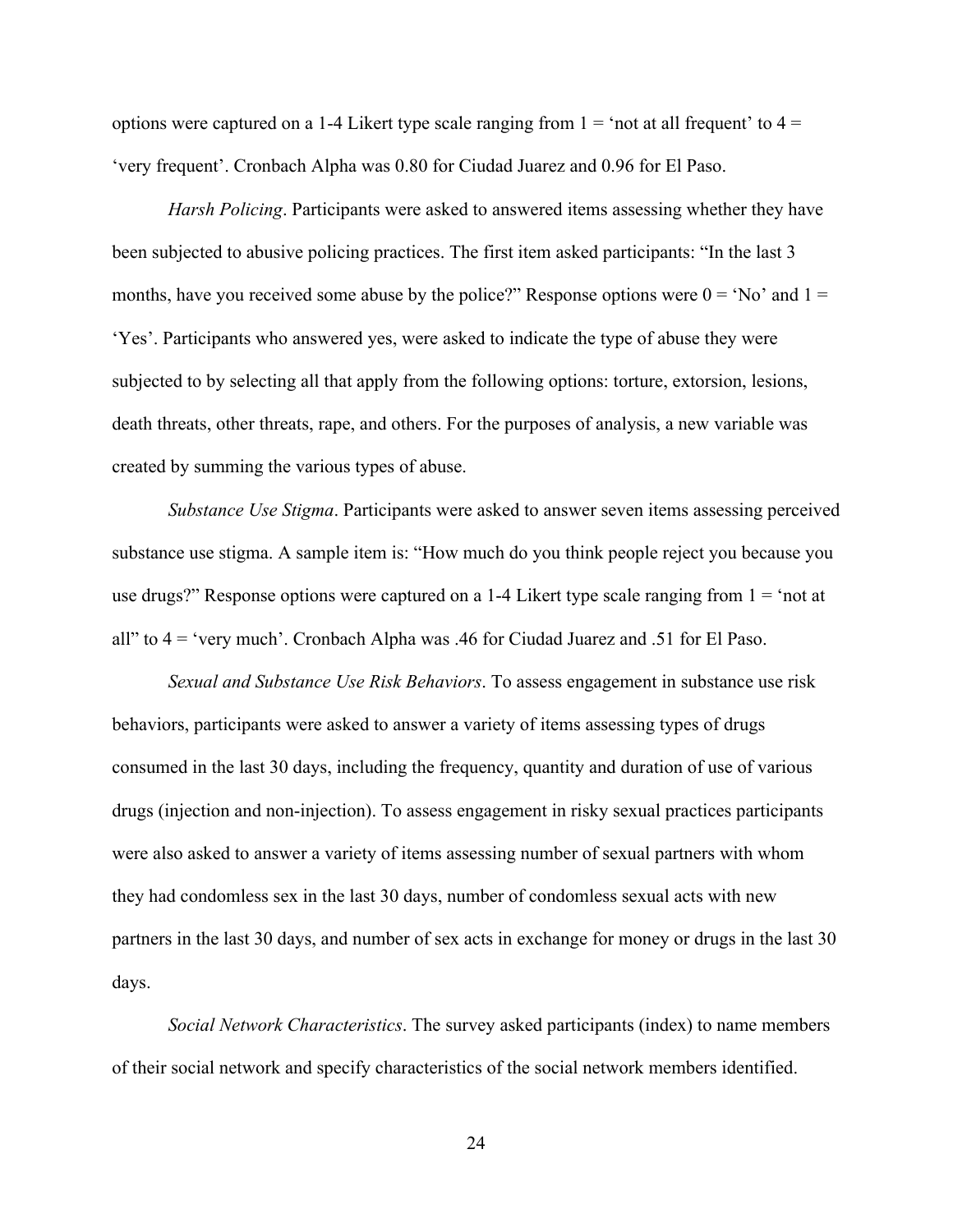Information about engagement in sexual and drug use risk with member of the social network named was collected. Specific items include: "With whom have you shared syringes?" and "With whom have you had sex?" Responses were binary  $0 = 'No'$  and  $1 = 'Yes'.$  For the purposes of analysis, responses were aggregated and averaged.

#### **Statistical Analysis Plan**

All data analysis was computed using statistical software SPSS v.27. Missing data was handled by replacing missing data with mean values. This strategy is indicated when < 5% of the data is missing which was the case for the present study (Rubin, Witkiewitz, Andre & Reilly 2007). The P-value was set at .05 for the multivariate analysis. Confidence intervals for parameters were estimated. For the purposes of statistical analysis, the variable harsh policing consisted of the sum of instances of harsh policing. Due to the low reliability of the substance use stigma scale, inter-item correlations were computed and the three items exhibiting the highest interitem correlations (range .32 to .63) were aggregated. These three items comprised the substance use stigma scale.

*Inspection of data normality*. Variables were checked to corroborate that they conformed to normality assumptions. Specifically, skewness and kurtosis measures were inspected to verify that values lied between  $-1$  and  $+1$  which is indicative of a normal distribution (Mishra, Pandey, Singh, Gupta, Sahu & Keshri, 2019).

*Testing Associations*. Bivariate correlations between variables were computed. Furthermore, two general linear mixed model (GLMM) equations specifying a Poisson distribution were computed to assess for associations between city of recruitment, indices of neighborhood disruption, harsh policing, and stigma towards substance use and engagement in risk behaviors. Each equation was computed with needle sharing and engagement in condomless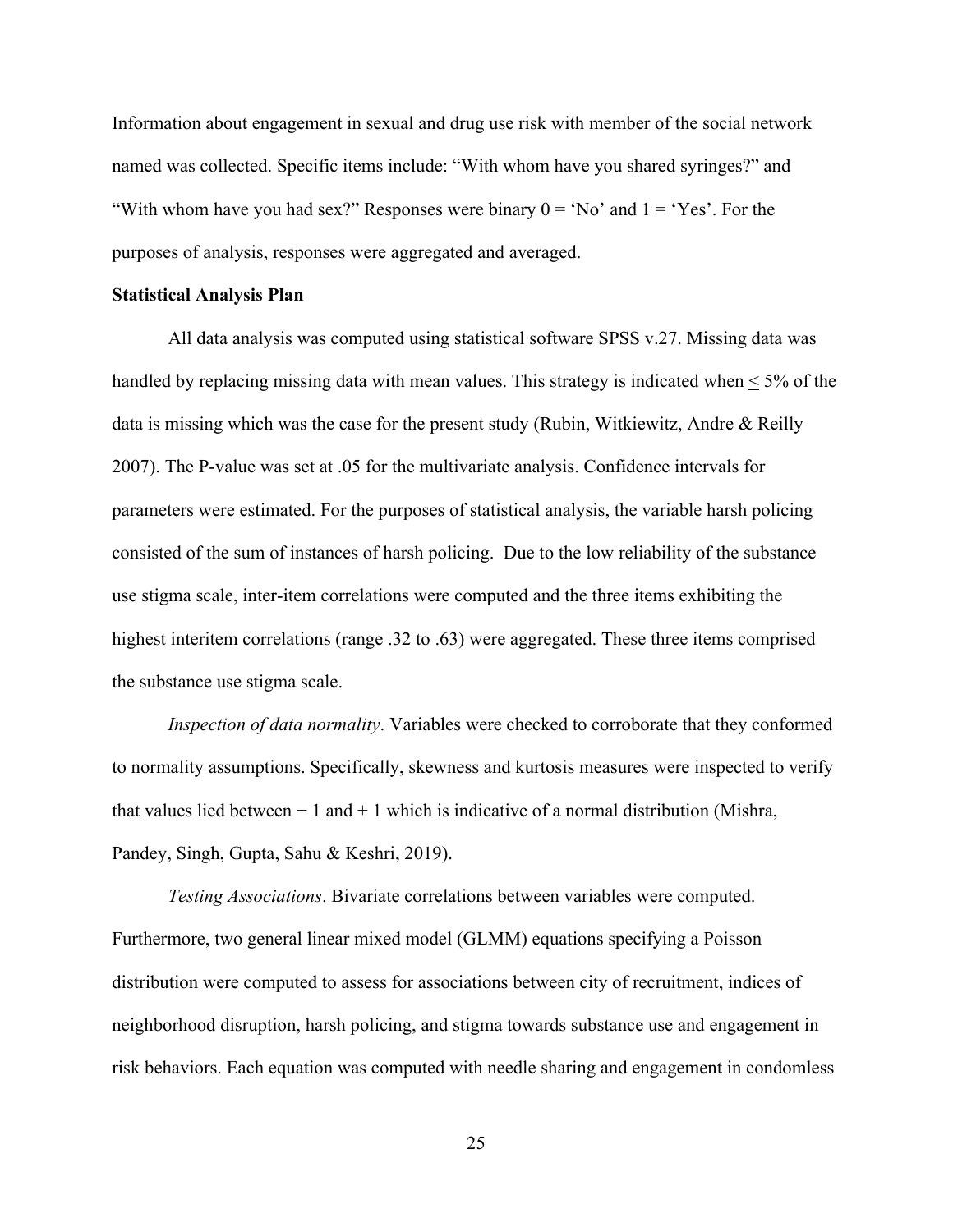sex with members of the network as dependent variables. A Poisson distribution was specified as the dependent variables are counts. The independent variables were the city of recruitment, neighborhood disruption, harsh policing, and stigma towards substance use and the interactions between city of recruitment. The dependent variables in this study were the number of network members with whom the index person engages in condomless sex and the number of network members with whom the index person engages in needle sharing. To account for data nonindependence, due to the recruitment strategy used, recruitment was included as a random effect in the equations (Bolker, 2015; Bono, Alarcón &Blanca, 2021). The procedure delineated by Hayes (2017) was employed to test for a significant interaction. Specifically, we first inspected the potential moderating effect using the percentile approach that estimates the effect of X on Y across different values of the moderator. Hayes et al., recommends inspecting how values of X on Y change at the 16<sup>th</sup>, 50<sup>th</sup>, & 84<sup>th</sup> percentile value of the moderator (Hayes & Rockwood, 2017). We then probed for significance of values using the Johnson-Neyman Technique – also called a floodlight analysis (Rubin et al., 2007). This technique derives statistically significant estimates along the continuum of values of the moderating variable (e.g., scores between the percentile that may be responsible for the effect). This contrasts with selecting arbitrary values (e.g., +1/-1 standard deviation). According to Hayes (2017) mean centering or standardizing variables are not necessary and do not reduce multicollinearity when probing an interaction.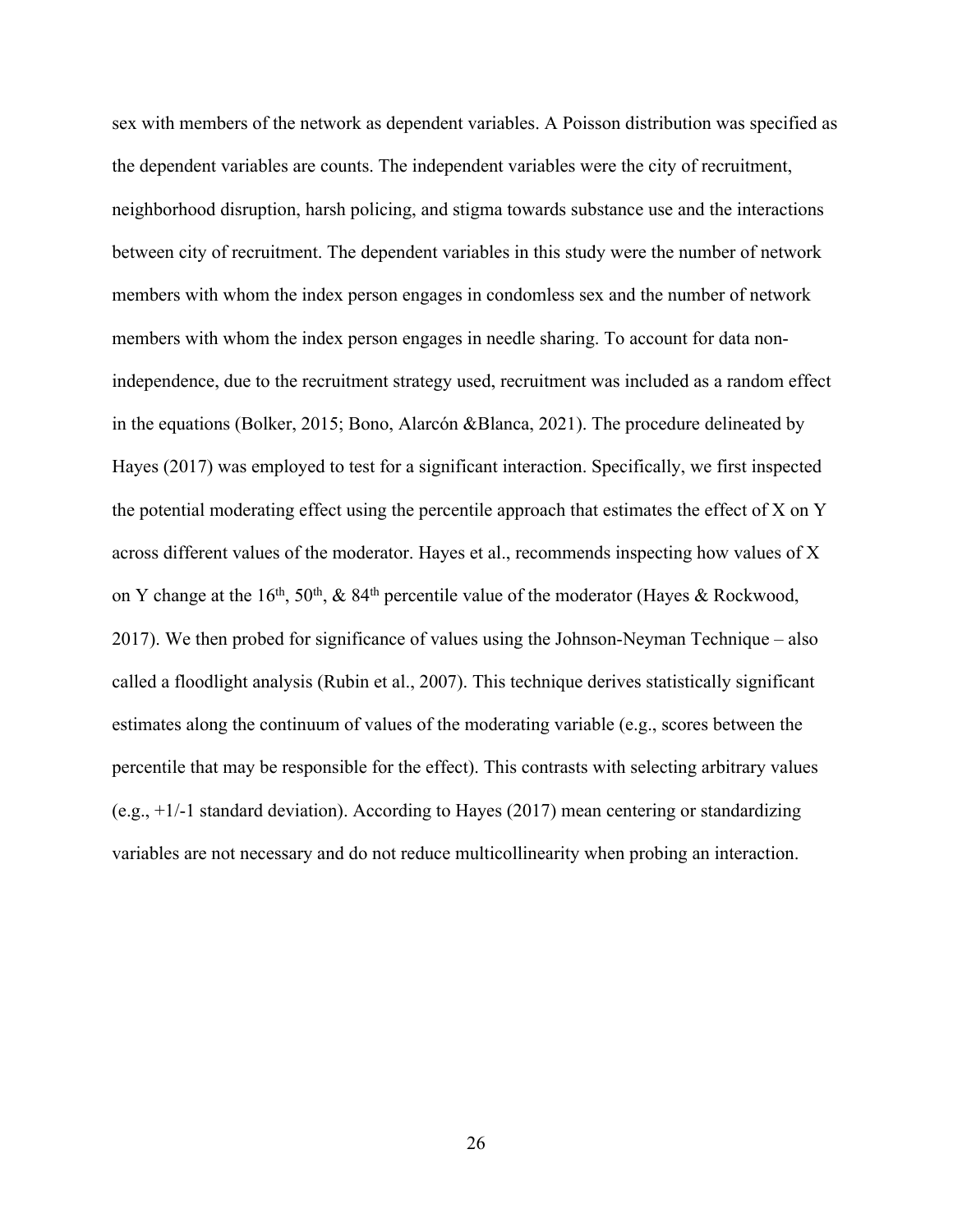#### **Results**

Approximately, 19% of participants from El Paso reported experiencing violation of human rights from police in the last 3 months compared to 85.1% of participants from Cd. Juarez. Regarding the number of instances of harsh policing experienced, participants in Cd. Juarez reported a mean of 2.40 (*SD* = .97, range 4-9) and El Paso participants reported a mean of  $0.26$  (*SD* = .61, range 0-3). Table 2 and Table 3 presents the frequencies for each type of abuse stratified by city.

Regarding substance use, results indicated that the most used substances were alcohol (93%), crack cocaine (93%), marijuana (86.3%), inhaled cocaine (77.8%) and injected heroin (65%) amongst the combined sample. In Table 2, we found that residents from Cd. Juarez indicated using crack an average of 19.32 days out of the last 30, injecting heroin an average of 14.32 days out of 30, and consuming alcohol an average of 8.22 days out of 30. The average use for men in Cd. Juarez was 5.83 rocks when smoking crack, 3.73 balloons when injecting heroin, and 6.14 drinks when consuming alcohol. As Table 3 indicates, participants from El Paso reported drinking alcohol an average of 14.34 days in the last month, using crack an average of 12.6 days in the last month, and injecting heroin an average of 9.47 days in the last month. Also, men from El Paso reported consuming an average of 6.02 drinks when consuming alcohol, 6.53 rocks when consuming crack, and 2.29 balloons when injecting heroin.

With reference to sexual risk behaviors, results shown in Table 4 indicate that in the last 30 days men from Cd. Juarez had an average of 1.74 sexual encounters without a condom (*SD* = 5.73) and had sex without a condom an average of 1.01 times in exchange for money or something of value ( $SD = 7.18$ ). Table 5 shows that men from El Paso had an average of 1.16 sexual encounters without condoms  $(SD = 2.15)$  and sex without a condom an average of 0.92

27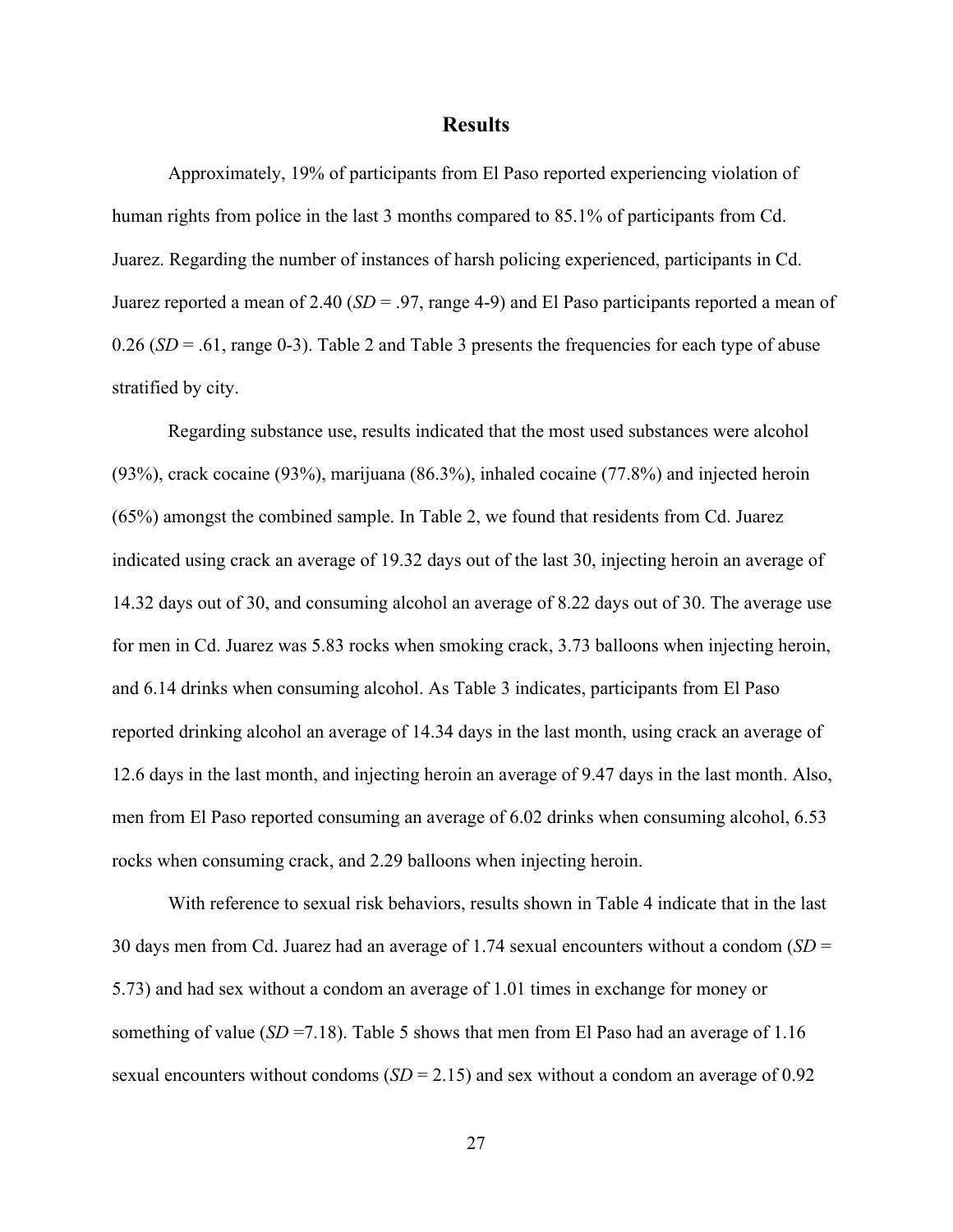times in exchange for money or something of value (*SD* = 2.06). Bivariate correlations are presented in Table 6. As Table 6 indicates, all variables were positively associated except for the following two variables: 1) instances of harsh policing and substance use stigma, and 2) substance use stigma and condomless sex. It was noteworthy to see that increased harsh policing, perceived substance use stigma, neighborhood disruption, and condomless sex and syringe sharing with members of the network were significantly associated with residing in Ciudad Juarez.

Results of the GLMM analysis computed to investigate the relationship between the independent variables and engagement in condomless sex and syringe sharing with members of the social network are presented in Tables 7 and 8. As noted in Table 7, neighborhood disruption  $(\beta = 34.94, p = .003)$  and the interaction between city and disruption ( $\beta = .18, p = .018$ ) emerged as significantly associated with condomless sex with members of the social network. These relationships were probed and are depicted in Figure 2.

Figure 2 indicates that the number of condomless sexual encounters with members of the social network remained similar at lower levels of neighborhood disruption for both cities. At higher levels of neighborhood disruption, the number of network members with whom the participant had condomless sex increased for residents of Cd. Juarez compared to residents of El Paso. Results of the Johnson-Neyman Technique indicated that the region of significance where the moderator exerted a significant effect lied above the value 1.54. Specifically, 42.96% of the cases lied below this value and 57.03% lied above.

The computed results of the GLMM equations to investigate the relationships between the independent variables and engagement in syringe sharing with members of the social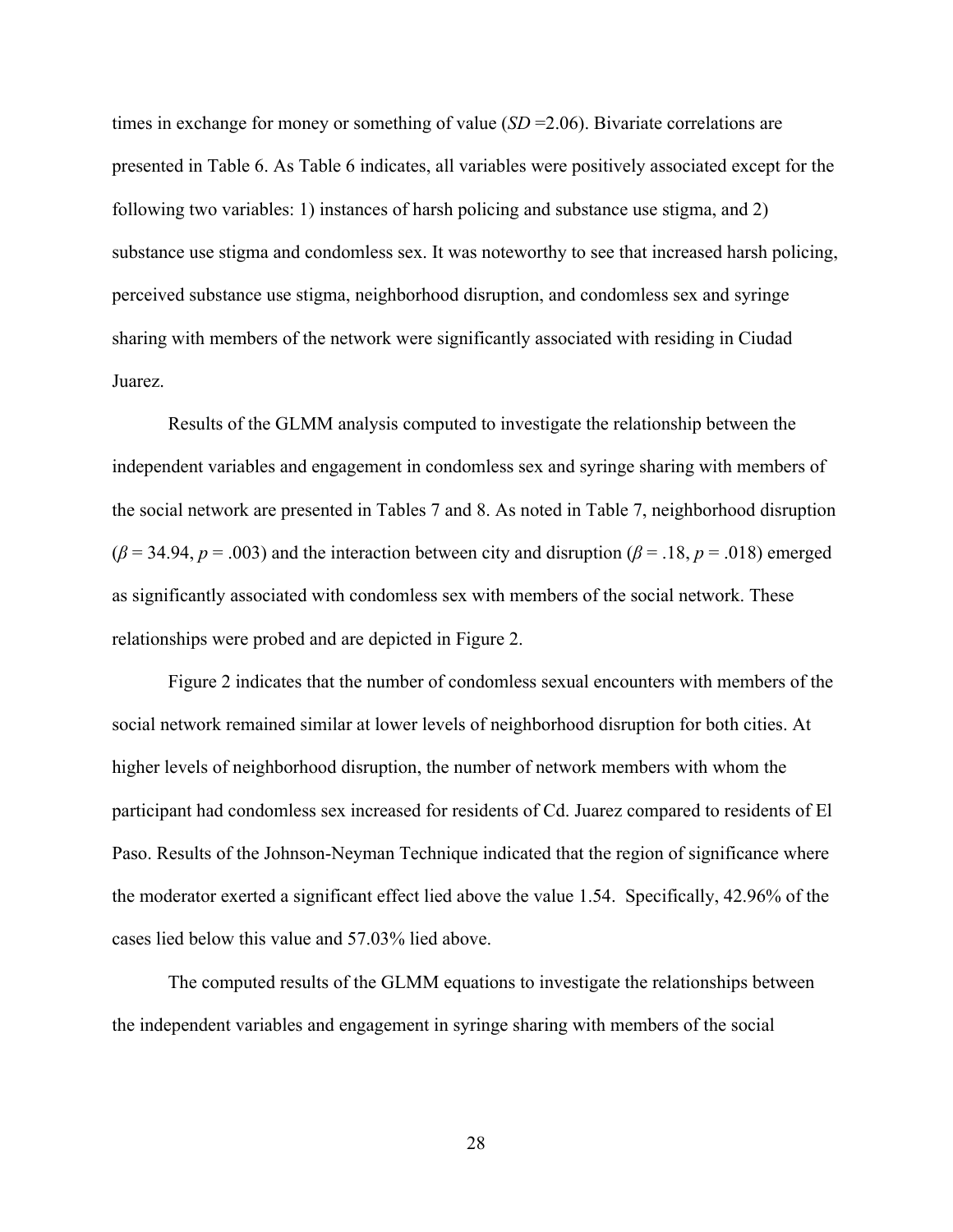network is presented in Table 8. Table 8 reveals that none of the variables emerged as significantly associated with syringe sharing behaviors.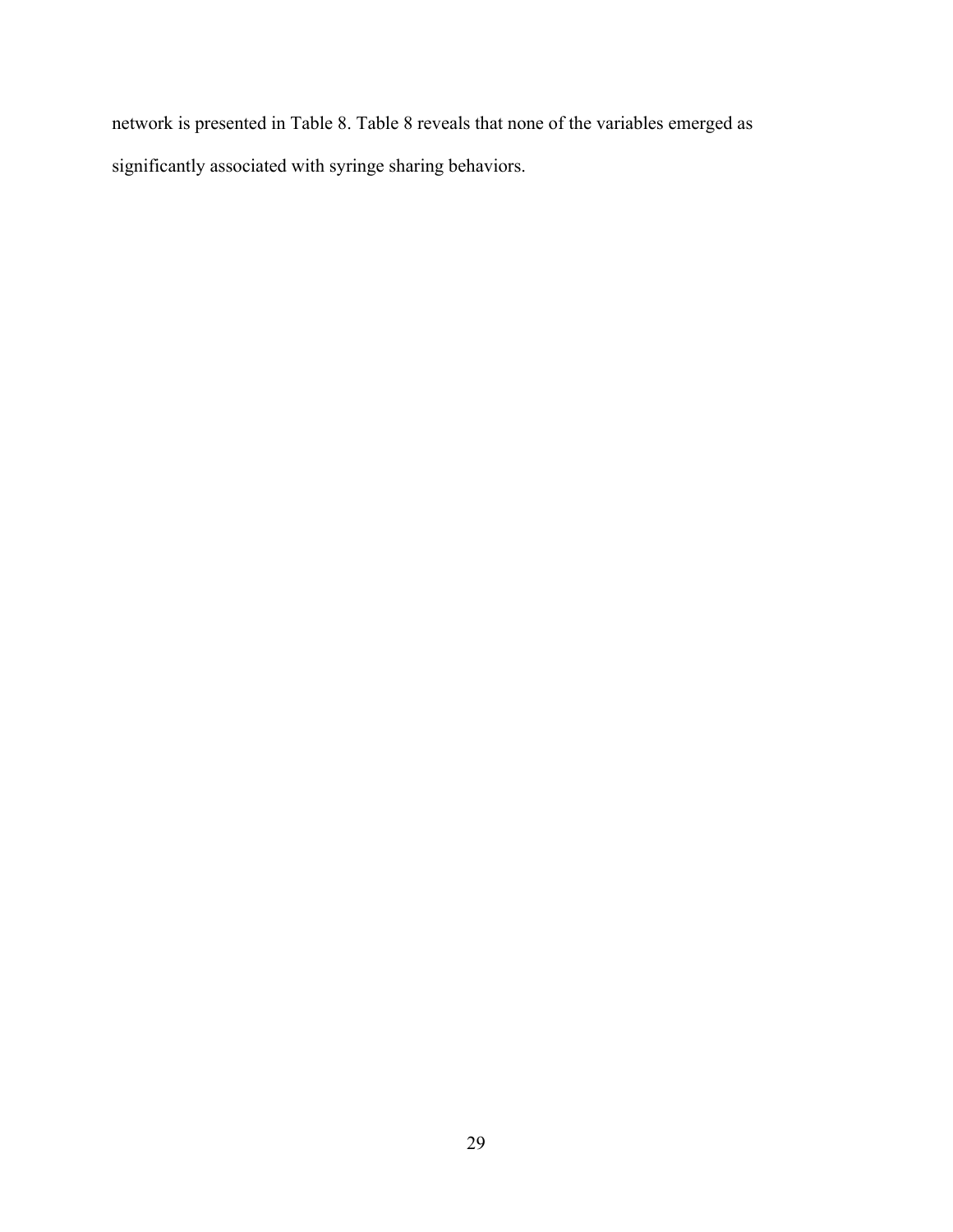#### **Discussion**

In sum, the two main objectives for the study were to describe sociodemographic characteristics among men who use drugs residing in El Paso, Texas, and Cd. Juarez, Chihuahua and to investigate how structural level factors influence engagement in condomless sex and needle sharing. Specifically, this study analyzed the relationships between neighborhood disruption (reported as observed violence, drug selling in communities, and perpetration of violent acts by organized crime), experiences of harsh policing, and perceived substance use stigma and engagement in unprotected sex and syringe sharing with members of the social network.

Results indicated that a greater proportion of participants in Cd. Juarez reported having migratory experiences compared to participants from El Paso, Texas. Previous research has suggested that migration is correlated with negative physical and mental health outcomes – including substance use and engagement in high-risk sexual behaviors (Bolker, 2015). Often, individuals with a history of migration mirror social norms and behaviors from their peers and their environments rather than from mainstream society (Hingson, Strunin, Grady, Strunk, Carr, Berlin & Craven, 1991). We observed this relationship in the study participants where residents from Cd. Juarez appeared to engage in greater high-risk behaviors in comparison to participants from El Paso. Poverty has frequently been described as a neighborhood characteristic that promotes the use of substance abuse amongst racial and ethnic minorities (Galea, Ahern, Tracy & Vlahov, 2007; Silver, Mulvey & Swanson, 2002). We observed parallel correlations in our study findings where 89.3% of residents from Cd. Juarez earned an income of less than \$1,000 per month, injected heroin an average of 14.32 days per month, and reported an average of 4.79 unprotected sexual encounters with someone who consumes drugs in the last 30 days. In contrast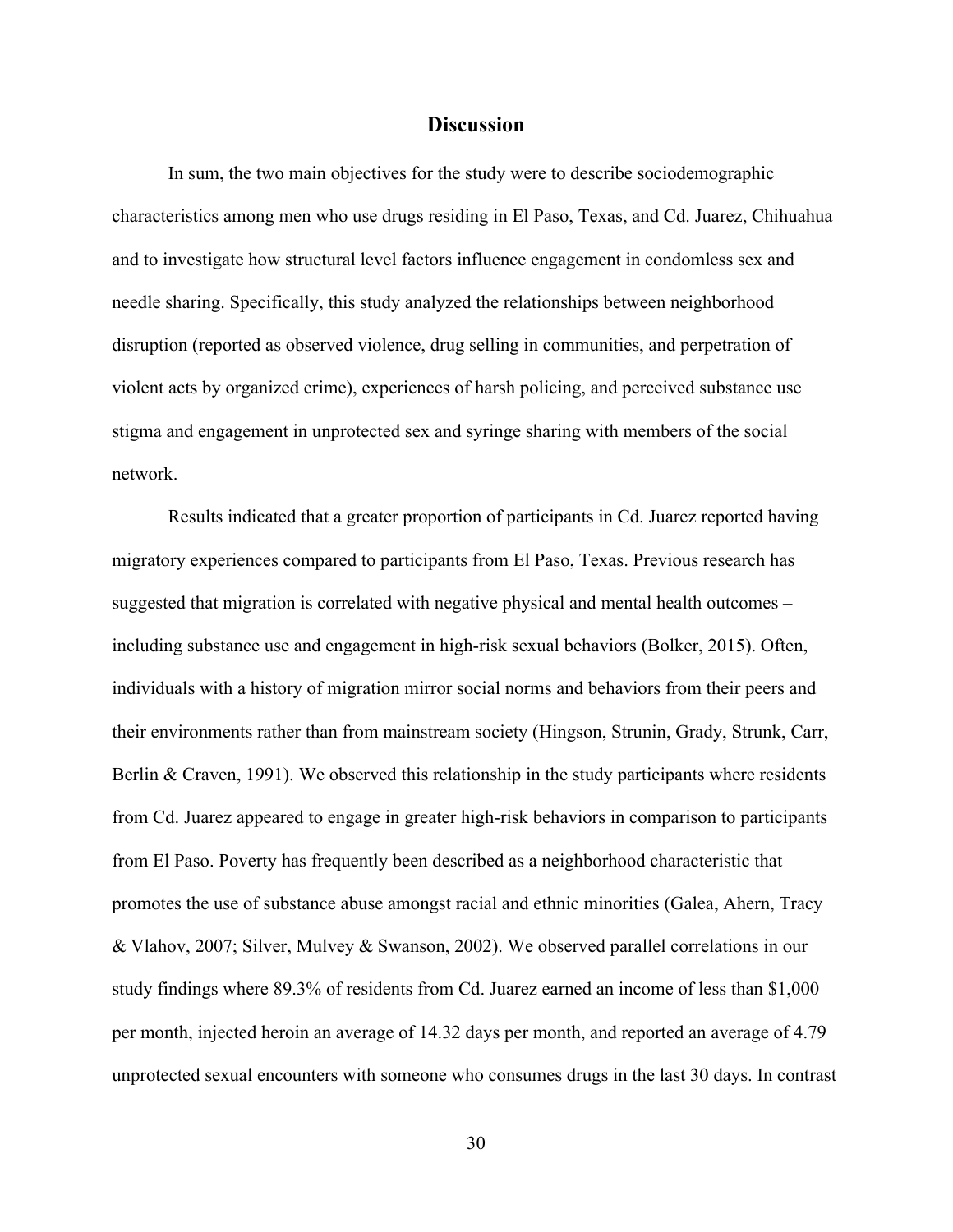to 52.1% of participants residing in El Paso earning less than \$1,000 per month who reported injecting heroin an average of 9.47 times in the last month and had an average of 0.32 unprotected sexual encounters with someone who consumes drugs in the last 30 days.

The results of bivariate correlations indicated that residing in Cd. Juarez, Chihuahua was significantly associated with higher engagement in sexual and substance use risk behaviors, experiencing greater instances of harsh policing in the last 3 months, higher levels of perceived substance use stigma, and witnessing more neighborhood violence. There is mounting evidence that indicates that cartel violence along the Texas-Mexico border has resulted in increased security measures along the Mexico and U.S. border region during drug war times (Correa-Cabrera, 2013; Trevino & Genna, 2017). However, data has demonstrated that violence from narco-terrorism has remained primarily on the Mexican side (Correa-Cabrera, 2013). These findings may explain why residents from Cd. Juarez reported a higher incidence of police enforcement violence within their environment. Also, the increased violence concentrated in Mexico forced many businesses to close as a result of being forced to pay extortion fees and has compounded the levels of poverty among those residing along border communities (Correa-Cabrera, 2013). These findings may explain the relationship in our study regarding the higher levels of substance use seen among low-income areas.

There were notable reported differences concerning substance use patterns and high-risk sexual practices among participants. Residents from Cd. Juarez reported having sex an average of  $\sim$ 7 to 8 times per month with someone who uses other drugs or with someone who smokes crack, respectively compared to residents from El Paso who reported an average of ~4 instances. On the other hand, residents from El Paso reported overall higher averages of unprotected sex per month in general  $(\sim 11)$  and more instances of exchanging sex for money  $(\sim 14)$  compared to

31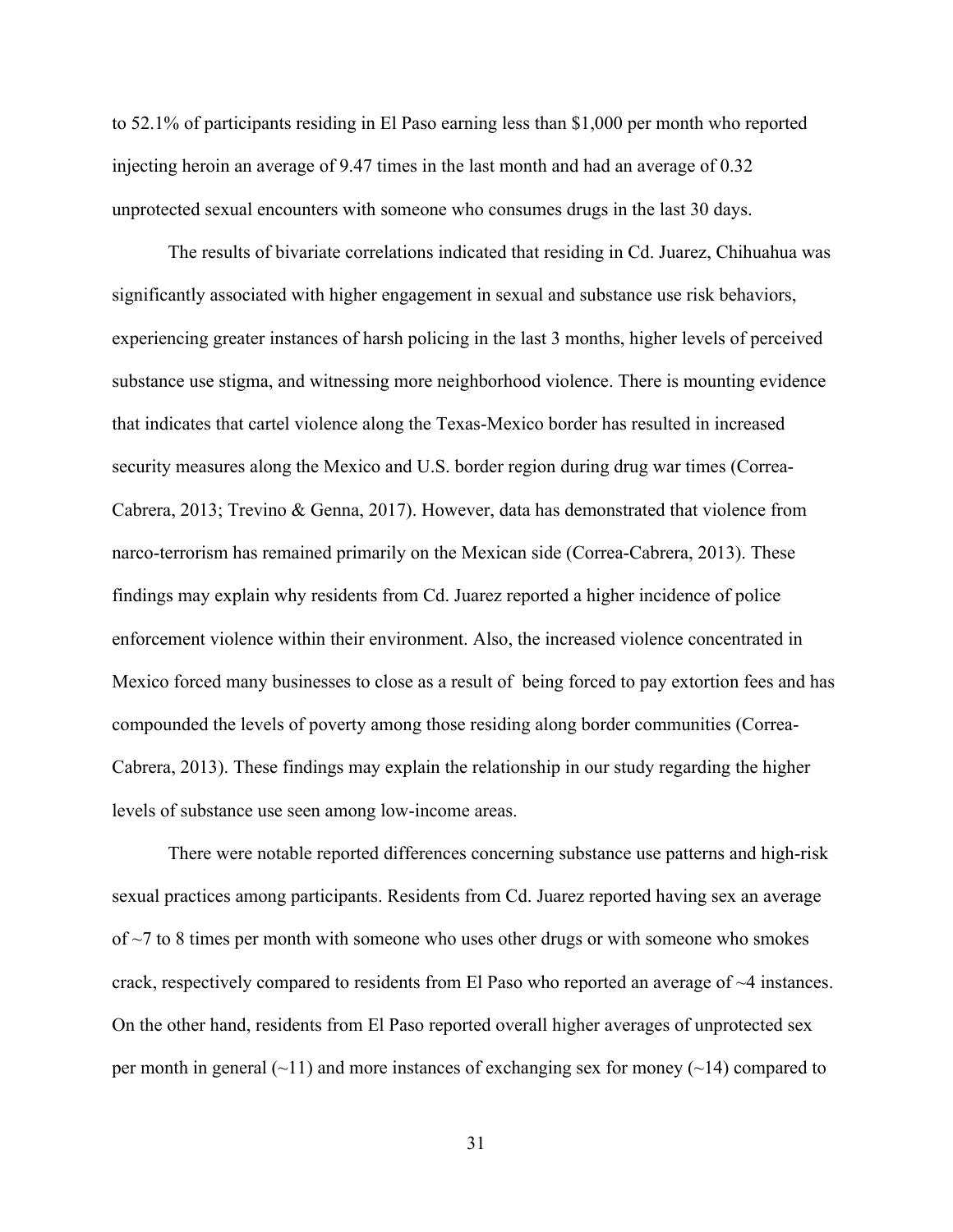participants from Cd. Juarez. Bivariate correlations indicated a positive association between neighborhood disruption and harsh policing and number of condomless sex and syringe sharing amongst members of a social network. Bivariate correlations were further probed through GLMM equations. The results of the first GLMM analysis (Table 7) found that when all the variables were assessed simultaneously in one equation, neighborhood disruption and the interaction between city and neighborhood disruption emerged as statistically significantly associated with engagement of condomless sex with network members. A possible explanation is that when combining variables into one equation those with stronger associations overpower others reducing associations observed when variables were analyzed individually (i.e., bivariate analysis). Similar findings regarding the influence of neighborhood factors and sexual risk behaviors have been reported among women who experience exposure to community violence (Walsh, Senn, & Carrey, 2012). Walsh et al. (2012) labeled neighborhood violence as hearing or witnessing attacks and found that neighborhood disruption was significantly associated with higher sexual risk behaviors – such as increased number of sexual partners, condomless sex, and drug use before having sex. The findings of the present study corroborate prior research, where participants with higher exposure to neighborhood violence were more likely to engage in higher sexual risk behaviors. A possible explanation is that increases in neighborhood violence leads to acceptance of certain behaviors to curtail the risk of violence and persecution.

No significant associations emerged on the second GLMM analysis (Table 8). Past research has indicated that injection drug use in Cd. Juarez is higher than the Mexican national average and that this pattern of use may be related to increased drug cartel-related violence in this city (Patterson et al., 2008). Although our findings did not indicate a significant association between harsh policing and syringe sharing at the multivariate level, significant associations

32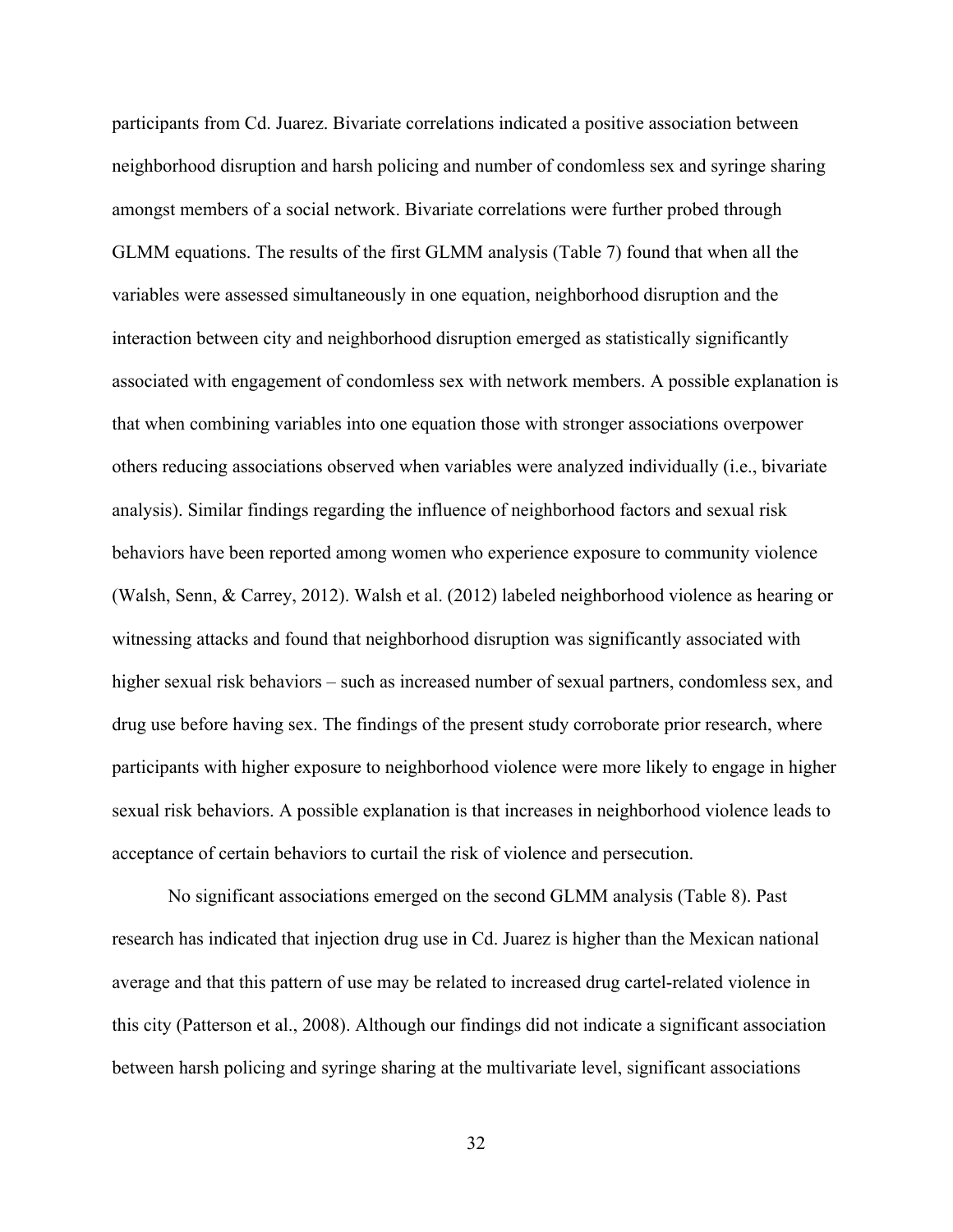emerged at the bivariate level. The findings of the present study combined with past research findings may indicate that greater exposure to harsh policing practices among those who use drugs and reside in Cd. Juarez contributes to environments like those described by Walsh et al., (2012) where residents may seek protection within their social networks which in turn creates more opportunities to engage in needle sharing. Additionally, Walsh et al. (2012) highlights the challenges in determining if community violence is the sole factor that influences engagement in sexual risk behavior and substance use patterns since many individuals face combined types of violence. The authors concluded that many structural variables are often interconnected to larger societal factors making it challenging to untangle one specific cause for patterns of behavior.

The disproportionate levels of sexual transmitted infections affecting ethnic minority populations has been documented, yet there's limited data evaluating sexual risk behavior patterns among Latinxs living across U.S.-Mexico national boundaries (Baldwin et al., 2004; Bristow et al., 2021; Patterson et al., 2008). In this study, Latinx participants from Cd. Juarez appeared to engage in higher risk behaviors compared to those in El Paso. Despite sociodemographic group similarities, external factors beyond race and ethnicity may be stronger determinants of risk behaviors. Past research found an association between sexual risk patterns among African American individuals and cities that suffer from chronic poverty and unemployment creating environments that are highly sexualized (Green, Matson, Rehousing, Milam & Furr-Holden, 2019). Green et al., (2019) also reports that environmental conditions can increase sexual behaviors risks because of unsafe environments inherent in drugs-using cultures. Green et al., (2019) also mentioned that easily accessible drugs among disadvantaged neighborhoods creates environments where the combinations of risky sex practices and intoxication are common.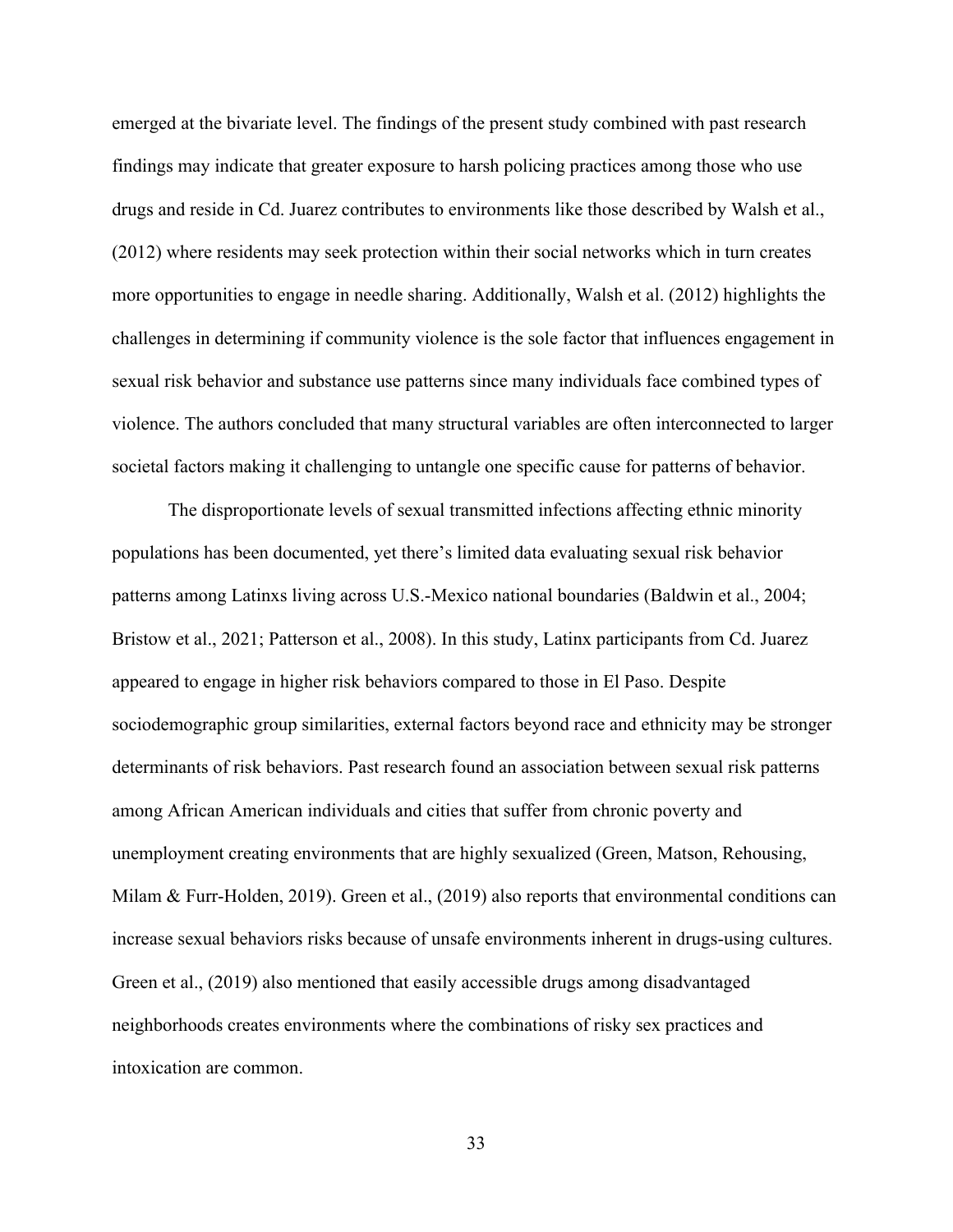#### **Strengths and Limitations**

This study has strengths and limitations. In terms of strengths, to my knowledge, this study is among the very few investigating the influence of structural level factors in binational and under-researched settings. Our study was conducted along the Texas-Chihuahua border region whereas the vast majority of other studies conducted on the border have been conducted in the California-Baja California region. Population mobility is a contributing factor to the development of a distinct border dynamic and more studies related to border health are warranted in the El Paso-Cd. Juarez border region. The study population provides valuable information about the health conditions and behaviors of Latinxs communities who inject drugs and as such, contributes to the understanding of health disparities faced by these communities.

A limitation of the study is the use of respondent driven sampling to recruit participants. Although this method is useful to recruit hidden and hard to reach populations, it violates statistical assumptions of non-independence of observations. To address this limitation, we computed generalized linear mixed model (GLMM) in order to assess associations while controlling for data non-independence (Bono et al., 2021; Dean & Nielsen, 2007). An associated limitation was possibly not having enough participants to reach adequate power. The exclusive sampling of male participants may have resulted in lack of statistical significance for GLMM analysis related to independent variables and needle-sharing practices.

#### **Implications of Findings and Future Studies**

Previous research has shown that communities with high drug use are more likely to have elevated rates of mental health disorders (Diez Roux & Mair, 2010; Furr-Holden, Smart, Pokorni, Ialongo, Leaf, Holder, & Anthony, 2008). Many residents who report high levels of neighborhood disruption have been reported as having increased depression and anxiety when

34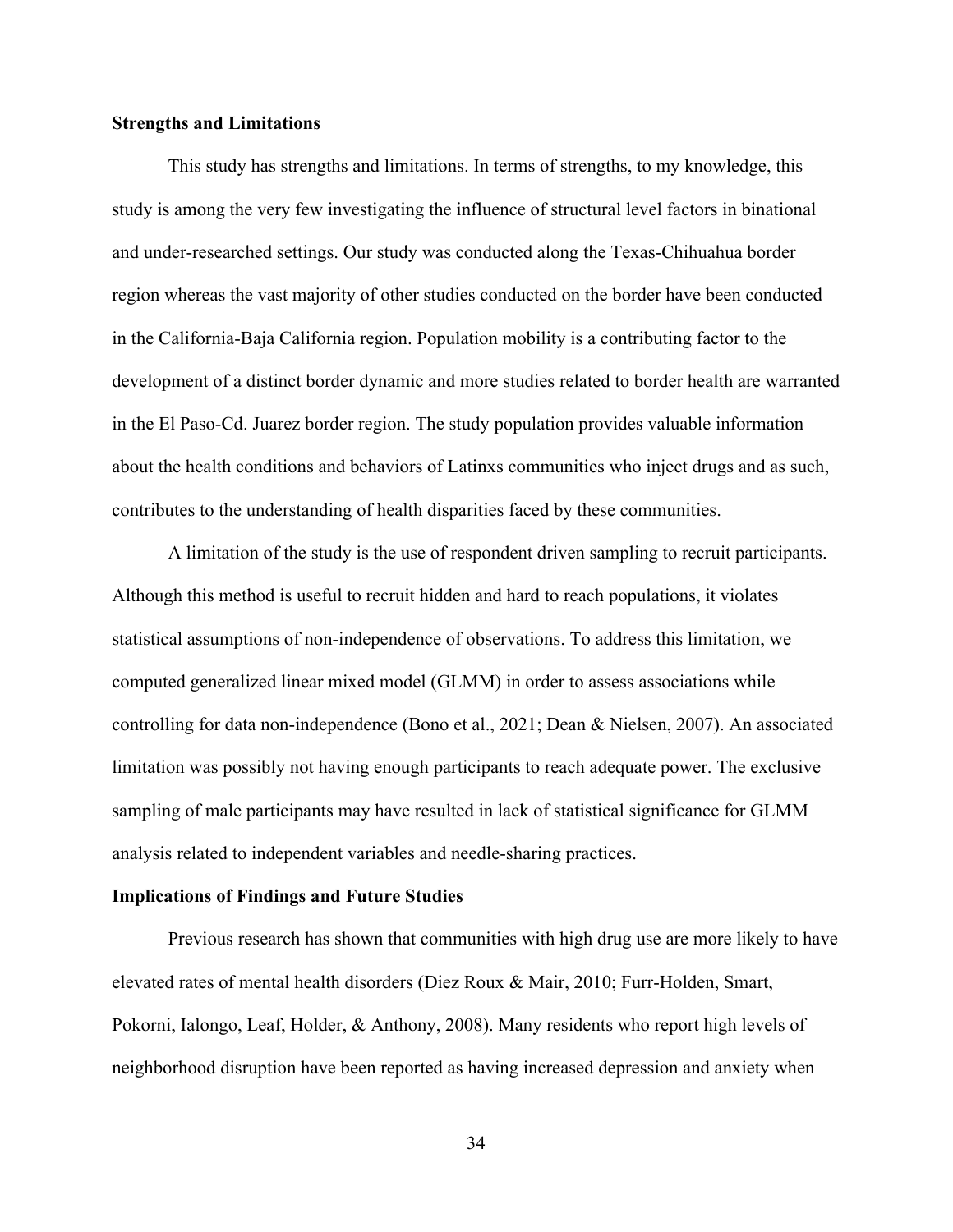compared to those residing in neighborhoods with lesser problems (Daniel et al., 2009; Hill, Ross, & Angel, 2005). The findings from this study have implications for public health initiatives aimed at curtailing violence. Firstly, public health experts can develop tailored mental health interventions designed to help communities cope with violence. Secondly, expanding on this research could lead to targeted infrastructure improvements along border communities as a cost-effective measure to reduce neighborhood violence and help mitigate mental health and high-risk behaviors.

This study was conducted using the Modified Social Ecological Model (MSEM) for HIV, which helped the investigator identify the structural factors that could increase the risk of getting infected with HIV among people who inject drugs in border communities (Baral et al., 2013). In the case of the present study, this framework pointed in the direction of assessing network and community level factors and their implication in the HIV risk of people who inject drugs residing in a border community characterized by high population movement. Although we found positive associations among most of the variables assessed in bivariate correlation analysis, findings from the GLMM equations yielded significant findings on only one of the dependent variables – condomless sex. None of the variables emerged as positively associated with needle sharing in the GLMM analysis. Future studies could employ other analytic approaches such as structural equation modeling to assess whether some structural level variables may precede others. Through the MSEM future investigators may be able to parcel out how these variables are related and understand the relationships of external factors on engagement of risky behaviors.

The goal of the study was to identify the structural factors that could increase the risk of acquiring HIV among communities that inject drugs along the U.S.-Mexico border. Future research is needed to address higher-level factors that may be related to disparities in other

35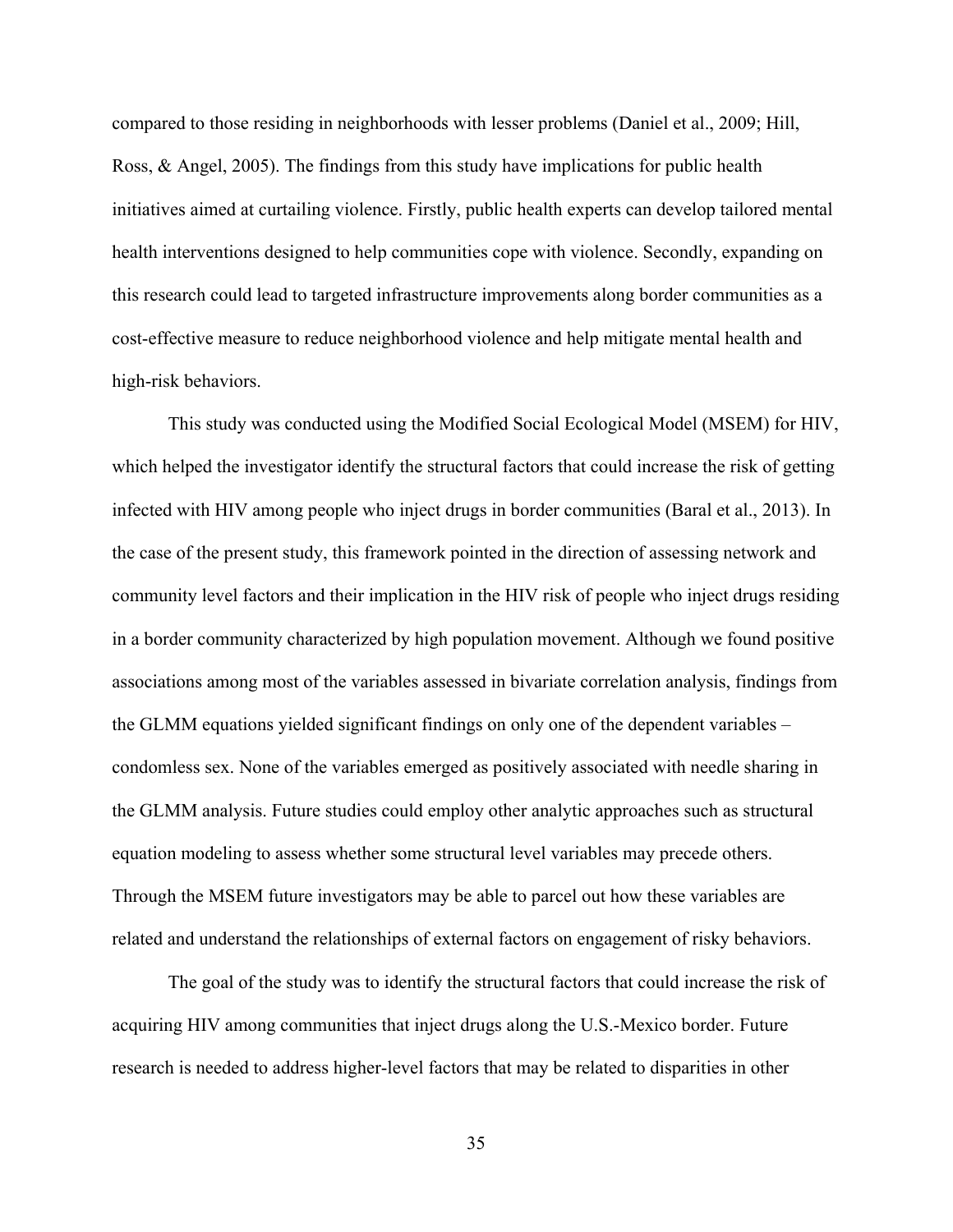diseases that are prevalent along border communities – such as sexually transmitted infections. Previous studies have looked at individual based interventions such as promoting safer sex with condom use and HIV testing. The findings from this study indicate that public health agencies along the border should focus on identifying and addressing network, community, and policy factors that could contribute to the transmission of HIV among border populations. Research efforts should also examine the ways residential context can influence health outcomes for vulnerable communities, specifically among people who inject drugs. It was previously reported that the hidden population of people who inject drugs are disproportionately affected by various health conditions such as, liver disease, homelessness, and overall mortality. The complex environment that is created in border communities resulting from neighborhood disorder and violence hinders support and accessibility to health resources for this community. In Cd. Juarez, health services for this community are limited and mainly focused on reaching this population through mobile "street clinics" units to provide several health services such as abscess treatment, tuberculosis screenings, and HIV testing. There is still a need to address the structural factors that often prevent people from accessing needed healthcare services and treatment. These issues can also limit the availability of these services at a community level. This can lead to a reduction of existing and future harm reduction services. The MSEM model suggests that factors operating at a public policy level are likely to trickle down and be detrimental to neighborhoods and social networks leading to worsening outcomes for marginalized populations. Findings of this study indicates that public health leaders and border stakeholders should enhance interventions that shift focus from individual behaviors to systemic factors.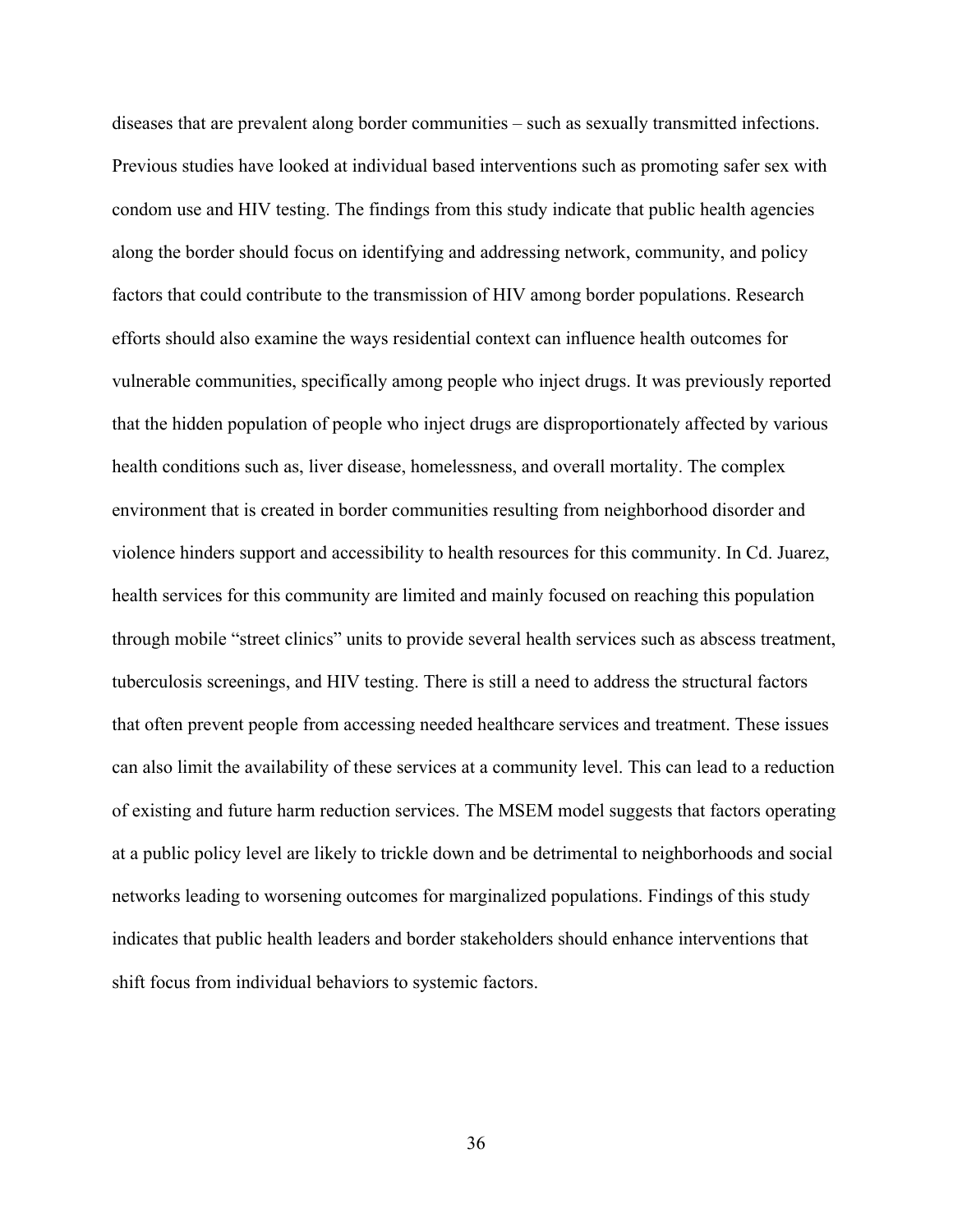### **Conclusion**

Cities along the U.S.-Mexico border are characterized by unique structural level factors that increase the risk of HIV transmission and acquisition. These factors include high levels of substance use, high mobility, and a high-prevalence of-risk behaviors among drug using populations. The dearth of literature on the impact of social and physical structural factors that can affect risk behaviors in binational communities has made it difficult to implement riskreduction programs aimed at curtailing the impact of such factors. There is a continued need for research that examines associations between social networks, environmental factors, and other variables that can affect the risk behaviors of people living in border communities. This study builds on previous research and indicates that environmental factors, like neighborhood disruption and harsh policing are associated with behavior patterns that place individuals at risk of contracting infectious diseases such as HIV. The findings of this study suggest that effective interventions that target environmental factors and social networks can reduce the risk behaviors of people living in different communities along the U.S.-Mexico border.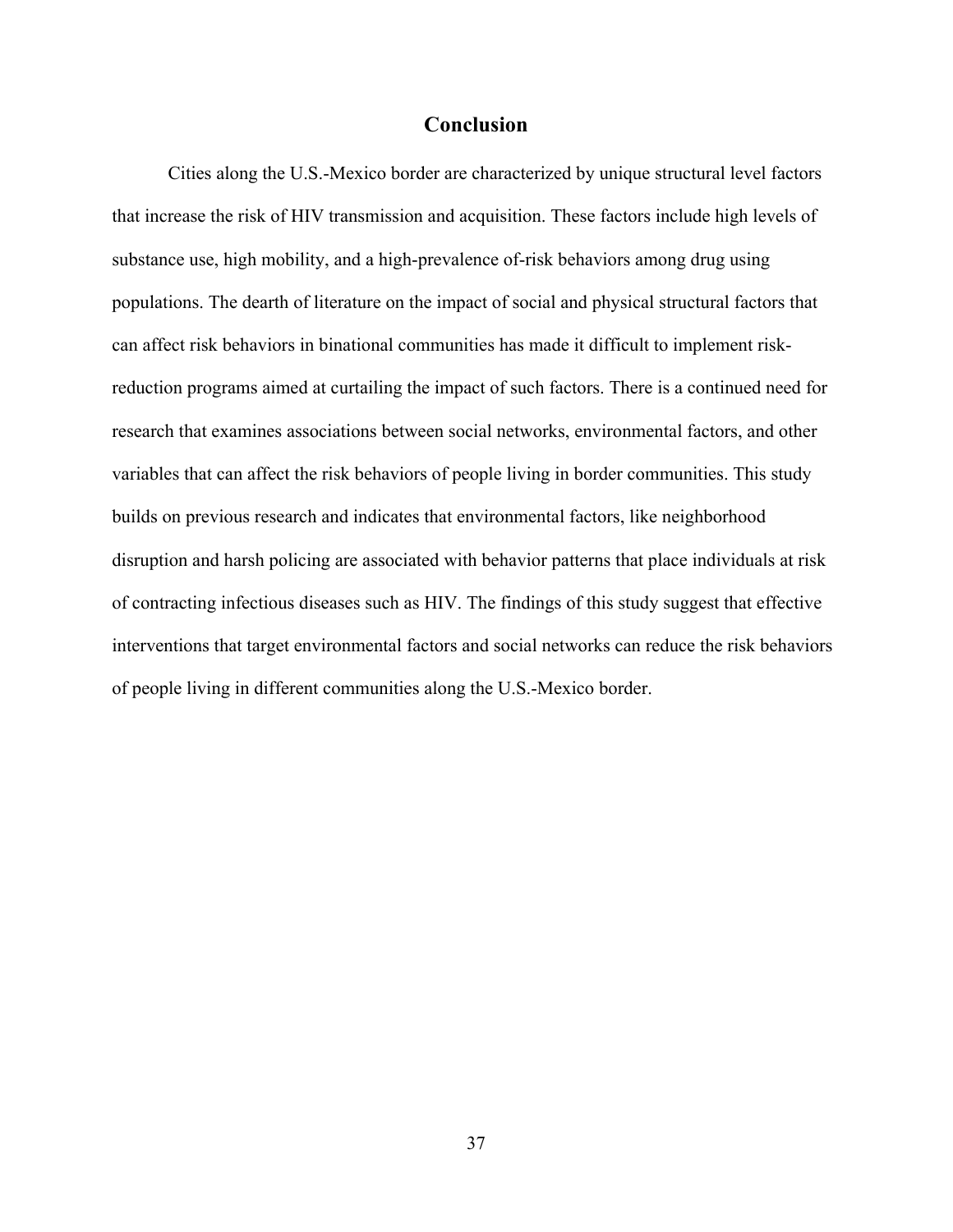# **IRB Approval**

The study is approved by the University of Texas at El Paso and the Universidad Autonoma de Chihuahua Institutional Review Boards (IRB).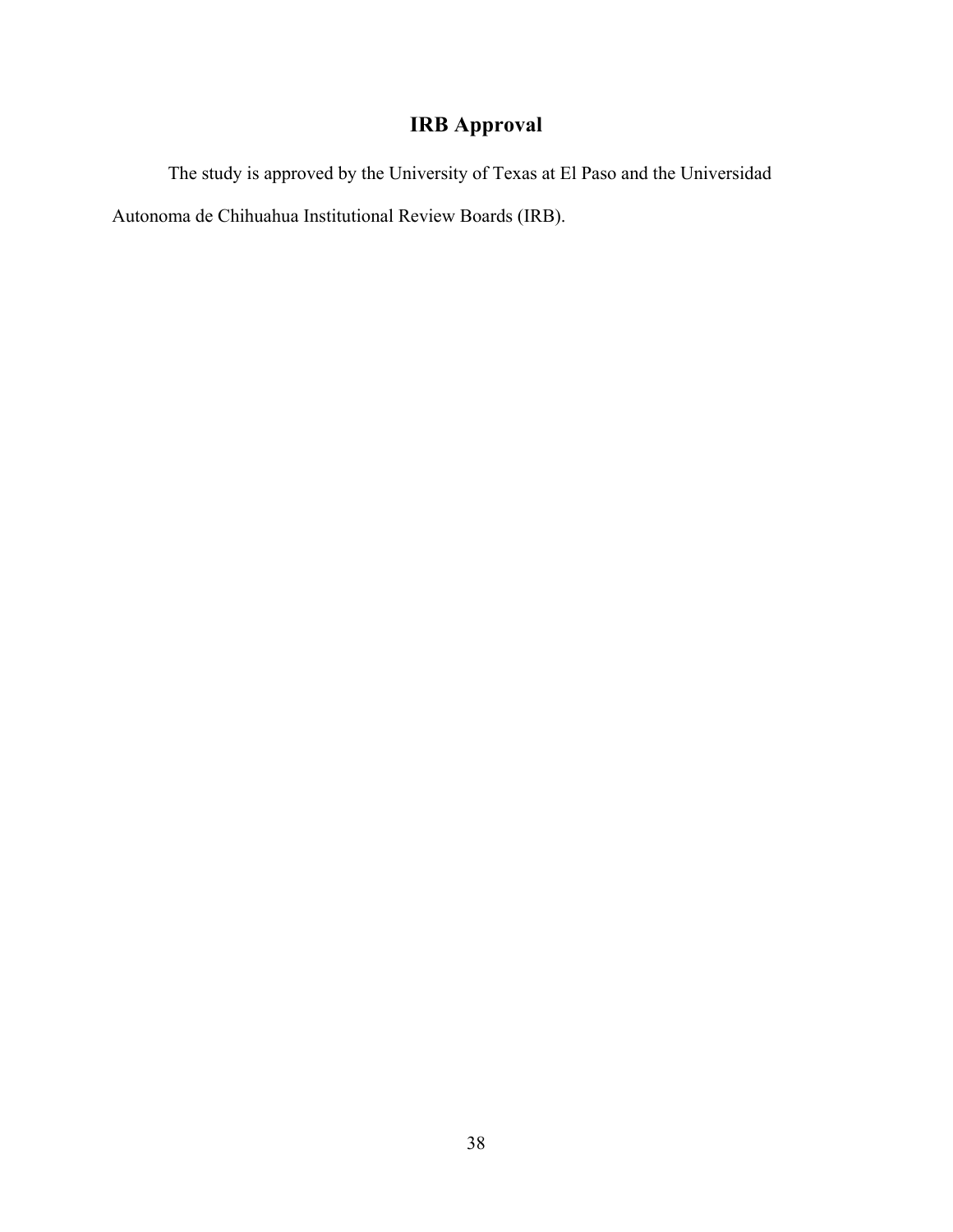## **MPH Program Foundational Competencies**

Evidence-based Approaches to Public Health

- 1. Select quantitative and qualitative data collection methods appropriate for a given public health context
- 2. Analyze quantitative and qualitative data using biostatistics, informatics, computer-based programming, and software, as appropriate
- 3. Interpret results of data analysis for public health research, policy or practice

### Public Health and Health Care Systems

- 1. Compare the organization, structure and function of health care, public health and regulatory systems across national and international settings
- 2. Discuss the means by which structural bias, social inequities and racism undermine health and create challenges to achieving health equity at organizational, community and societal levels

### Planning and Management to Promote Health

- 1. Assess population needs, assets and capacities that affect community health
- 2. Apply awareness of cultural values and practices to the design or implementation of public health policies or programs

## **Hispanic and Border Health**

1. Develop prevention strategies for the different stages of the major communicable anon-communicable diseases in Hispanic and US/Mexico border communities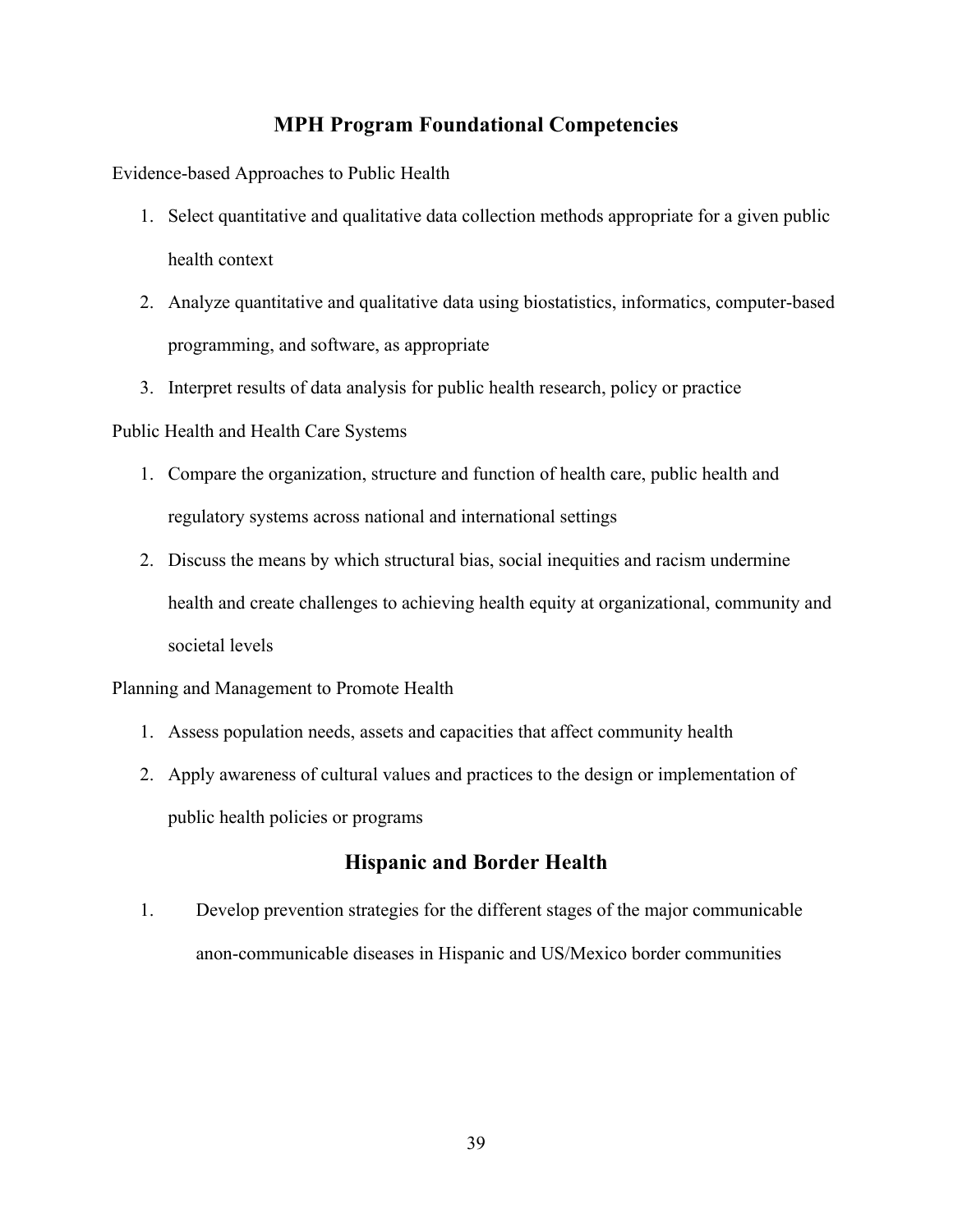## **References**

- Aronowitz, M. (1984). The Social and Emotional Adjustment of Immigrant Children: A Review of the Literature. *International Migration Review*, *18*(2), 237–257. https://doi.org/10.1177/019791838401800203
- Baldwin, S. B., Djambazov, B., Papenfuss, M., Abrahamsen, M., & al, et. (2004). Chlamydial infection in women along the US-Mexico border. *International Journal of STD & AIDS*, *15*(12), 815–821.

https://www.proquest.com/docview/206861269/abstract/CD385B68B16F40FFPQ/1

Baral, S., Logie, C. H., Grosso, A., Wirtz, A. L., & Beyrer, C. (2013). Modified social ecological model: A tool to guide the assessment of the risks and risk contexts of HIV epidemics. *BMC Public Health*, *13*(1), 482. https://doi.org/10.1186/1471-2458-13-482

Beaver, J. C. (2006). *U.S. International Borders: Brief Facts*. 5.

Beittel, J. S. (2020). *Mexico: Organized Crime and Drug Trafficking Organizations*.

- Beletsky, L., Martinez, G., Gaines, T., Nguyen, L., Lozada, R., Rangel, G., Vera, A., McCauley, H. L., Sorensen, A., & Strathdee, S. A. (2012). Mexico's northern border conflict: Collateral damage to health and human rights of vulnerable groups. *Revista Panamericana de Salud Publica = Pan American Journal of Public Health*, *31*(5), 403– 410. https://www.ncbi.nlm.nih.gov/pmc/articles/PMC3660986/
- Blake, S. M., Ledsky, R., Goodenow, C., & O'Donnell, L. (2001). Recency of immigration, substance use, and sexual behavior among Massachusetts adolescents. *American Journal of Public Health*, *91*(5), 794–798.

https://www.ncbi.nlm.nih.gov/pmc/articles/PMC1446677/

Blendon, R. J., & Young, J. T. (1998). The Public and the War on Illicit Drugs. *JAMA*, *279*(11), 827–832. https://doi.org/10.1001/jama.279.11.827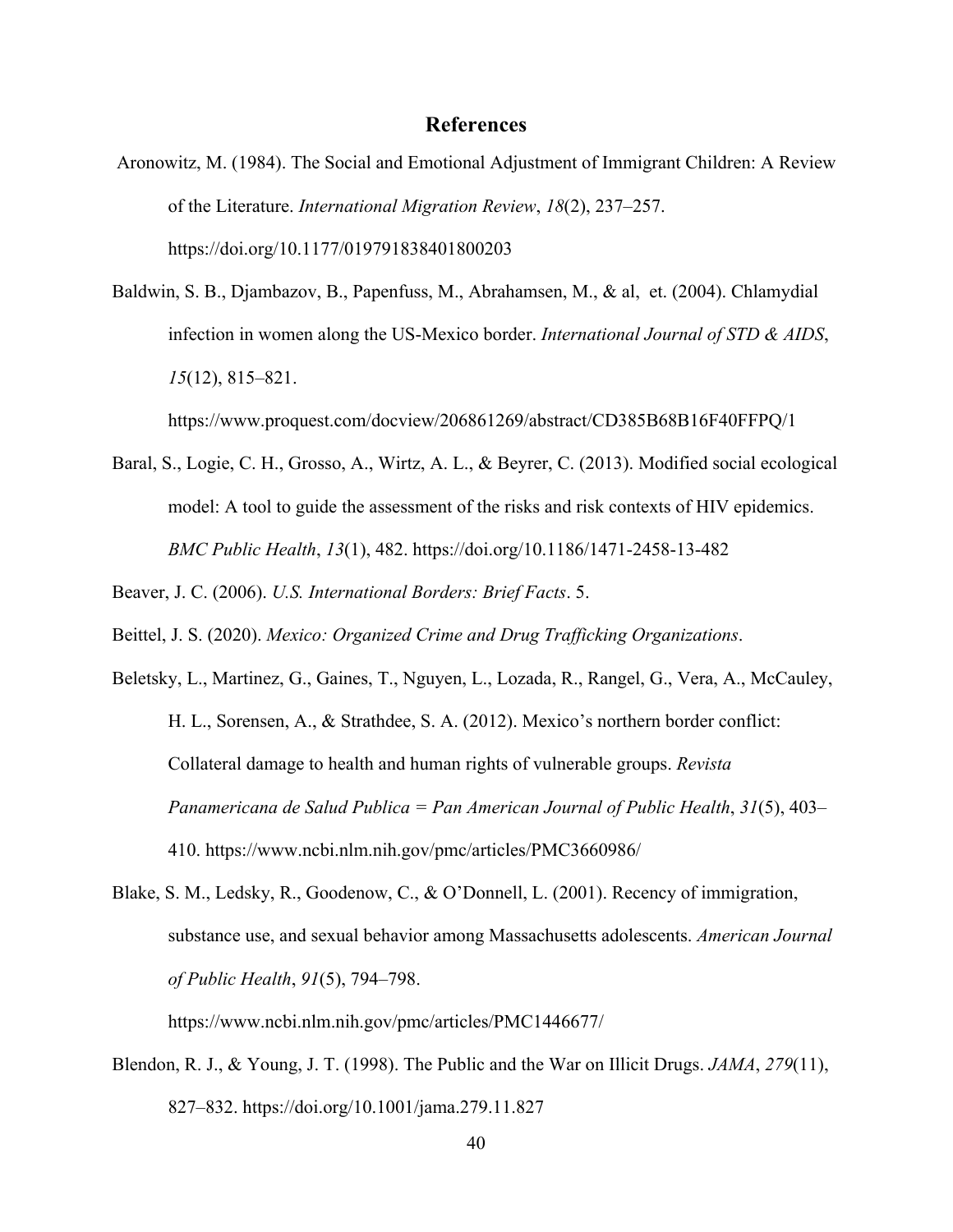Bliss, K. (2010). *The Challenge of Chronic Diseases on the U.S.-Mexico Border*. http://csiswebsite-prod.s3.amazonaws.com/s3fs-

public/legacy\_files/files/publication/100614\_Bliss\_ChronicDiseases\_Web.pdf

- Bobashev, G., Mars, S., Murphy, N., Dreisbach, C., Zule, W., & Ciccarone, D. (2019). Heroin type, injecting behavior, and HIV transmission. A simulation model of HIV incidence and prevalence. *PloS One*, *14*(12), e0215042. https://doi.org/10.1371/journal.pone.0215042
- Bolker, B. M. (2015). Linear and generalized linear mixed models. In *Ecological Statistics*. Oxford University Press. https://doi.org/10.1093/acprof:oso/9780199672547.003.0014
- Bono, R., Alarcón, R., & Blanca, M. J. (2021). Report Quality of Generalized Linear Mixed Models in Psychology: A Systematic Review. *Frontiers in Psychology*, *12*. https://www.frontiersin.org/article/10.3389/fpsyg.2021.666182
- Boodram, B., Mackesy-Amiti, M.-E., & Latkin, C. (2015). The role of social networks and geography on risky injection behaviors of young persons who inject drugs. *Drug and Alcohol Dependence*, *154*, 229–235. https://doi.org/10.1016/j.drugalcdep.2015.06.042
- Bristow, C. C., Espinosa da Silva, C., Vera, A. H., Gonzalez-Fagoaga, J. E., Rangel, G., & Pines, H. A. (2021). Prevalence of bacterial sexually transmitted infections and coinfection with HIV among men who have sex with men and transgender women in Tijuana, Mexico. *International Journal of STD & AIDS*, *32*(8), 751–757. https://doi.org/10.1177/0956462420987757
- Brouwer, K. C., Case, P., Ramos, R., Magis-Rodríguez, C., Bucardo, J., Patterson, T. L., & Strathdee, S. A. (2006). Trends in Production, Trafficking, and Consumption of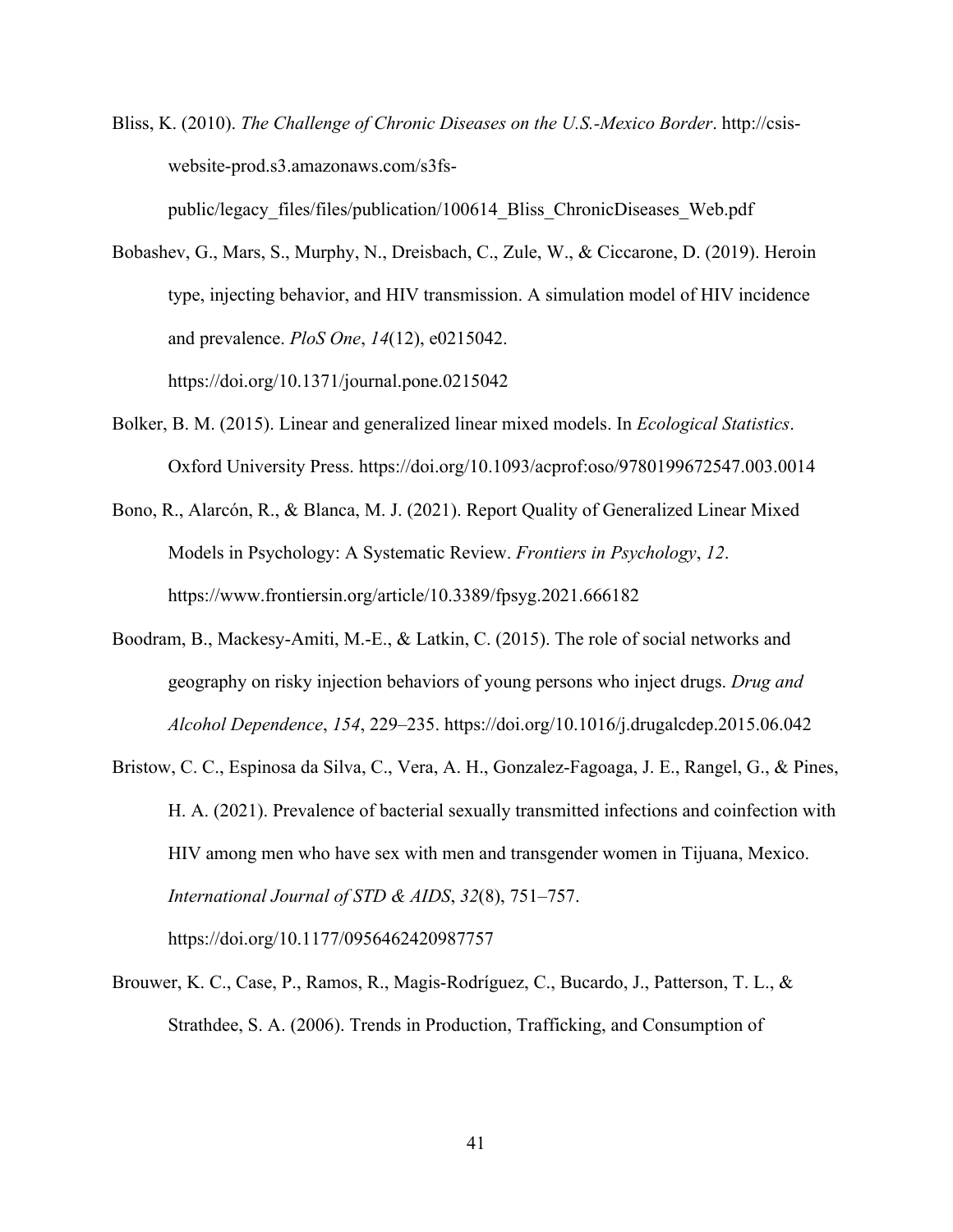Methamphetamine and Cocaine in Mexico. *Substance Use & Misuse*, *41*(5), 707–727. https://doi.org/10.1080/10826080500411478

Bucardo, J., Brouwer, K. C., Magis-Rodríguez, C., Ramos, R., Fraga, M., Perez, S. G., Patterson, T. L., & Strathdee, S. A. (2005). Historical trends in the production and consumption of illicit drugs in Mexico: Implications for the prevention of blood borne infections. *Drug and Alcohol Dependence*, *79*(3), 281–293.

https://doi.org/10.1016/j.drugalcdep.2005.02.003

- Bureau of Transportation Statistics. (2019). *Border Crossing Entry Data*. Socrata. https://data.bts.gov/Research-and-Statistics/Border-Crossing-Entry-Data/keg4-3bc2
- Capitanio, J. P., & Herek, G. M. (1999). AIDS-Related Stigma and Attitudes toward Injecting Drug users among Black and White Americans. *American Behavioral Scientist*, *42*(7), 1148–1161. https://doi.org/10.1177/0002764299042007007
- Centers for Disease Control and Prevention. (2018). *Estimated HIV incidence and prevalence in the United States, 2010–2015*. HIV Surveillance Supplemental Report. https://www.cdc.gov/hiv/library/reports/hiv-surveillance.html
- Centers for Disease Control and Prevention. (2021, March 10). *Social Determinants of Health (SDOH)*. Social Determinants of Health (SDOH).

https://www.cdc.gov/socialdeterminants/about.html

- Centro Nacional para la Prevención y el Control del VIH y el SIDA. (2018). *Informe nacional del monitoreo de compromisos y objetivos ampliados para poner fin al sida*. 204.
- Cepeda, J. A., Solomon, S. S., Srikrishnan, A. K., McFall, A. M., Kumar, M. S., Vasudevan, C. K., Anand, S., Celentano, D. D., Lucas, G. M., & Mehta, S. H. (2017). Injection drug network characteristics are important markers of HIV risk behavior and lack of viral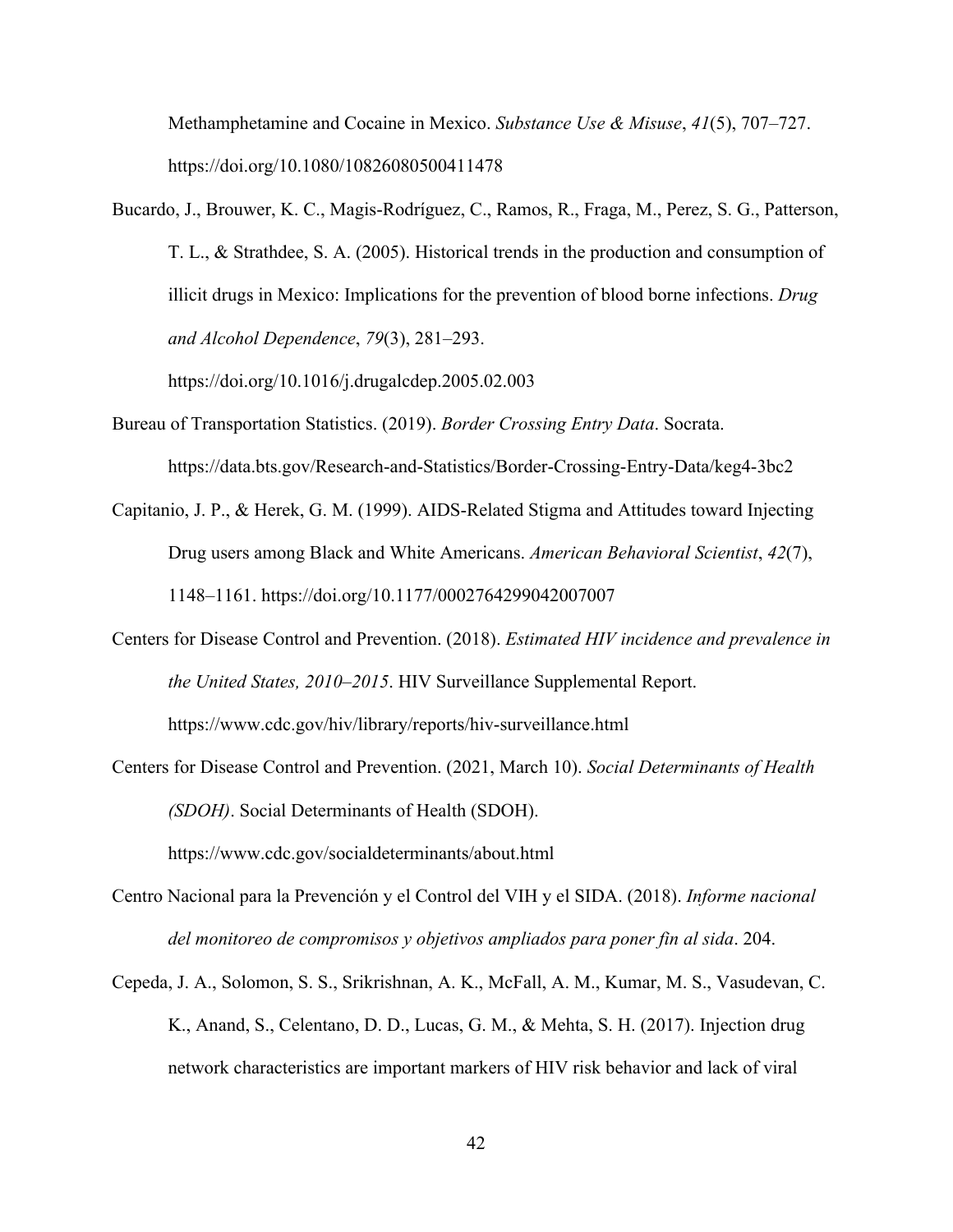suppression. *Journal of Acquired Immune Deficiency Syndromes (1999)*, *75*(3), 257–264. https://doi.org/10.1097/QAI.0000000000001372

- Cherpitel, C. J., Karriker-Jaffe, K. J., Li, L., & Zemore, S. E. (2020). Neighborhood Context and Drug Use Among Mexican Americans on and off the U.S.–Mexico Border. *Journal of Studies on Alcohol and Drugs*, *81*(6), 770–780. https://doi.org/10.15288/jsad.2020.81.770
- Cherpitel, C. J., Ye, Y., Zemore, S. E., Bond, J., & Borges, G. (2015). The effect of cross-border mobility on alcohol and drug use among Mexican-American residents living at the U.S.– Mexico border. *Addictive Behaviors*, *50*, 28–33. https://doi.org/10.1016/j.addbeh.2015.06.008

City of El Paso Department of Public Health. (2013). *Community Health Assessment Final Report*. https://www.naccho.org/uploads/downloadable-resources/Programs/Public-Health-Infrastructure/El-Paso-CHA-Appendices\_FINAL\_combinedX.pdf

- Cohen, M., Gulick, R., & Mitty, J. (2021). *HIV infection: Risk factors and prevention strategies*. https://www.uptodate.com/contents/hiv-infection-risk-factors-and-prevention-strategies
- Comision Nacional contra las Adicciones. (2018). Adicciones y grupos específicos: Grupos vulnerables y personas en conflictos con la Ley. *Secretaria de Salud. Ediciones Berit: Mexico.*
- Correa-Cabrera, G. (2013). Security, Migration, and the Economy in the Texas–Tamaulipas Border Region: The "Real" Effects of Mexico's Drug War. *Politics & Policy*, *41*(1), 65– 82. https://doi.org/10.1111/polp.12005
- Corrigan, P. W., Kuwabara, S. A. ., & O'Shaughnessy, J. (2009). The Public Stigma of Mental Illness and Drug Addiction: Findings from a Stratified Random Sample. *Journal of Social Work*, *9*(2), 139–147. https://doi.org/10.1177/1468017308101818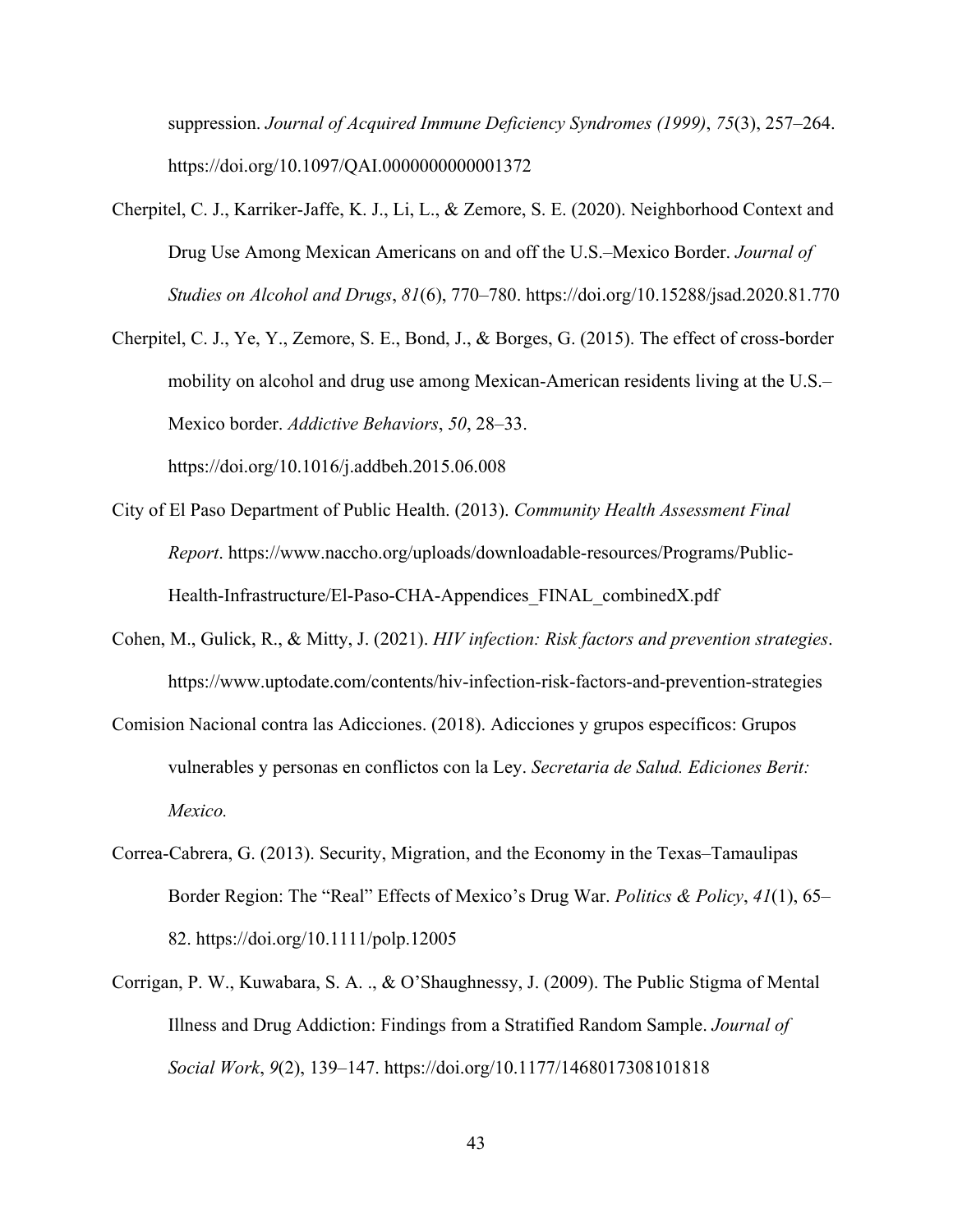- Crespo, M., Pérez-Santos, E., Muñoz, M., & Guillén, A. I. (2008). Descriptive Study of Stigma Associated with Severe and Persistent Mental Illness Among the General Population of Madrid (Spain). *Community Mental Health Journal*, *44*(6), 393. https://doi.org/10.1007/s10597-008-9142-y
- Crisp, A. H., Gelder, M. G., Rix, S., Meltzer, H. I., & Rowlands, O. J. (2000). Stigmatisation of people with mental illnesses. *The British Journal of Psychiatry*, *177*(1), 4–7. https://doi.org/10.1192/bjp.177.1.4
- Daniel, J. Z., Hickman, M., Macleod, J., Wiles, N., Lingford-Hughes, A., Farrell, M., Araya, R., Skapinakis, P., Haynes, J., & Lewis, G. (2009). Is socioeconomic status in early life associated with drug use? A systematic review of the evidence. *Drug and Alcohol Review*, *28*(2), 142–153. https://doi.org/10.1111/j.1465-3362.2008.00042.x
- Dean, C. B., & Nielsen, J. D. (2007). Generalized linear mixed models: A review and some extensions. *Lifetime Data Analysis*, *13*(4), 497–512. https://doi.org/10.1007/s10985-007- 9065-x
- Decety, J., Echols, S., & Correll, J. (2010). The Blame Game: The Effect of Responsibility and Social Stigma on Empathy for Pain. *Journal of Cognitive Neuroscience*, *22*(5), 985–997. https://doi.org/10.1162/jocn.2009.21266
- Degenhardt, L., & Hall, W. (2012). Extent of illicit drug use and dependence, and their contribution to the global burden of disease. *The Lancet*, *379*(9810), 55–70. https://doi.org/10.1016/S0140-6736(11)61138-0
- Diez Roux, A. V., & Mair, C. (2010). Neighborhoods and health. *Annals of the New York Academy of Sciences*, *1186*(1), 125–145. https://doi.org/10.1111/j.1749- 6632.2009.05333.x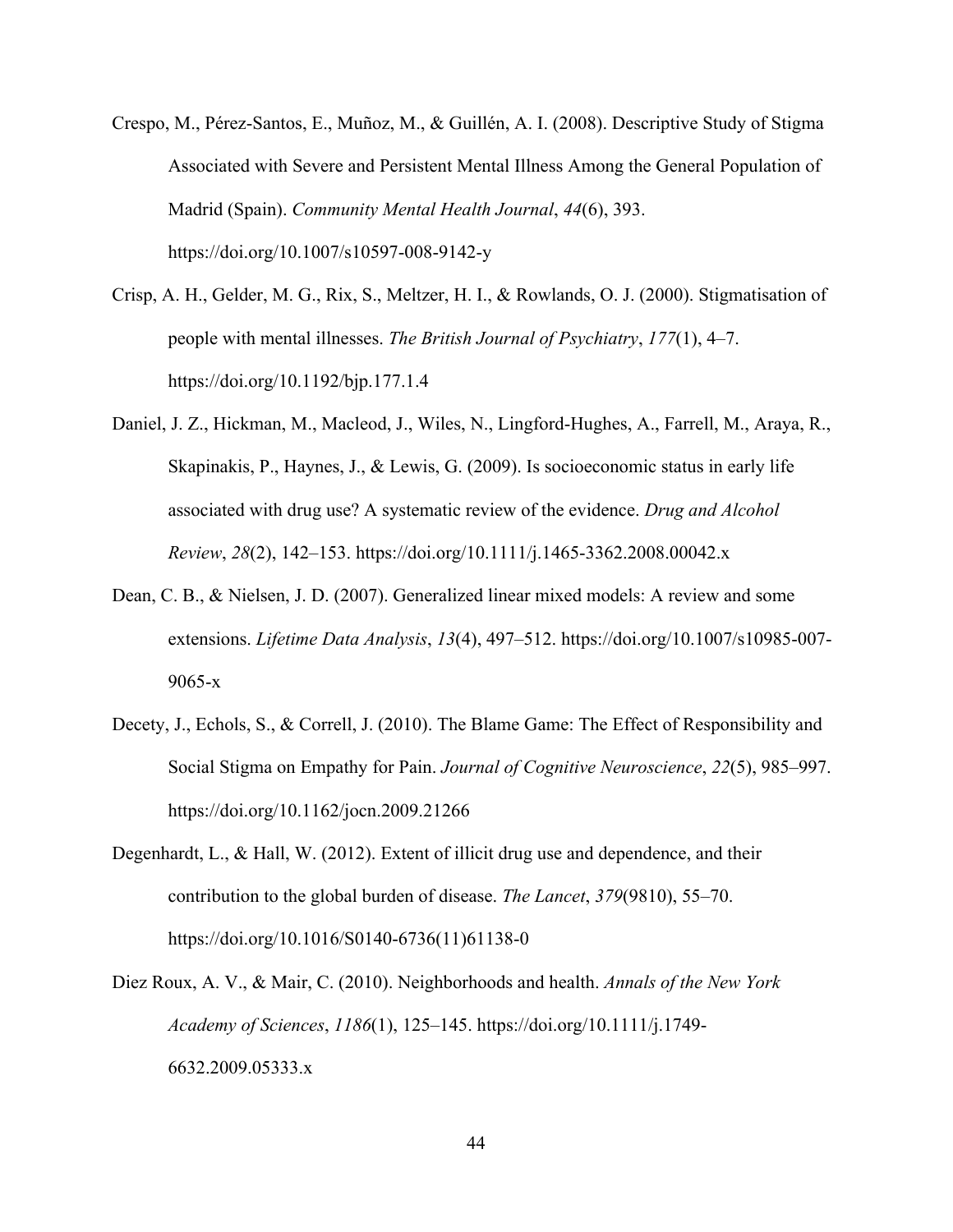Division of HIV/AIDS Prevention. (2021, August 6). *Latinos and HIV*. https://www.cdc.gov/hiv/group/racialethnic/hispaniclatinos/index.html

- E. Trevino, K., & Genna, G. M. (2017). The Unexpected Effects of Criminal Violence along the Mexico-Texas Border. *Geopolitics*, *22*(4), 934–957. https://doi.org/10.1080/14650045.2017.1299133
- Falade-Nwulia, O., Sacamano, P., McCormick, S. D., Yang, C., Kirk, G., Thomas, D., Sulkowski, M., Latkin, C., & Mehta, S. H. (2020). Individual and network factors associated with HCV treatment uptake among people who inject drugs. *International Journal of Drug Policy*, *78*, 102714. https://doi.org/10.1016/j.drugpo.2020.102714
- Friedman, S. R., Perlis, T., & Des Jarlais, D. C. (2001). Laws prohibiting over-the-counter syringe sales to injection drug users: Relations to population density, HIV prevalence, and HIV incidence. *American Journal of Public Health*, *91*(5), 791–793. https://www.ncbi.nlm.nih.gov/pmc/articles/PMC1446682/
- Furr-Holden, C. D. M., Smart, M. J., Pokorni, J. L., Ialongo, N. S., Leaf, P. J., Holder, H. D., & Anthony, J. C. (2008). The NIfETy Method for Environmental Assessment of Neighborhood-level Indicators of Violence, Alcohol, and Other Drug Exposure. *Prevention Science*, *9*(4), 245–255. https://doi.org/10.1007/s11121-008-0107-8
- Galea, S., Ahern, J., Tracy, M., & Vlahov, D. (2007). Neighborhood Income and Income Distribution and the Use of Cigarettes, Alcohol, and Marijuana. *American Journal of Preventive Medicine*, *32*(6, Supplement), S195–S202.

https://doi.org/10.1016/j.amepre.2007.04.003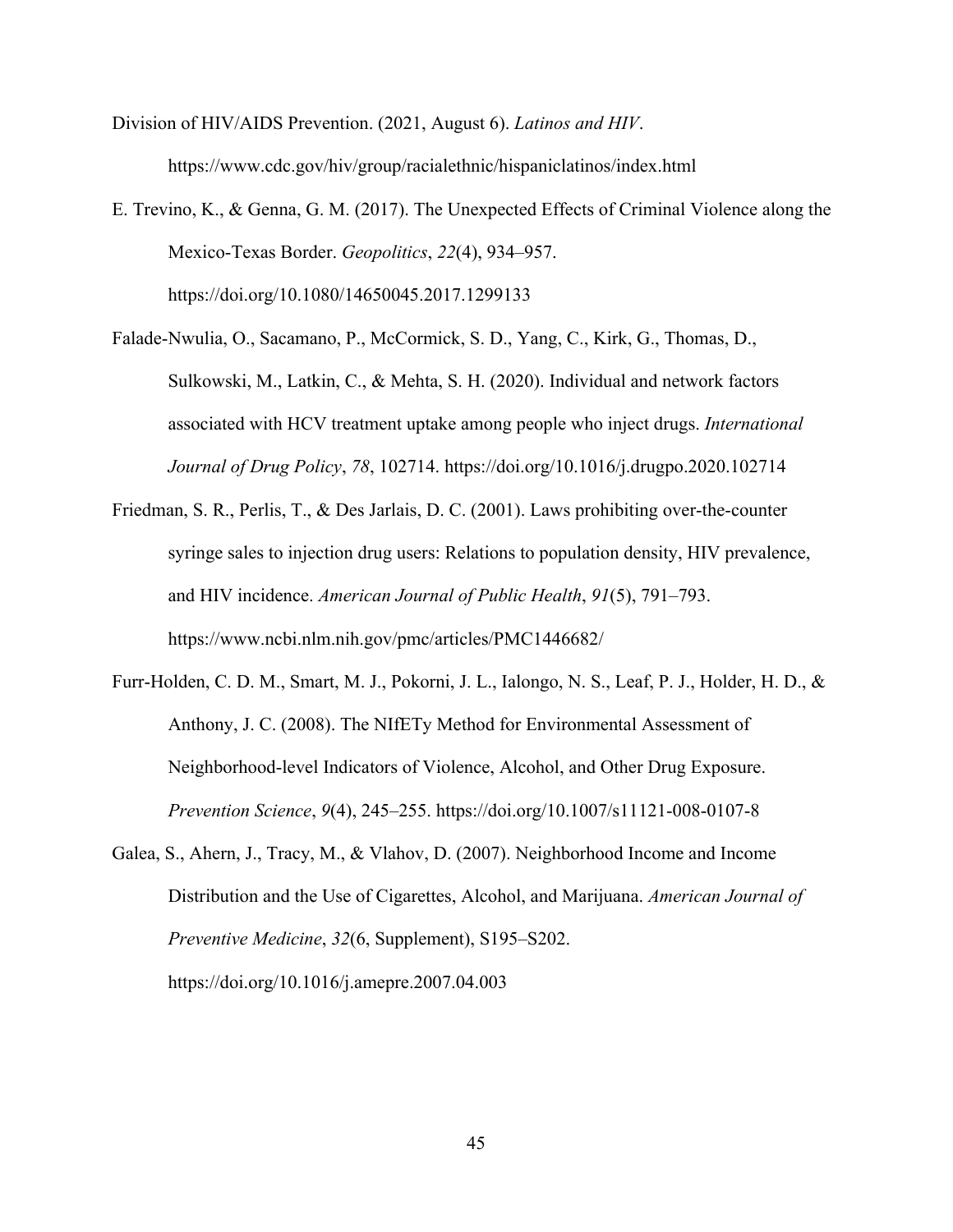Goffman, E. (1963). *Stigma: Notes on the management of spoiled identity*. Prentice-Hall.

- Grant, B. F., Goldstein, R. B., Saha, T. D., Chou, S. P., Jung, J., Zhang, H., Pickering, R. P., Ruan, W. J., Smith, S. M., Huang, B., & Hasin, D. S. (2015). Epidemiology of DSM-5 Alcohol Use Disorder: Results From the National Epidemiologic Survey on Alcohol and Related Conditions III. *JAMA Psychiatry*, *72*(8), 757–766. https://doi.org/10.1001/jamapsychiatry.2015.0584
- Green, K., Matson, P. A., Reboussin, B. A., Milam, A. J., Furr-Holden, D., Rabinowitz, J. A., Powell, T. W., & Ialongo, N. S. (2019). Individual and Neighborhood Factors Associated with Sexual Behavior Classes in an Urban Longitudinal Sample. *Sexually Transmitted Diseases*, *46*(2), 98–104. https://doi.org/10.1097/OLQ.0000000000000920
- Hawk, M., Coulter, R. W. S., Egan, J. E., Fisk, S., Reuel Friedman, M., Tula, M., & Kinsky, S. (2017). Harm reduction principles for healthcare settings. *Harm Reduction Journal*, *14*(1), 70. https://doi.org/10.1186/s12954-017-0196-4
- Hayes, A. F., & Rockwood, N. J. (2017). Regression-based statistical mediation and moderation analysis in clinical research: Observations, recommendations, and implementation. *Behaviour Research and Therapy*, *98*, 39–57. https://doi.org/10.1016/j.brat.2016.11.001
- Healthy Paso del Norte. (2021). *Healthy Paso del Norte- Demographics Dashboard*. http://www.healthypasodelnorte.org/indicators/index/dashboard?alias=demographics
- Heckathorn, D. D. (1997). Respondent-Driven Sampling: A New Approach to the Study of Hidden Populations Studying Hidden Populations. *Social Problems*, *44*(2), 174–199. https://heinonline.org/HOL/P?h=hein.journals/socprob44&i=184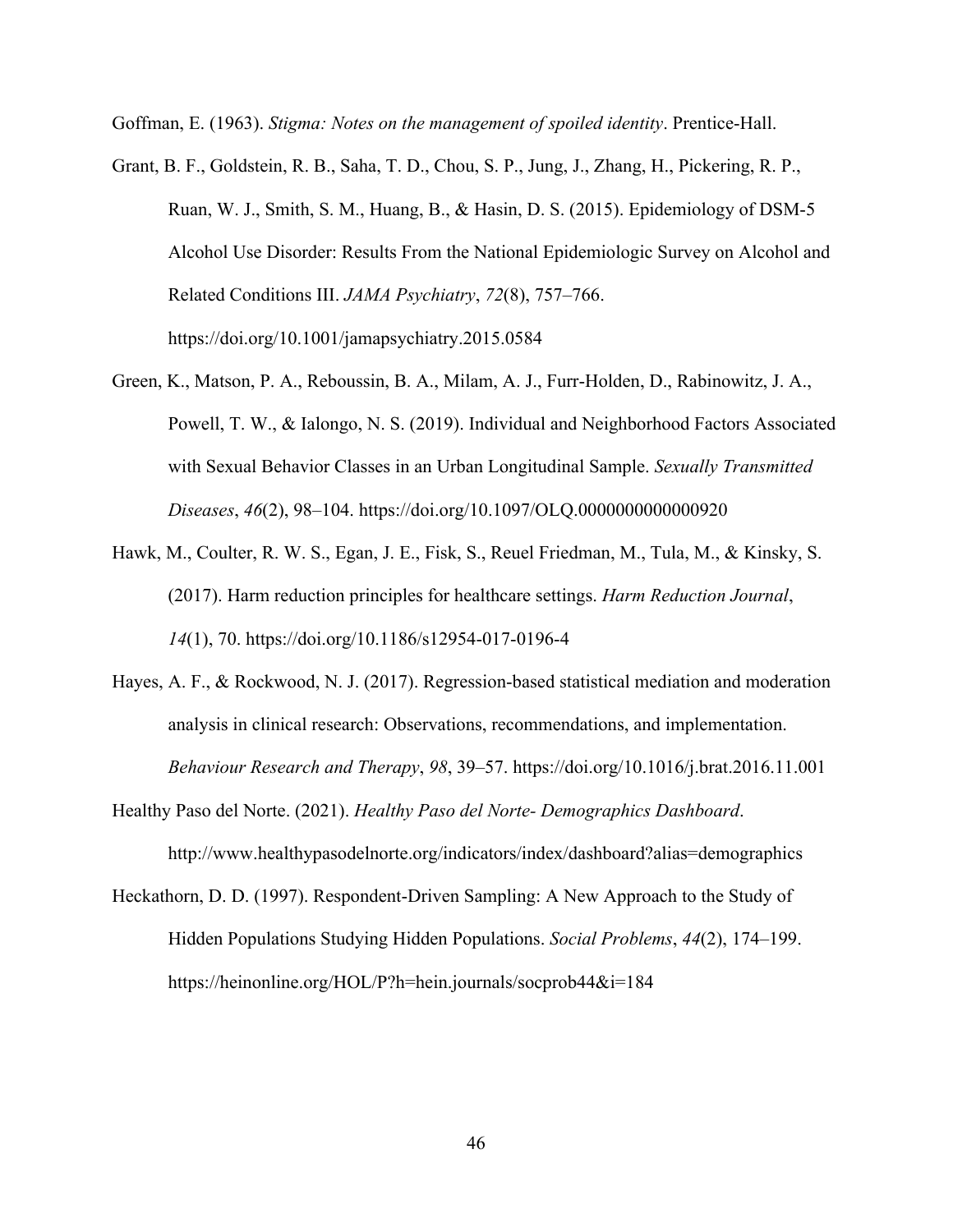- Hill, T. D., Ross, C. E., & Angel, R. J. (2005). Neighborhood Disorder, Psychophysiological Distress, and Health. *Journal of Health and Social Behavior*, *46*(2), 170–186. https://doi.org/10.1177/002214650504600204
- Hingson, R. W., Strunin, L., Grady, M., Strunk, N., Carr, R., Berlin, B., & Craven, D. E. (1991). Knowledge about HIV and behavioral risks of foreign-born Boston public school students. *American Journal of Public Health*, *81*(12), 1638–1641. https://doi.org/10.2105/AJPH.81.12.1638
- Hurley, S. F., Jolley, D. J., & Kaldor, J. M. (1997). Effectiveness of needle-exchange programmes for prevention of HIV infection. *The Lancet*, *349*(9068), 1797–1800. https://doi.org/10.1016/S0140-6736(96)11380-5
- Instituto Nacional de Geografia y Estadistica. (2013). *Poblacion, Hogares y Vivienda*. http://www3.inegi.org.mx/sistemas/temas/default.aspx?s=est&c=17484
- Johnson, R., & Raphael, S. (2009). The Effects of Male Incarceration Dynamics on Acquired Immune Deficiency Syndrome Infection Rates among African American Women and Men. *Journal of Law and Economics*, *52*, 251–293. https://doi.org/10.1086/597102
- Kalichman, S. C., Pellowski, J., & Turner, C. (2011). Prevalence of sexually transmitted coinfections in people living with HIV/AIDS: Systematic review with implications for using HIV treatments for prevention. *Sexually Transmitted Infections*, *87*(3), 183–190. https://doi.org/10.1136/sti.2010.047514
- Kolla, B. P., Oesterle, T., Gold, M., Southwick, F., & Rummans, T. (2020). Infectious diseases occurring in the context of substance use disorders: A concise review. *Journal of the Neurological Sciences*, *411*, 116719. https://doi.org/10.1016/j.jns.2020.116719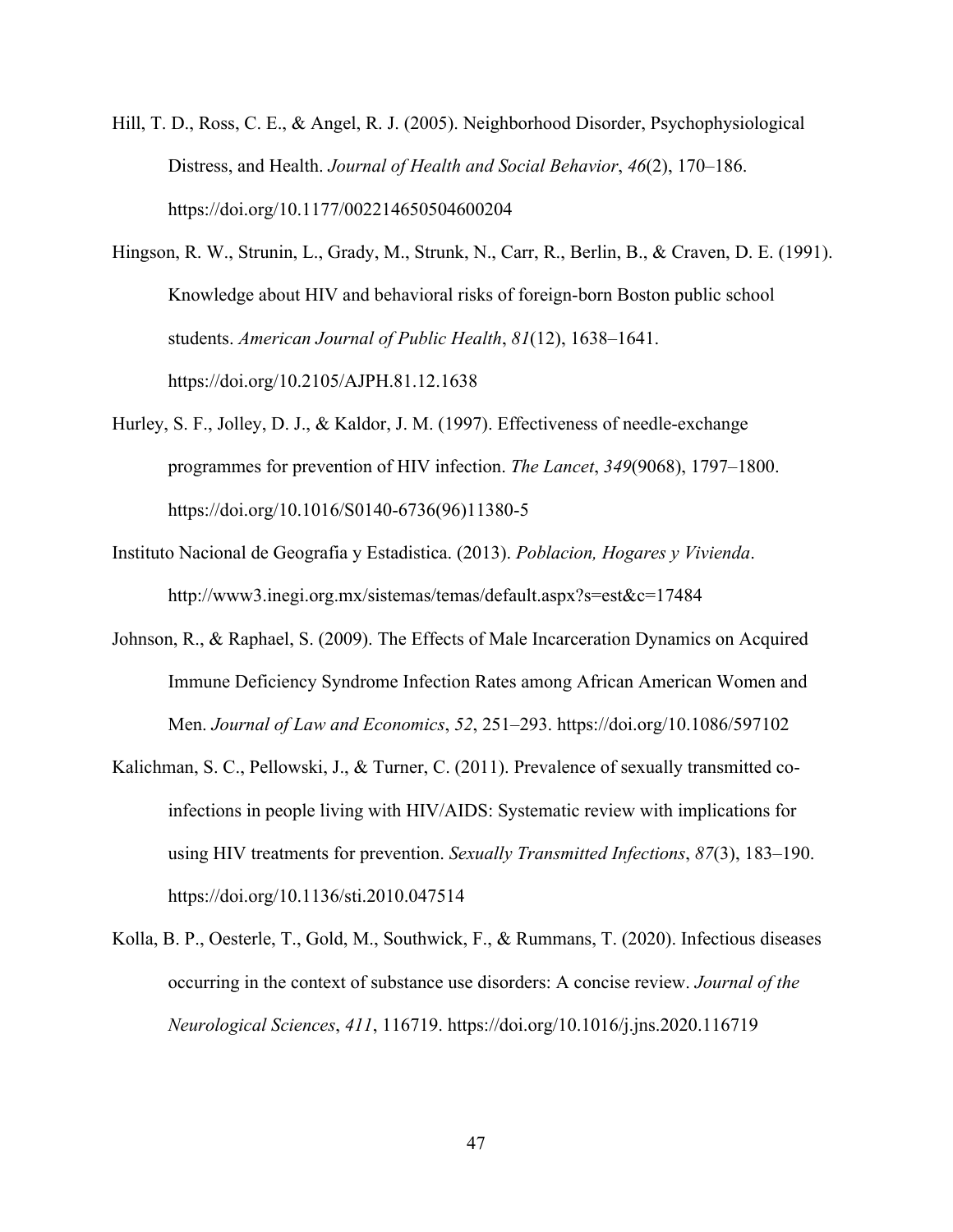- Latkin, C., Mandell, W., Vlahov, D., Oziemkowska, M., & Celentano, D. (1996). People and Places: Behavioral Settings and Personal Network Characteristics as Correlates of Needle Sharing. *JAIDS Journal of Acquired Immune Deficiency Syndromes*, *13*(3), 273–280. https://journals.lww.com/jaids/fulltext/1996/11010/people and places behavioral setti ngs\_and.10.aspx
- Luoma, J. B., Twohig, M. P., Waltz, T., Hayes, S. C., Roget, N., Padilla, M., & Fisher, G. (2007). An investigation of stigma in individuals receiving treatment for substance abuse. *Addictive Behaviors*, *32*(7), 1331–1346. https://doi.org/10.1016/j.addbeh.2006.09.008
- Mehta, S. R., Delport, W., Brouwer, K. C., Espitia, S., Patterson, T., Pond, S. K., Strathdee, S. A., & Smith, D. M. (2010). The Relatedness of HIV Epidemics in the United States– Mexico Border Region. *AIDS Research and Human Retroviruses*, *26*(12), 1273–1277. https://doi.org/10.1089/aid.2010.0021
- Miller, C. L., Firestone, M., Ramos, R., Burris, S., Ramos, M. E., Case, P., Brouwer, K. C., Fraga, M. A., & Strathdee, S. A. (2008). Injecting drug users' experiences of policing practices in two Mexican-U.S. border cities: Public health perspectives. *The International Journal on Drug Policy*, *19*(4), 324–331. https://doi.org/10.1016/j.drugpo.2007.06.002
- Mishra, P., Pandey, C. M., Singh, U., Gupta, A., Sahu, C., & Keshri, A. (2019). Descriptive Statistics and Normality Tests for Statistical Data. *Annals of Cardiac Anaesthesia*, *22*(1), 67–72. https://doi.org/10.4103/aca.ACA\_157\_18
- Mondragón, D., & Brandon, J. (2004). To Address Health Disparities on the US-Mexico Border: Advance Human Rights. *Health and Human Rights*, *8*(1), 178–195. https://doi.org/10.2307/4065381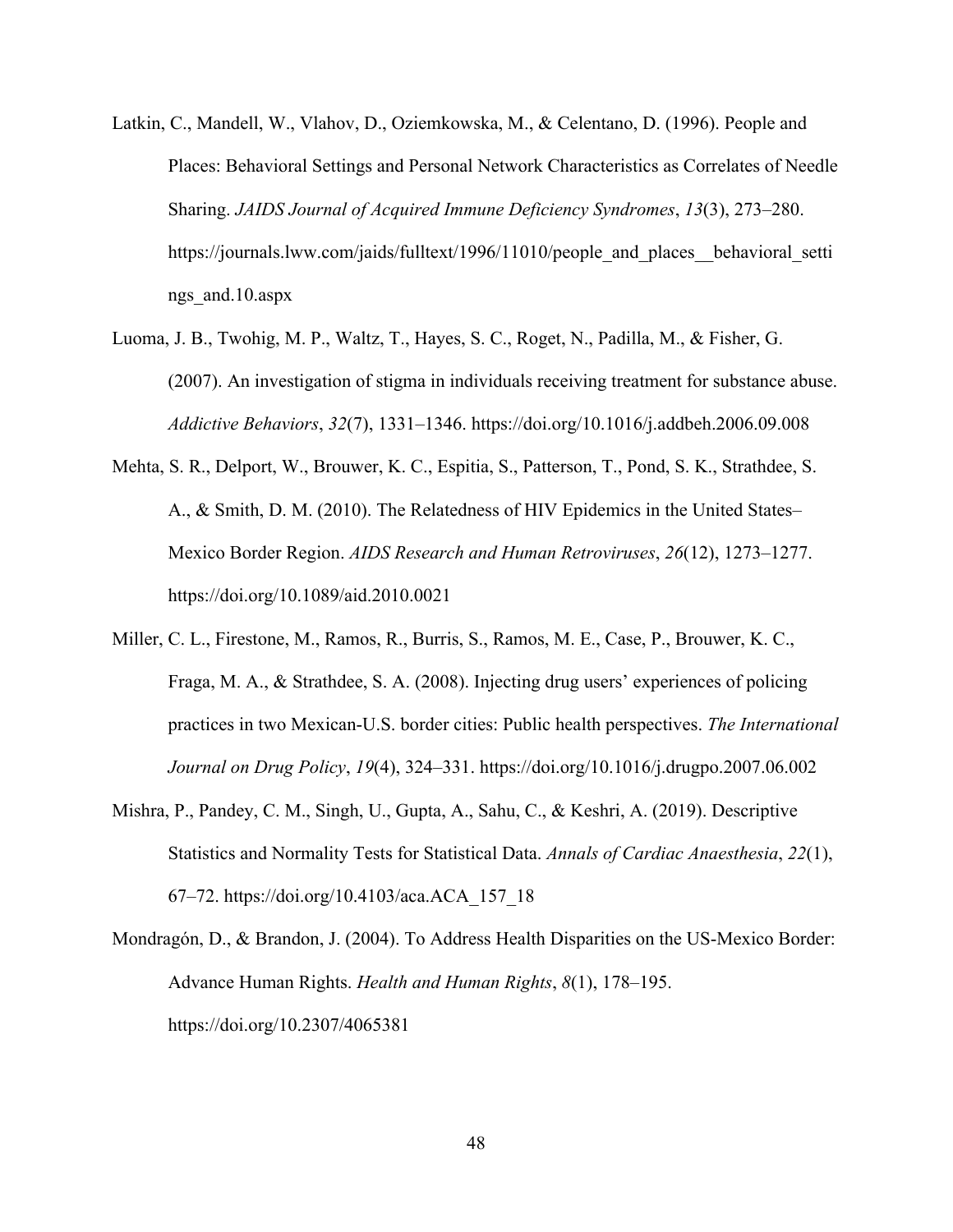- National Institute on Drug Abuse. (2020, February 15). *NIDA's Mission*. National Institute on Drug Abuse. https://www.drugabuse.gov/about-nida/strategic-plan/nidas-mission
- Patterson, T. L., Semple, S. J., Staines, H., Lozada, R., Orozovich, P., Bucardo, J., Philbin, M. M., Minya, P., Miguel, F., Amaro, H., de la Torre, A., Martinez, G., Magis-Rodríguez, C., & Strathdee, S. A. (2008). Prevalence and Correlates of HIV Infection among Female Sex Workers in 2 Mexico—US Border Cities. *The Journal of Infectious Diseases*, *197*(5), 728–732. https://doi.org/10.1086/527379
- Ramos, R., Ferreira-Pinto, J. B., Brouwer, K. C., Ramos, M. E., Lozada, R. M., Firestone-Cruz, M., & Strathdee, S. A. (2009). Social and Environmental Influences Shaping Risk Factors and Protective Behaviors in two Mexico-US Border Cities. *Health & Place*, *15*(4), 999– 1005. https://doi.org/10.1016/j.healthplace.2009.04.004
- Rangel, M. G., Martínez-Donate, A. P., Hovell, M. F., Santibáñez, J., Sipan, C. L., & Izazola-Licea, J. A. (2006). Prevalence of risk factors for HIV infection among Mexican migrants and immigrants: Probability survey in the North border of Mexico. *Salud Publica De Mexico*, *48*(1), 3–12. https://doi.org/10.1590/s0036-36342006000100003
- Resendiz, J. (2020, May 1). Juarez murders up 42% despite quarantine; police blame violence on gangs. *BorderReport*. https://www.borderreport.com/hot-topics/border-crime/juarezmurders-up-42-despite-quarantine-police-blame-violence-on-gangs/
- Rhodes, T. (2002). The 'risk environment': A framework for understanding and reducing drugrelated harm. *International Journal of Drug Policy*, *13*(2), 85–94. https://doi.org/10.1016/S0955-3959(02)00007-5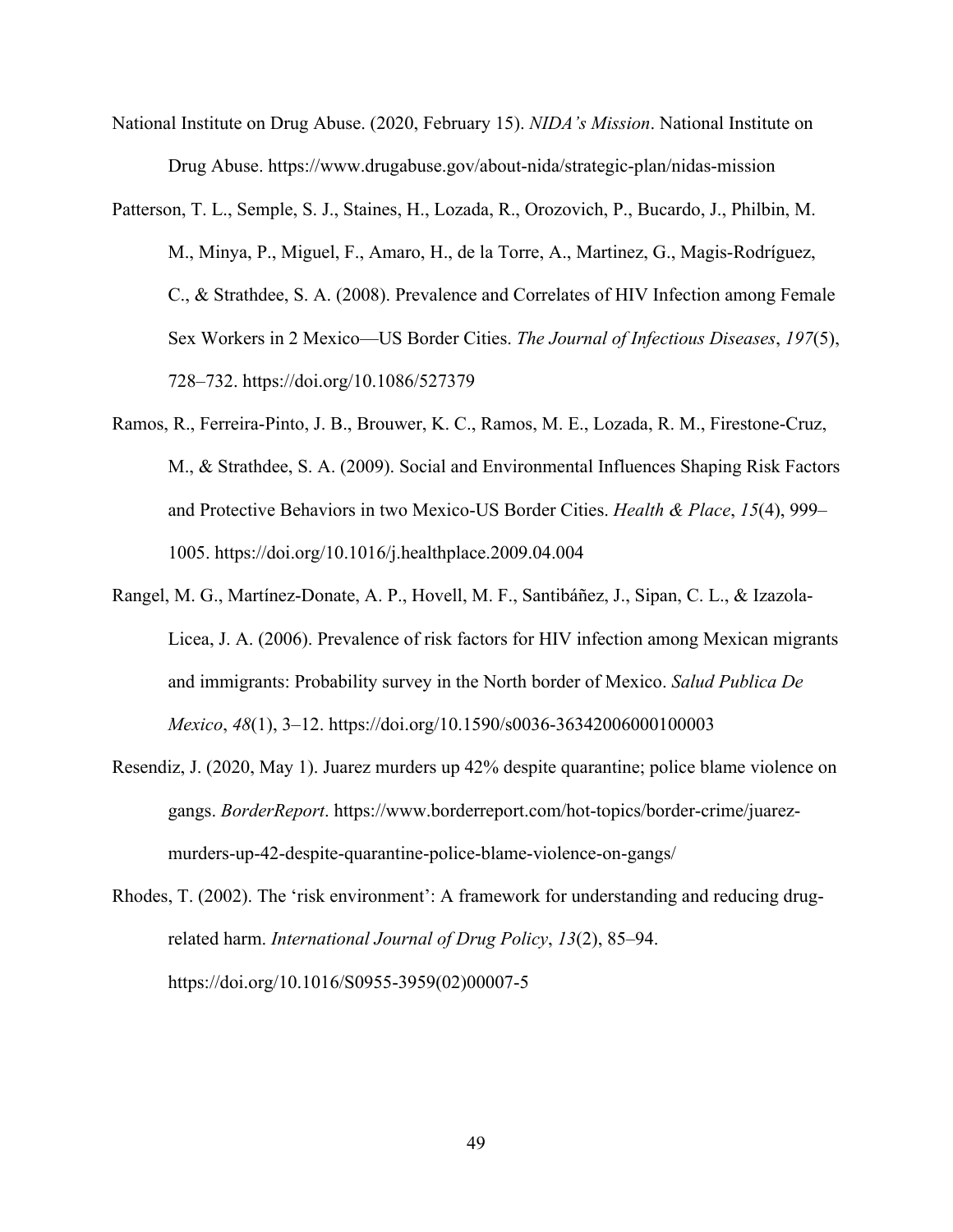- Rhodes, T., Singer, M., Bourgois, P., Friedman, S. R., & Strathdee, S. A. (2005). The social structural production of HIV risk among injecting drug users. *Social Science & Medicine*, *61*(5), 1026–1044. https://doi.org/10.1016/j.socscimed.2004.12.024
- Rivera, J. O., Ortiz, M., & Cardenas, V. (2009). Cross-Border Purchase of Medications and Health Care in a Sample of Residents of El Paso, Texas, and Ciudad Juarez, Mexico. *Journal of the National Medical Association*, *101*(2), 167–173. https://www.proquest.com/docview/214032026/abstract/FC6D652E4C584DC9PQ/1
- Room, R. (2005). Stigma, social inequality and alcohol and drug use. *Drug and Alcohol Review*, *24*(2), 143–155. https://doi.org/10.1080/09595230500102434
- Rubin, L. H., Witkiewitz, K., Andre, J. St., & Reilly, S. (2007). Methods for Handling Missing Data in the Behavioral Neurosciences: Don't Throw the Baby Rat out with the Bath Water. *Journal of Undergraduate Neuroscience Education*, *5*(2), A71–A77. https://www.ncbi.nlm.nih.gov/pmc/articles/PMC3592650/
- Saha, T. D., Kerridge, B. T., Goldstein, R. B., Chou, S. P., Zhang, H., Jung, J., Pickering, R. P., Ruan, W. J., Smith, S. M., Huang, B., Hasin, D. S., & Grant, B. F. (2016). Nonmedical Prescription Opioid Use and DSM-5 Nonmedical Prescription Opioid Use Disorder in the United States. *The Journal of Clinical Psychiatry*, *77*(6), 772–780. https://doi.org/10.4088/JCP.15m10386

Scholl, E., & Nicholson, J. (2010). *Addressing the Needs of Most-at-Risk Populations*. 16. *Secretaría de Salud Estado de Chihuahua*. (2010). http://chihuahua.gob.mx/secretariadesalud

Silver, E., Mulvey, E. P., & Swanson, J. W. (2002). Neighborhood structural characteristics and mental disorder: Faris and Dunham revisited. *Social Science & Medicine*, *55*(8), 1457– 1470. https://doi.org/10.1016/S0277-9536(01)00266-0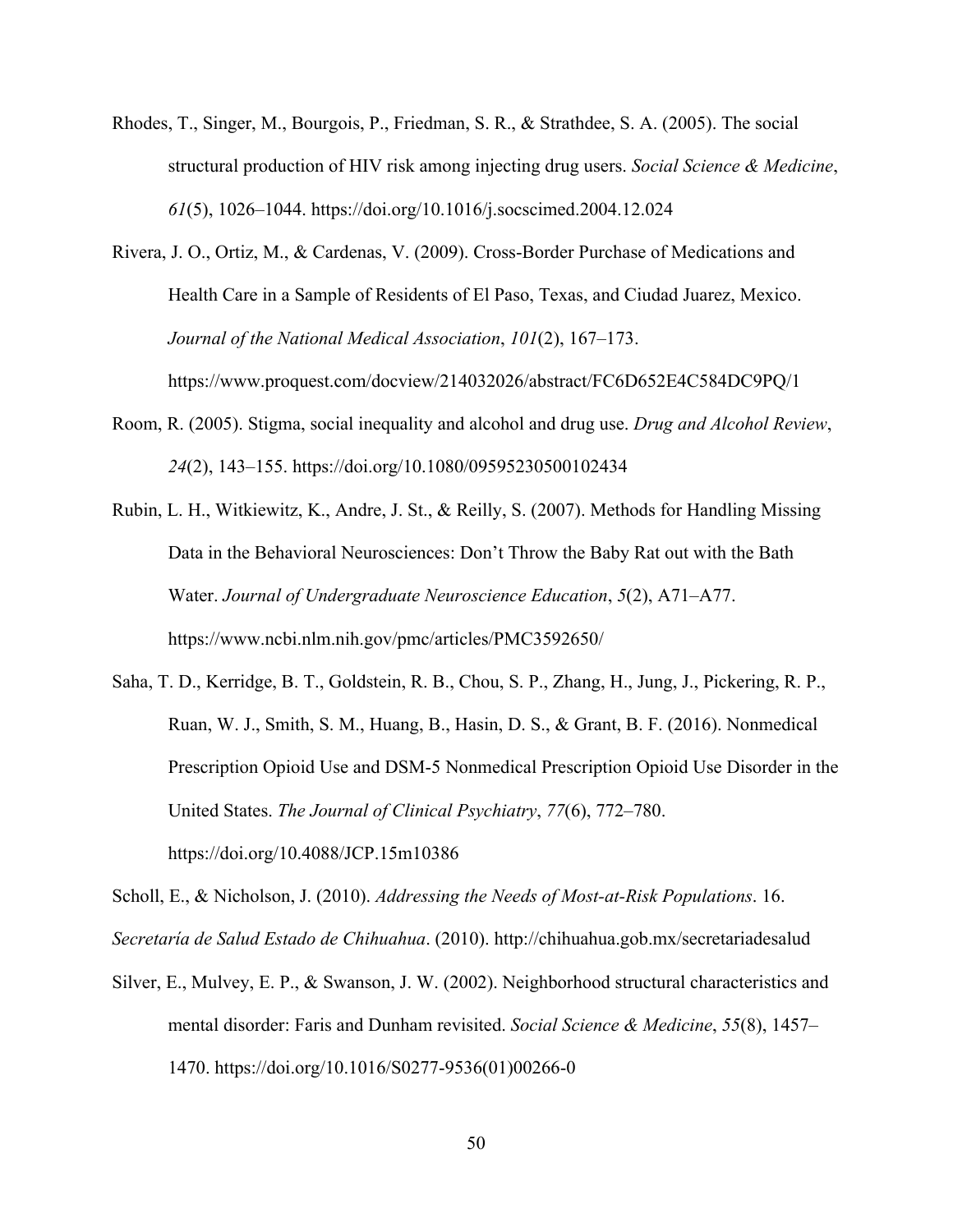- Singer, M., & Clair, S. (2003). Syndemics and Public Health: Reconceptualizing Disease in Bio-Social Context. *Medical Anthropology Quarterly*, *17*(4), 423–441. https://doi.org/10.1525/maq.2003.17.4.423
- Smith, L., Cao, C., Zong, X., McDermott, D. T., Stefanac, S., Haider, S., Jackson, S. E., Veronese, N., López-Sánchez, G. F., Koyanagi, A., Yang, L., & Grabovac, I. (2019). Syndemic effects of HIV risk behaviours: Results from the NHANES study. *Epidemiology & Infection*, *147*. https://doi.org/10.1017/S095026881900133X
- Strathdee, S. A., Magis-Rodriguez, C., Mays, V. M., Jimenez, R., & Patterson, T. L. (2012). The Emerging HIV Epidemic on the Mexico-U.S. Border: An International Case Study Characterizing the Role of Epidemiology in Surveillance and Response. *Annals of Epidemiology*, *22*(6), 426–438. https://doi.org/10.1016/j.annepidem.2012.04.002

Texas Department of State Health Services. (2019). *Texas HIV Surveillance Report*. 32.

UNAIDS. (2020). *Mexico Report*. https://www.unaids.org/en/regionscountries/countries/mexico

- United Nations Office on Drugs and Crime. (2020). *World Drug Report 2020*. United Nations. https://doi.org/10.18356/c8bbbf82-en
- U.S. Department of Health & Human Services. (2017, December 13). *The U.S.-Mexico Border Region* [Text]. HHS.Gov. https://www.hhs.gov/about/agencies/oga/about-oga/what-wedo/international-relations-division/americas/border-health-commission/us-mexicoborder-region/index.html
- U.S. Department of Health & Human Services. (2021, June 12). *U.S.-Mexico Border Health Commission* [Text]. HHS.Gov. https://www.hhs.gov/about/agencies/oga/about-oga/whatwe-do/international-relations-division/americas/border-health-commission/index.html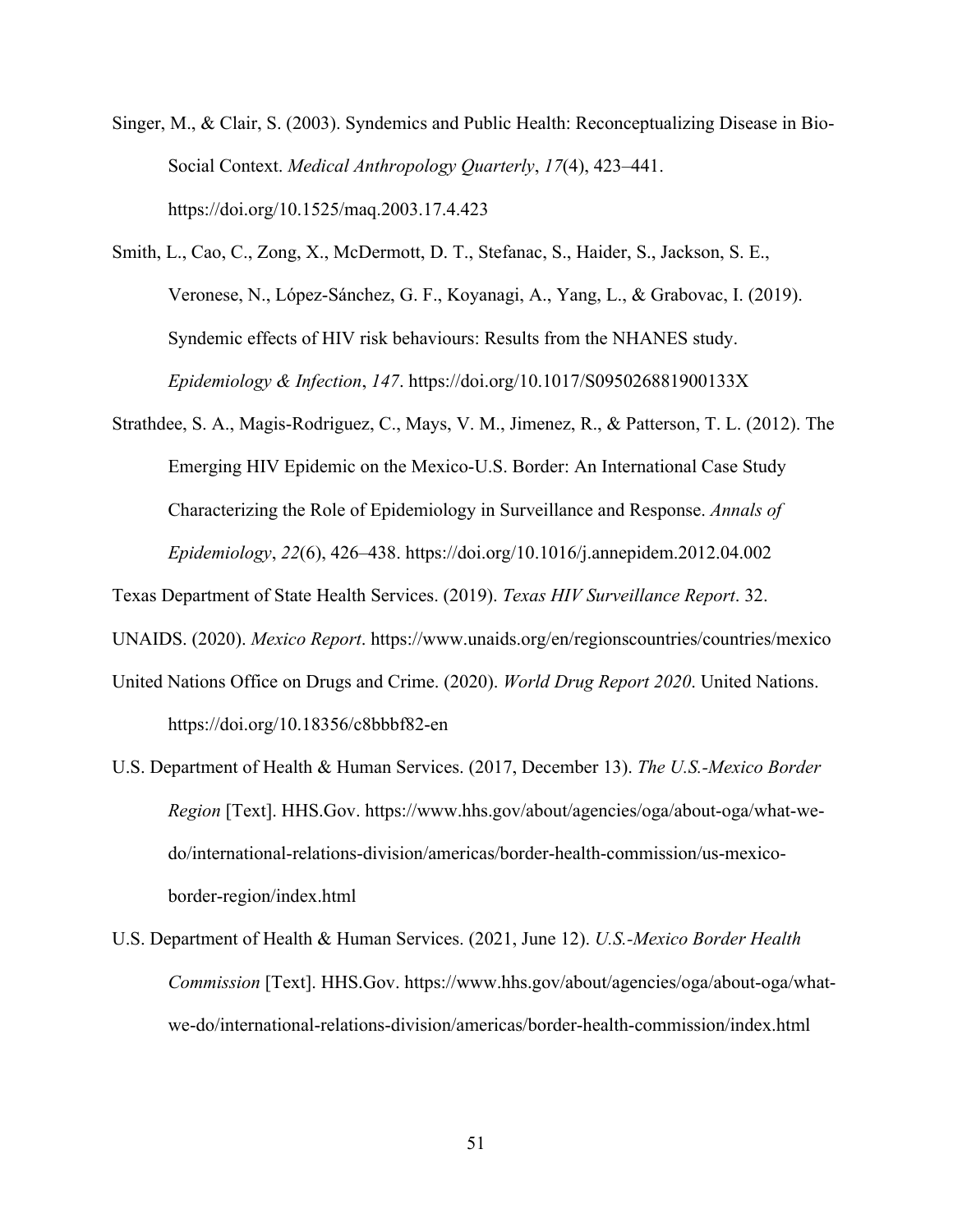- U.S. Environmental Protection Agency. (2014, September 30). *Cross Border Contingency Plans for U.S.-Mexico Sister Cities* [Other Policies and Guidance]. https://www.epa.gov/usmexicoborder/cross-border-contingency-plans-us-mexico-sistercities
- van Boekel, L. C., Brouwers, E. P. M., van Weeghel, J., & Garretsen, H. F. L. (2013). Public opinion on imposing restrictions to people with an alcohol- or drug addiction: A crosssectional survey. *Social Psychiatry and Psychiatric Epidemiology*, *48*(12), 2007–2016. https://doi.org/10.1007/s00127-013-0704-0
- Varela-Ramirez, A., Mejia, A., Garcia, D., Bader, J., & Aguilera, R. J. (2005). HIV infection and risk behavior of Hispanic farm workers at the west Texas-Mexico border. *Ethnicity & Disease*, *15*(4 Suppl 5), S5-92–96.
- Wagner, K. D., Pollini, R. A., Patterson, T. L., Lozada, R., Ojeda, V. D., Brouwer, K. C., Vera, A., Volkmann, T. A., & Strathdee, S. A. (2011). Cross-border drug injection relationships among injection drug users in Tijuana, Mexico. *Drug and Alcohol Dependence*, *113*(2– 3), 236–241. https://doi.org/10.1016/j.drugalcdep.2010.08.009
- Walsh, J. L., Senn, T. E., & Carey, M. P. (2012). Exposure to Different Types of Violence and Subsequent Sexual Risk Behavior among Female STD Clinic Patients: A Latent Class Analysis. *Psychology of Violence*, *2*(4), 339–354. https://doi.org/10.1037/a0027716
- Walters, J., & Davis, P. H. (2011). *Human Trafficking, Sex Tourism, and Child Exploitation on the Southern Border*. 19.
- Workowski, K. A., Bachmann, L. H., Chan, P. A., Johnston, C. M., Muzny, C. A., Park, I., Reno, H., Zenilman, J. M., & Bolan, G. A. (2021). Sexually Transmitted Infections Treatment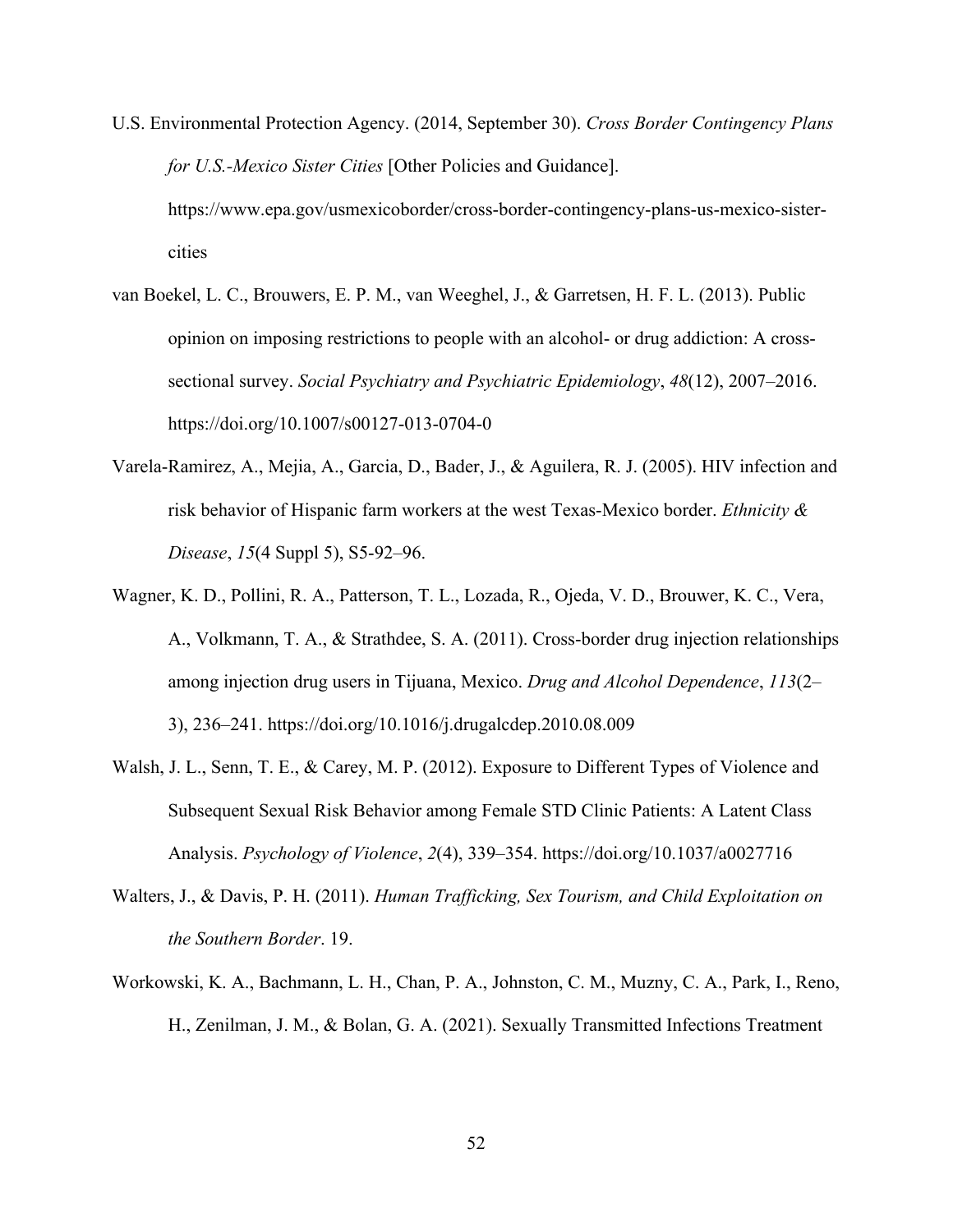Guidelines, 2021. *MMWR Recommendations and Reports*, *70*(4), 1–187. https://doi.org/10.15585/mmwr.rr7004a1

- Zapata-Garibay, R., Gonzalez-Fagoaga, J. E., & Rangel-Gomez, M. G. (2014). *Mortalidad por VIH/SIDA en la frontera norte de México: Niveles y tendencias recientes. 20*(79), 39–71. https://www.hhs.gov/sites/default/files/res\_2805.pdf
- Zeng, Z., & Minton, T. (2021, March). *Jail Inmates in 2019*. Bureau of Justice Statistics. https://bjs.ojp.gov/library/publications/jail-inmates-2019
- Zhang, X., Martinez-Donate, A. P., Simon, N.-J. E., Hovell, M. F., Rangel, M. G., Magis-Rodriguez, C., & Sipan, C. L. (2017). Risk behaviours for HIV infection among travelling Mexican migrants: The Mexico–US border as a contextual risk factor. *Global Public Health*, *12*(1), 65–83. https://doi.org/10.1080/17441692.2016.1142591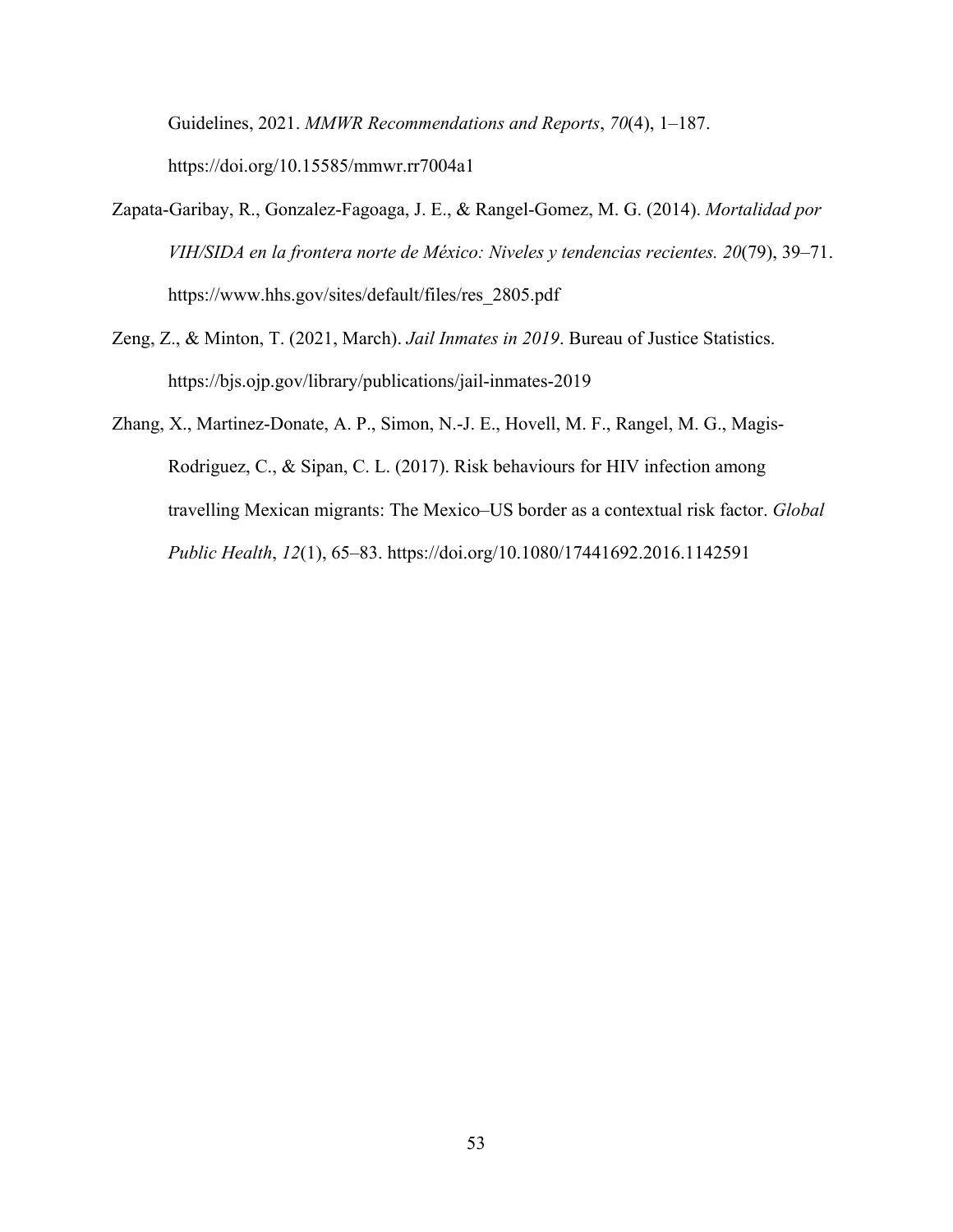|                                            |                          | Cd. Juarez, Chihuahua | El Paso, Texas |               |
|--------------------------------------------|--------------------------|-----------------------|----------------|---------------|
|                                            |                          | $\%$                  |                | $\frac{6}{6}$ |
| Gender                                     |                          |                       |                |               |
| Male                                       | 148                      | $-$                   | 121            | --            |
| Age                                        |                          |                       |                |               |
| 18 to 29                                   | 28                       | 18.8%                 | 21             | 17.4%         |
| 30 to 39                                   | 48                       | 32.2%                 | 25             | 20.7%         |
| 40 to 49                                   | 54                       | 36.2%                 | 32             | 26.4%         |
| 50 to 59                                   | 15                       | 10.1%                 | 23             | 19%           |
| 60 and over                                | $\overline{4}$           | 2.7%                  | 20             | 16.5%         |
| <b>Educational Level</b>                   |                          |                       |                |               |
| Grade School                               | 121                      | 81.2%                 | 26             | 21.5%         |
| <b>Bachelors or Technical School</b>       | 9                        | 6%                    | 25             | 20.7%         |
| Graduate School                            | $\overline{\mathcal{A}}$ | 2.7%                  | 14             | 11.6%         |
| Incomplete Education                       | 15                       | 10.1%                 | 56             | 46.3%         |
| <b>Marital Status</b>                      |                          |                       |                |               |
| Married                                    | 36.9%                    | 23                    | 19%            | 36.9%         |
| Not Married                                | 63.1%                    | 98                    | 81%            | 63.1%         |
| Lived in another country                   |                          |                       |                |               |
| Yes                                        | 60                       | 40.3%                 | 24             | 19.8%         |
| N <sub>o</sub>                             | 89                       | 59.7%                 | 97             | 80.2%         |
| Years lived in another country             |                          |                       |                |               |
| None                                       | 92                       | 61.7%                 | 100            | 82.6%         |
| $1-10$ years                               | 36                       | 24.2%                 | 15             | 12.4%         |
| $10-19$ years                              | 11                       | 7.4%                  | 5              | 4.1%          |
| 20-29years                                 | $\,$ $\,$                | 5.4%                  | 1              | 0.8%          |
| $>30$ years                                | $\overline{2}$           | 1.3%                  | --             | $- -$         |
| History of living in another Mexican state |                          |                       |                |               |
| Yes                                        | 64                       | 43%                   | 81             | 66.9%         |
| N <sub>o</sub>                             | 85                       | 57%                   | 39             | 32.2%         |
| <b>Employment Status</b>                   |                          |                       |                |               |
| Not working                                | $-$                      |                       | 15             | 12.4%         |
| Unemployed                                 | 23                       | 15.4%                 | 55             | 45.5%         |
| Full Time Employment                       | 27                       | 18.1%                 | 5              | 4.1%          |
| Part Time Employment                       | 99                       | 66.4%                 | 42             | 34.7%         |
| Medical Insurance through Employment       |                          |                       |                |               |
| Yes                                        | 17                       | 11.4%                 | 43             | 35.5%         |
| N <sub>o</sub>                             | 132                      | 88.6%                 | 78             | 64.5%         |
| Employment engaged in Informal Sector      |                          |                       |                |               |
| Yes                                        | 110                      | 73.8%                 | 55             | 45.5%         |
| N <sub>o</sub>                             | 28                       | 18.8%                 | 62             | 51.2%         |
| In lasts 30 days, money made from work?    |                          |                       |                |               |
| No income                                  | $\overline{4}$           | 2.7%                  | 46             | 38.3%         |
| Less than $$1,000$                         | 133                      | 89.3%                 | 63             | 52.1%         |
| More than \$1,000                          | 5                        | 3.4%                  | 11             | 9.2%          |
| Income from formal and informal sources    |                          |                       |                |               |
| Less than \$1,000                          | 130                      | 87.2%                 | 110            | 90.9%         |
| More than \$1,000                          | 12                       | 8.1%                  | 10             | 8.3%          |
| <b>Stable Living Situation</b>             |                          |                       |                |               |
| Yes                                        | 103                      | 69.1%                 | 82             | 67.8%         |
| No                                         | 41                       | 27.5%                 | 38             | 31.4%         |

# *Table 1*. Demographic Characteristics (N = 270)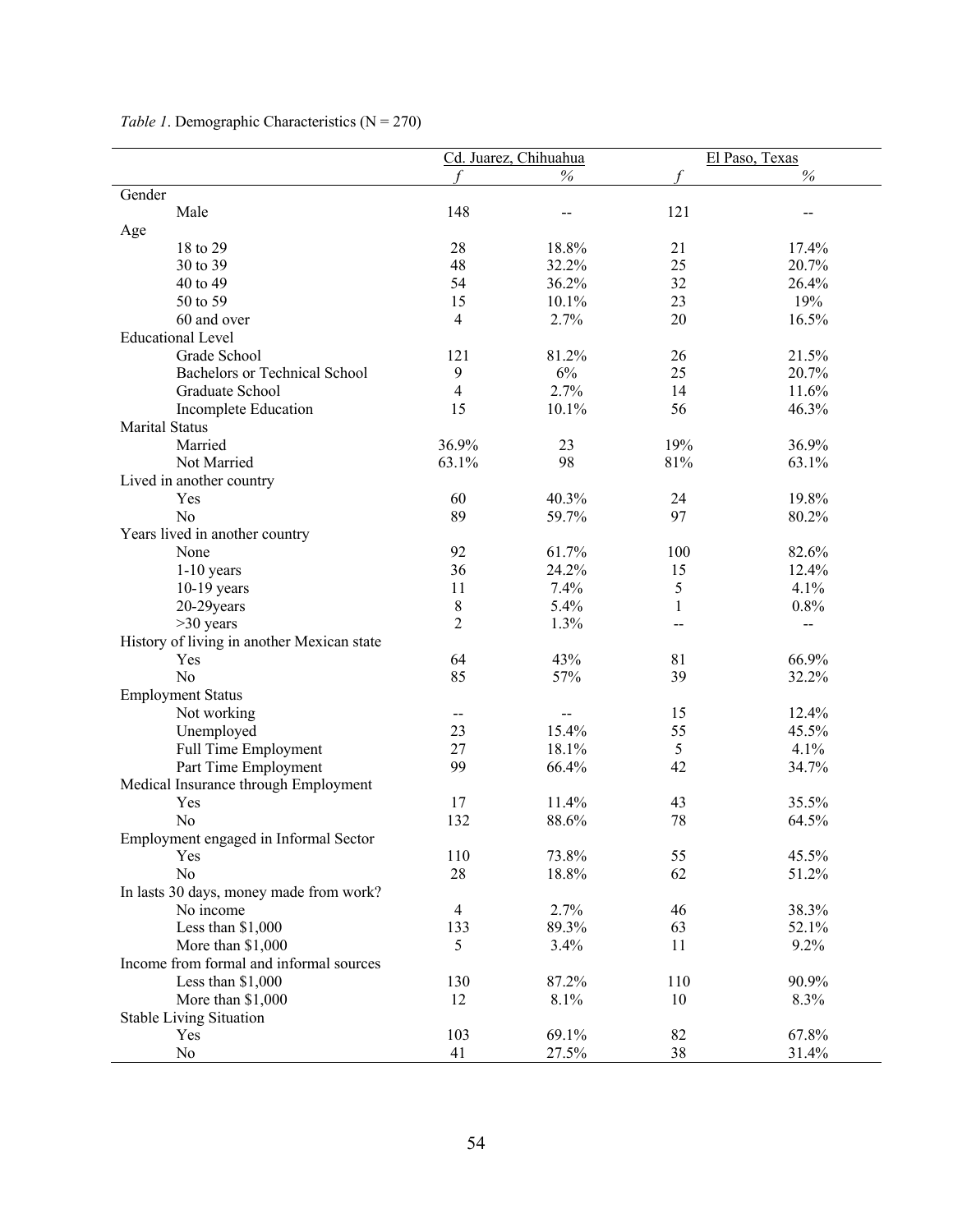| <b>Substance Consumed</b> | Average age when<br>first consumed | Average days used in the<br>last 30 days | Average use per day |
|---------------------------|------------------------------------|------------------------------------------|---------------------|
| Alcohol                   | 13.6                               | 8.22                                     | 6.14                |
| Marijuana                 | 13.31                              | 8.6                                      | 2.5                 |
| Crack                     | 22.87                              | 19.32                                    | 5.83                |
| Inhaled cocaine           | 14.97                              | 2.37                                     | 3.98                |
| Injected cocaine          | 11.74                              | 1.68                                     | 2.97                |
| Injected heroin           | 14.7                               | 14.32                                    | 3.73                |

*Table 2*. Substance Use in Cd. Juarez (N=149)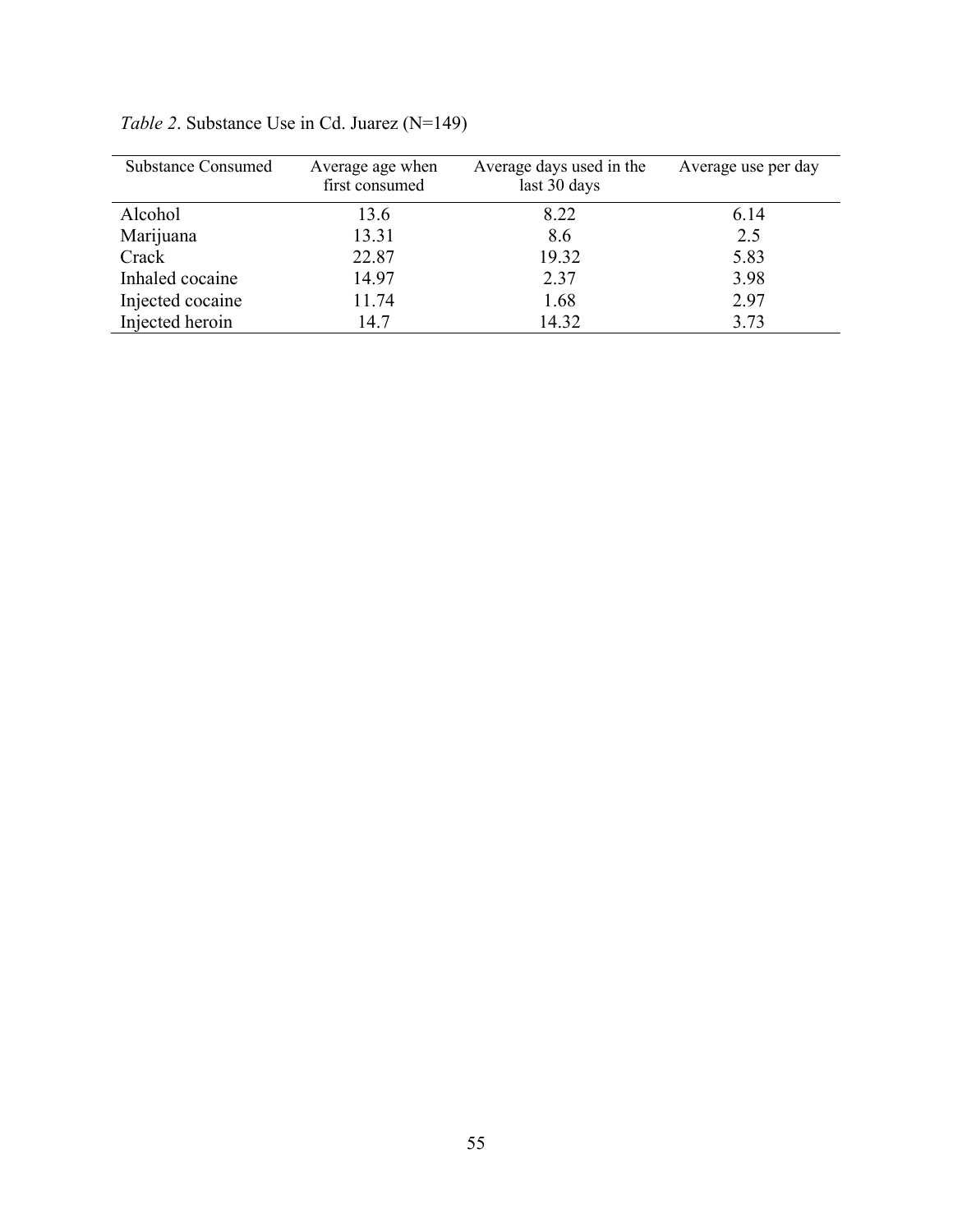| <b>Substance Consumed</b> | Average age when | Average days used in the | Average use per day |
|---------------------------|------------------|--------------------------|---------------------|
|                           | first consumed   | last 30 days             |                     |
| Alcohol                   | 12.31            | 14.34                    | 6.02                |
| Marijuana                 | 10.20            | 9.28                     | 2.13                |
| Crack                     | 20.69            | 12.6                     | 6.53                |
| Inhaled cocaine           | 14.56            | 5.03                     | 4.85                |
| Injected cocaine          | 10.98            | 2.88                     | 1.46                |
| Injected heroin           | 13.31            | 9.47                     | 2.29                |

*Table 3*. Substance Use in El Paso (N=121)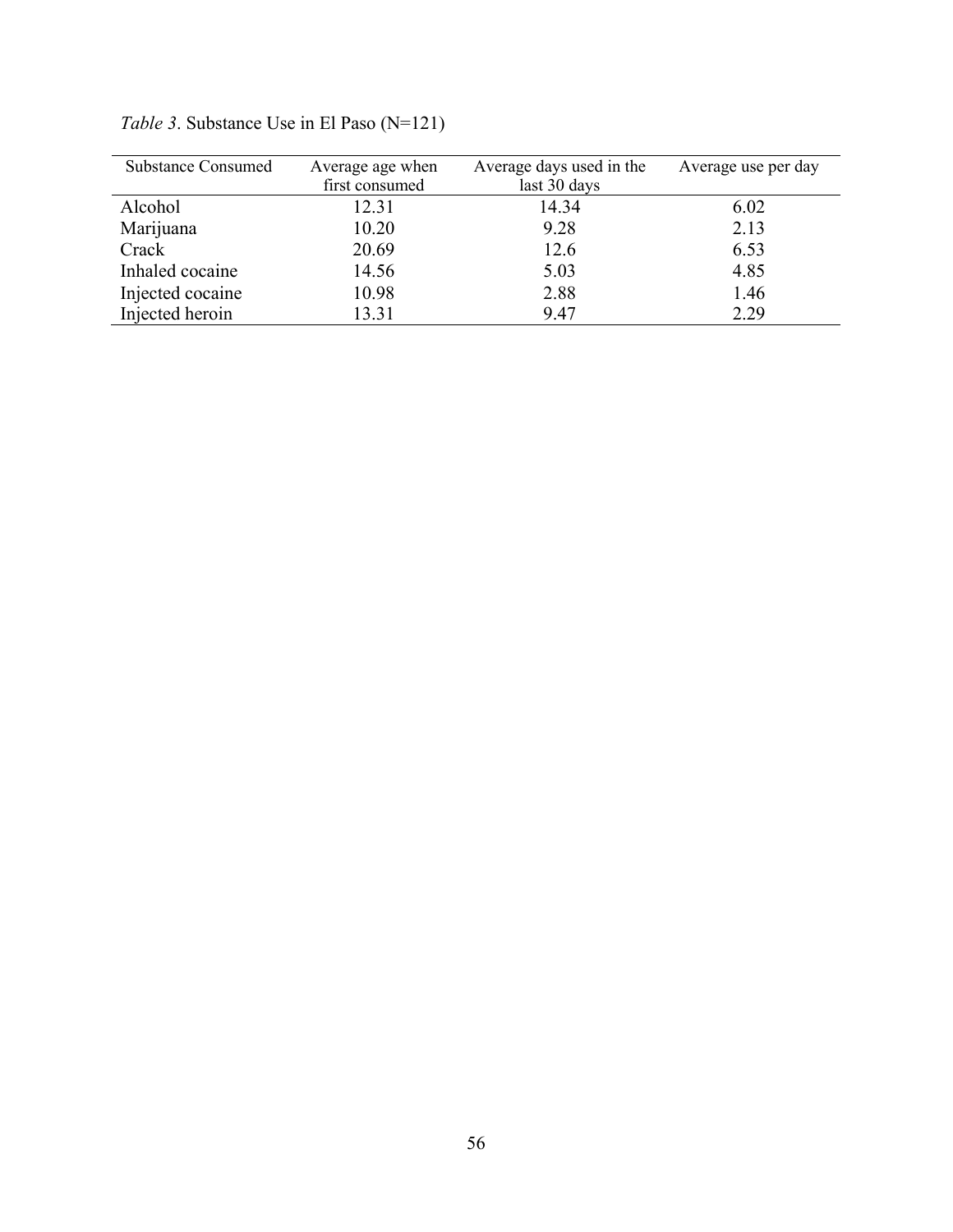|                                                                                  | Mean | SD     | Range    |
|----------------------------------------------------------------------------------|------|--------|----------|
|                                                                                  |      |        |          |
| No. of people had condomless sex                                                 | 1.74 | 5.727  | $0 - 50$ |
| No. of times had condomless sex                                                  | 8.01 | 15.483 | $0 - 90$ |
| No. of times had sex with someone who smokes crack                               | 7.65 | 14.84  | $0 - 92$ |
| No. of times had sex with someone who uses (other) drugs                         | 7.11 | 15.003 | $0 - 88$ |
| No. of times had sex while under the influence of drugs or alcohol               | 9.71 | 17.16  | $0 - 90$ |
| No. of times had sex in a place where people use crack                           | 6.09 | 15.257 | $0-99$   |
| No. of times traded sex for money or something of value                          | 1.38 | 5.81   | $0 - 50$ |
| No. of times had condomless sex with someone who smokes crack                    | 4.79 | 12.625 | $0 - 92$ |
| No. of times had condomless sex with someone who consumes other drugs            | 4.42 | 11.698 | $0 - 55$ |
| No. of times had condomless sex while under the influence of drugs or<br>alcohol | 6.43 | 13.418 | $0-99$   |
| No. of times had condomless sex in a place where people use crack                | 4.15 | 14.768 | $0-99$   |
| No. of times had condomless sex in exchange for money or something of<br>value   | 1.01 | 7.181  | $0 - 50$ |

*Table 4*. Sexual Risk Behaviors among Ciudad Juarez, Chihuahua Residents (N=149)

*Note*. The questions asked about engagement in sexual risk behaviors in the last 30 days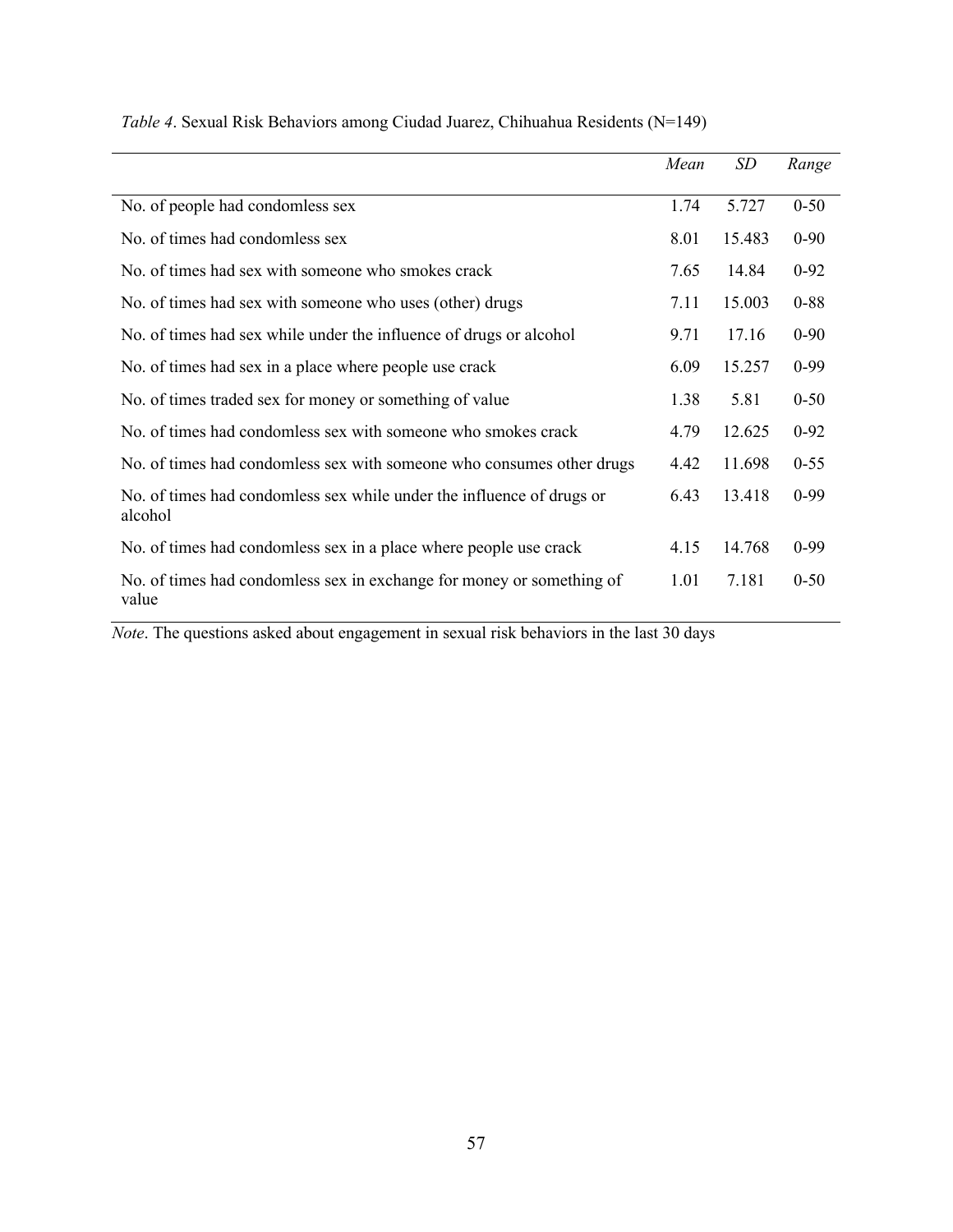|                                                                                  | Mean  | SD     | Range     |
|----------------------------------------------------------------------------------|-------|--------|-----------|
| No. of people had condomless sex                                                 | 1.16  | 2.153  | $0-12$    |
| No. of times had condomless sex                                                  | 11.05 | 20.712 | $0 - 150$ |
| No. of times had sex with someone who smokes crack                               | 4.54  | 9.528  | $0 - 50$  |
| No. of times had sex with someone who uses (other) drugs                         | 0.37  | 1.397  | $0 - 10$  |
| No. of times had sex while under the influence of drugs or alcohol               | 8.05  | 18.5   | $0 - 90$  |
| No. of times had sex in a place where people use crack                           | 5.45  | 12.294 | $0 - 90$  |
| No. of times traded sex for money or something of value                          | 14.51 | 22.922 | $0 - 90$  |
| No. of times had condomless sex with someone who smokes crack                    | 3.52  | 8.117  | $0 - 35$  |
| No. of times had condomless sex with someone who consumes other drugs            | 0.36  | 1.407  | $0 - 10$  |
| No. of times had condomless sex while under the influence of drugs or<br>alcohol | 6.12  | 16.346 | $0 - 90$  |
| No. of times had condomless sex in a place where people use crack                | 5.17  | 12.48  | $0 - 90$  |
| No. of times had condomless sex in exchange for money or something of<br>value   | 0.92  | 2.064  | $0 - 15$  |

# *Table 5*. Sexual Risk Behaviors among El Paso, Texas Residents (N=121)

*Note*. The questions asked about engagement in sexual risk behaviors in the last 30 days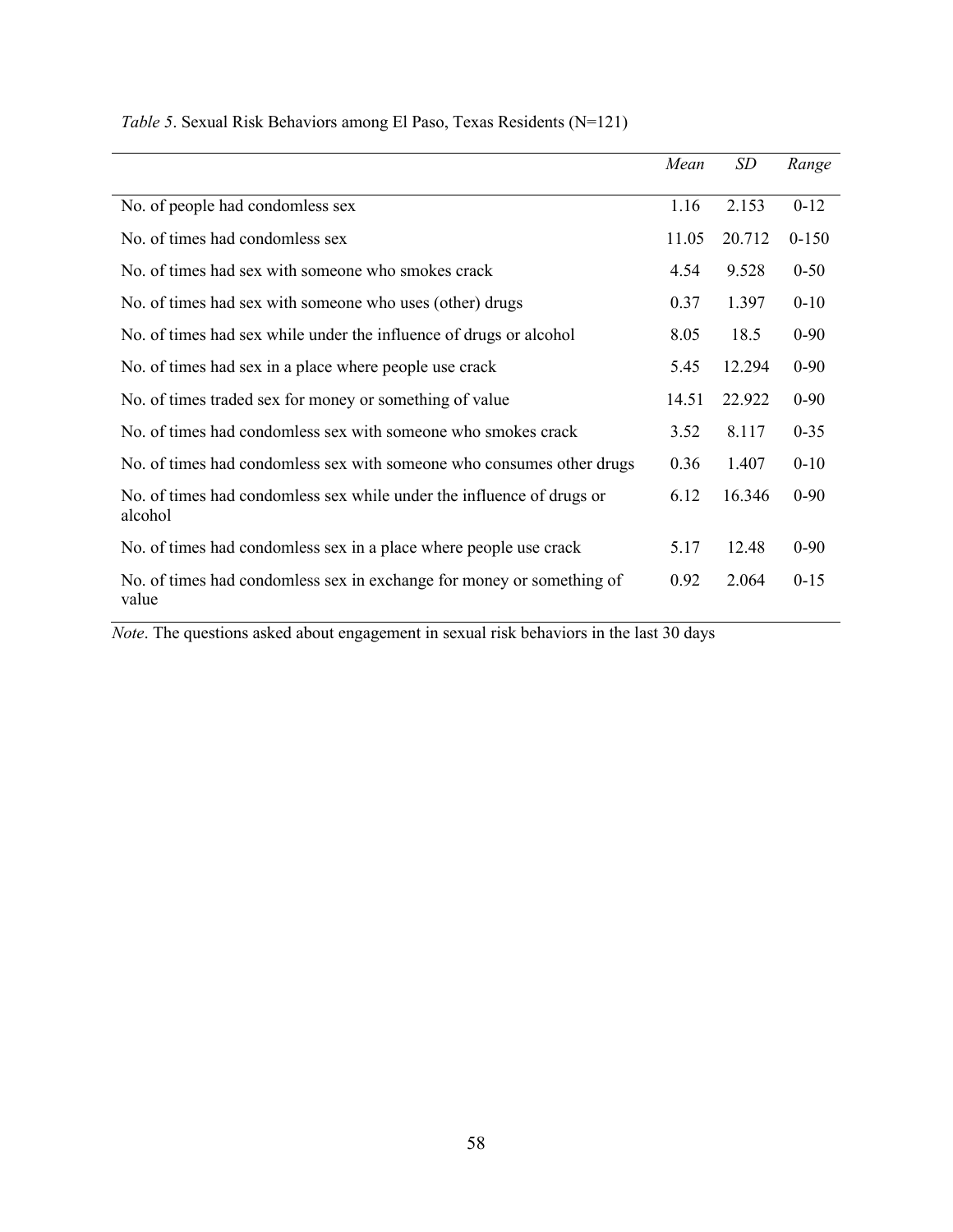|                                | 2       | 3       | 4                                   | 5               | 6       | $7\overline{ }$ |
|--------------------------------|---------|---------|-------------------------------------|-----------------|---------|-----------------|
| 1. City                        | $-48**$ |         | $-51***$ $-22***$ $-19***$ $-16***$ |                 |         | $-25**$         |
| 2. Harsh Policing              | --      | $.45**$ |                                     | $.16***$ $.13*$ | $.16**$ | $.19**$         |
| 3. Instances of Harsh Policing |         |         | $.25**$                             | .09             | $.24**$ | $.26**$         |
| 4. Neighborhood Disruption     |         |         | $\overline{\phantom{a}}$            | $.15***$        | $.18**$ | $.17**$         |
| 5. Substance Use Stigma        |         |         |                                     |                 | .08     | $.13*$          |
| 6. Condomless sex              |         |         |                                     |                 | --      | $.36**$         |
| 7. Syringe sharing             |         |         |                                     |                 |         | --              |

### *Table 6.* Bivariate Correlations (N = 270)

*Note*. \*\*p<.01. City = city where survey was administered was coded  $1 =$  Ciudad Juarez and  $2 =$  El Paso. Harsh Policing = whether individuals had experienced harsh policing in the last 3 months was coded  $0 =$  no and  $1 =$  yes.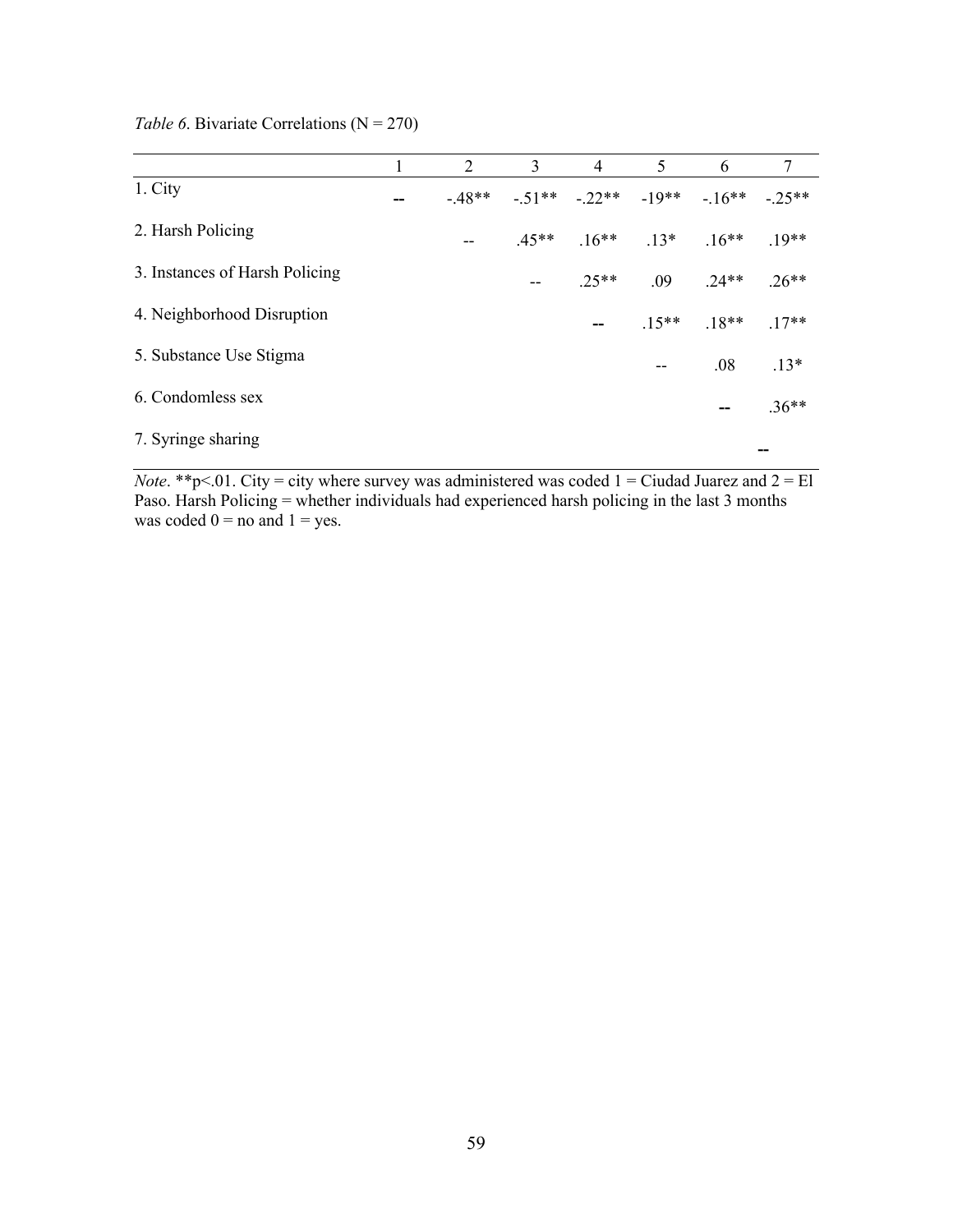| Parameter                      | Est.    | SE   | t       | Exp (Est.) | 95% CI       | $\boldsymbol{p}$ |
|--------------------------------|---------|------|---------|------------|--------------|------------------|
| Intercept                      | $-0.88$ | .75  | $-1.16$ | .41        | .09, 1.84    | .24              |
| City <sup>a</sup>              | $-2.29$ | 1.20 | $-1.89$ | .10        | .00, 1.09    | .05              |
| Harsh Policing                 | $-.02$  | .20  | $-.13$  | .97        | .65, 1.46    | .89              |
| Neighborhood Disruption        | 3.55    | 1.17 | 3.02    | 34.94      | 3.45, 353.89 | .003             |
| Stigma                         | $-.003$ | .29  | $-.009$ | .99        | .55, 1.79    | .99              |
| City x Harsh Policing          | .11     | .18  | .59     | 1.12       | .77, 1.62    | .54              |
| City x Neighborhood Disruption | $-1.69$ | .70  | $-2.39$ | .18        | .04, .74     | .018             |
| City x Stigma                  | .04     | .19  | .24     | 1.04       | .71, 1.53    | .80              |

*Table 7.* Generalized Linear Mixed Model Estimates of Fixed Effects for Condomless Sex ( $N = 270$ ).

Note. <sup>a</sup>El Paso is the reference group. Harsh Policing = number of instances of harsh policing experienced in a 3-month span.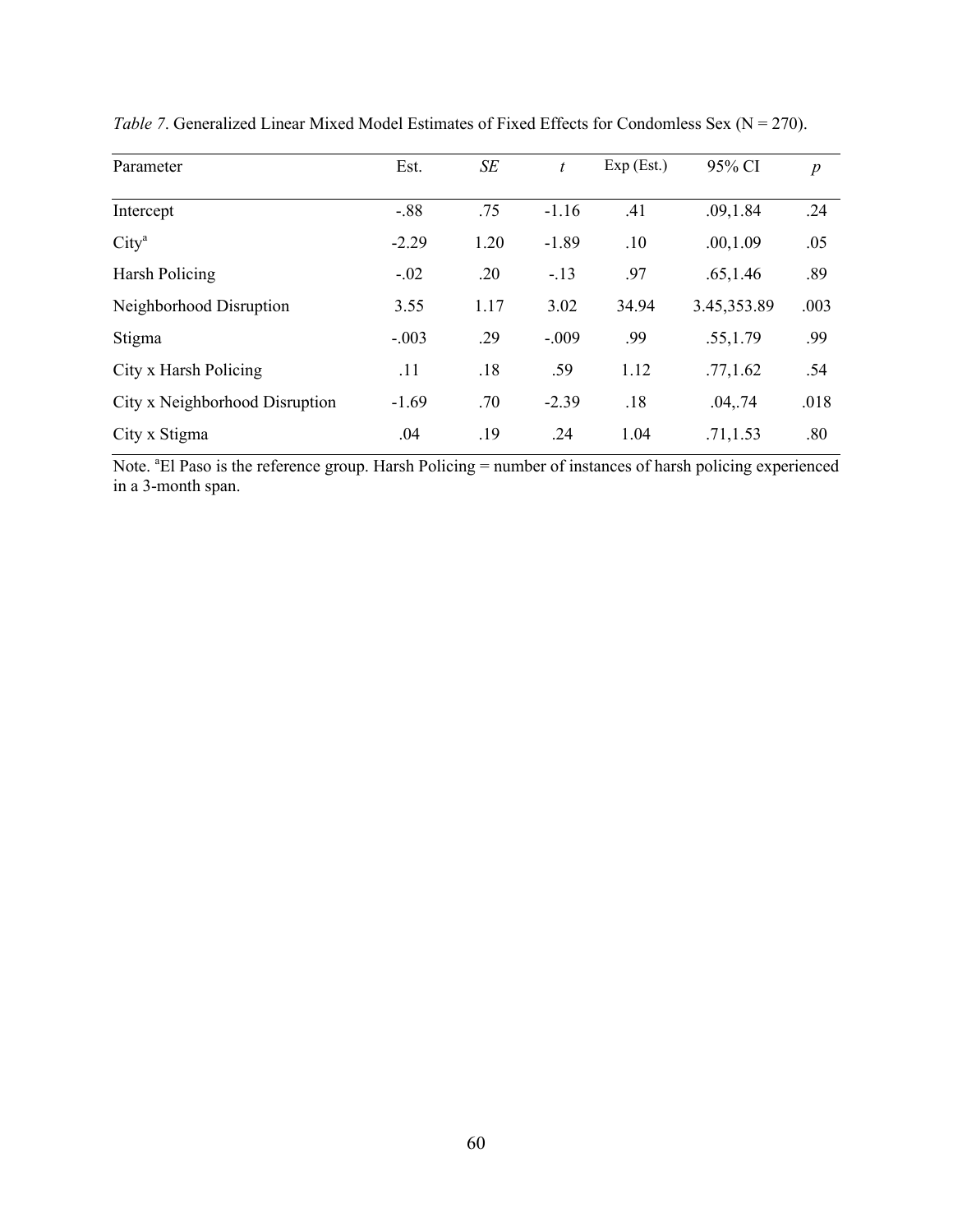| Parameter                      | Est.   | SE  | $\boldsymbol{t}$ | Exp (Est.) | 95% CI    | $\boldsymbol{p}$ |
|--------------------------------|--------|-----|------------------|------------|-----------|------------------|
| Intercept                      | 1.00   | .38 | 2.63             | 2.74       | 1.28,5.83 | .009             |
| City <sup>a</sup>              | $-.73$ | .59 | $-1.24$          | .47        | .14, 1.53 | .21              |
| Harsh Policing                 | .11    | .11 | .97              | 1.11       | .89, 1.40 | .33              |
| Neighborhood Disruption        | .93    | .57 | 1.63             | 2.55       | .82,7.91  | .10              |
| Stigma                         | .21    | .15 | 1.38             | 1.24       | .91,.76   | .16              |
| City x Harsh Policing          | $-.05$ | .10 | $-.54$           | .94        | .76, 1.16 | .58              |
| City x Neighborhood Disruption | $-.37$ | .34 | $-1.06$          | .68        | .34,1.37  | .28              |
| City x Stigma                  | $-.10$ | .09 | $-1.07$          | .89        | .74, 1.09 | .28              |

*Table 8*. Generalized Linear Mixed Model Estimates of Fixed Effects for Syringe Sharing (N = 270).

Note. <sup>a</sup>El Paso is the reference group. Harsh Policing = number of instances of harsh policing experienced in a 3-month span.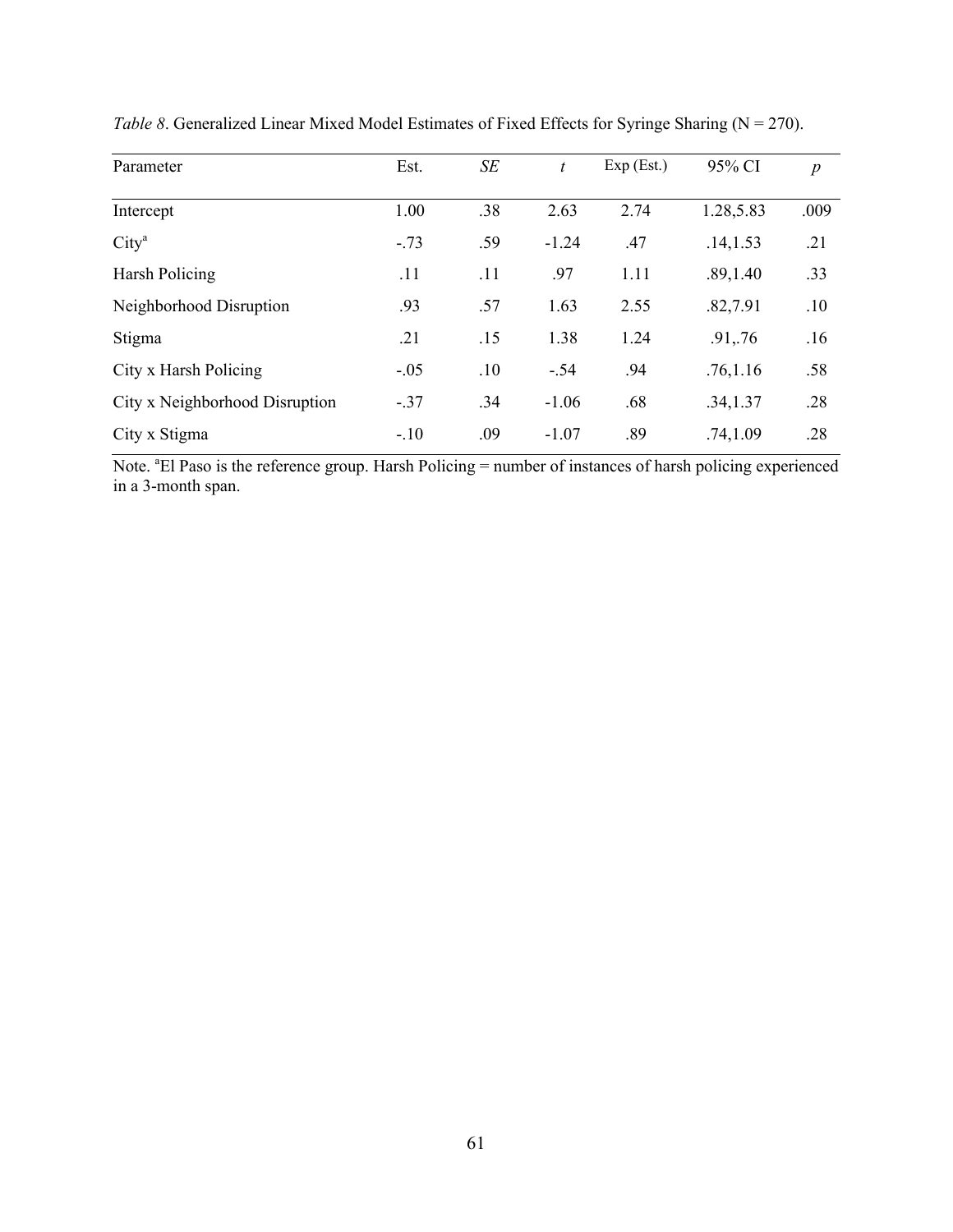# **HIV Epidemic Stage** Prevalent Transmission of HIV in the Population



*Figure 1*. Modified Social Ecological Model (MSEM) Framework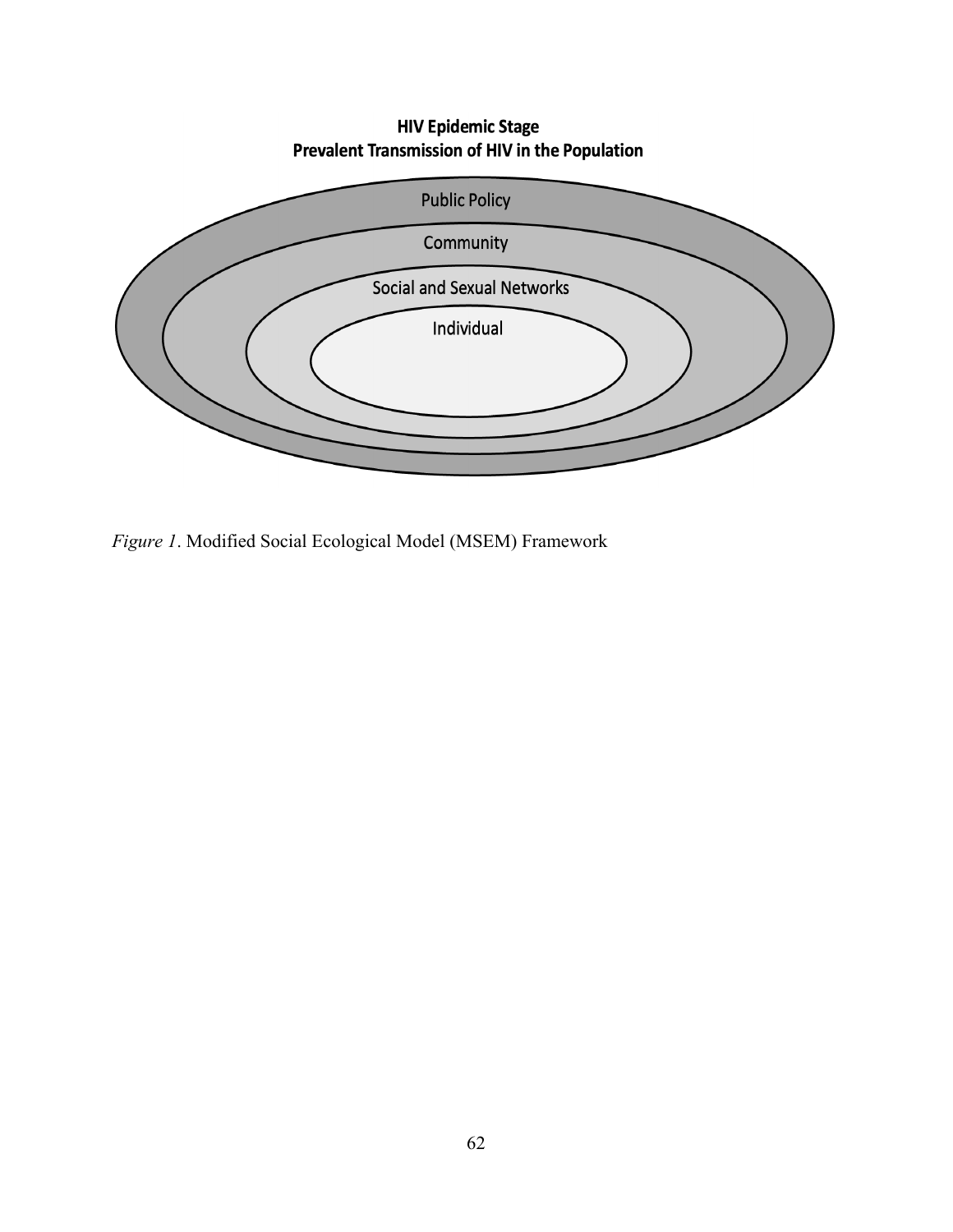

*Figure 2*. The Moderating Effect of City on the Association between Neighborhood Disruption and Number of Network Members with whom Participant had Condomless Sex.